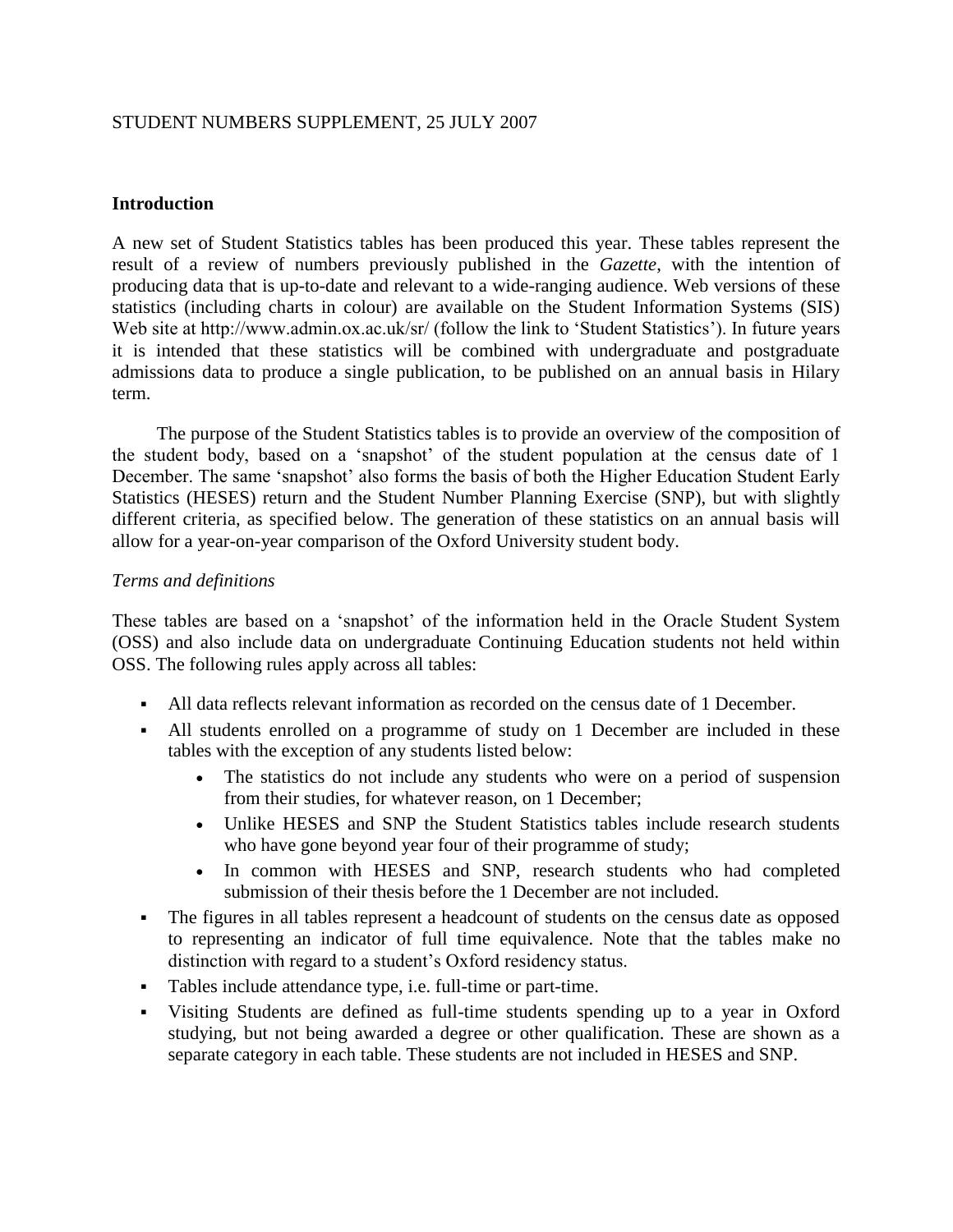Questions concerning the content or format of these tables should be directed to Student Information Systems (telephone: Oxford (2)70144, email: sis@admin.ox.ac.uk).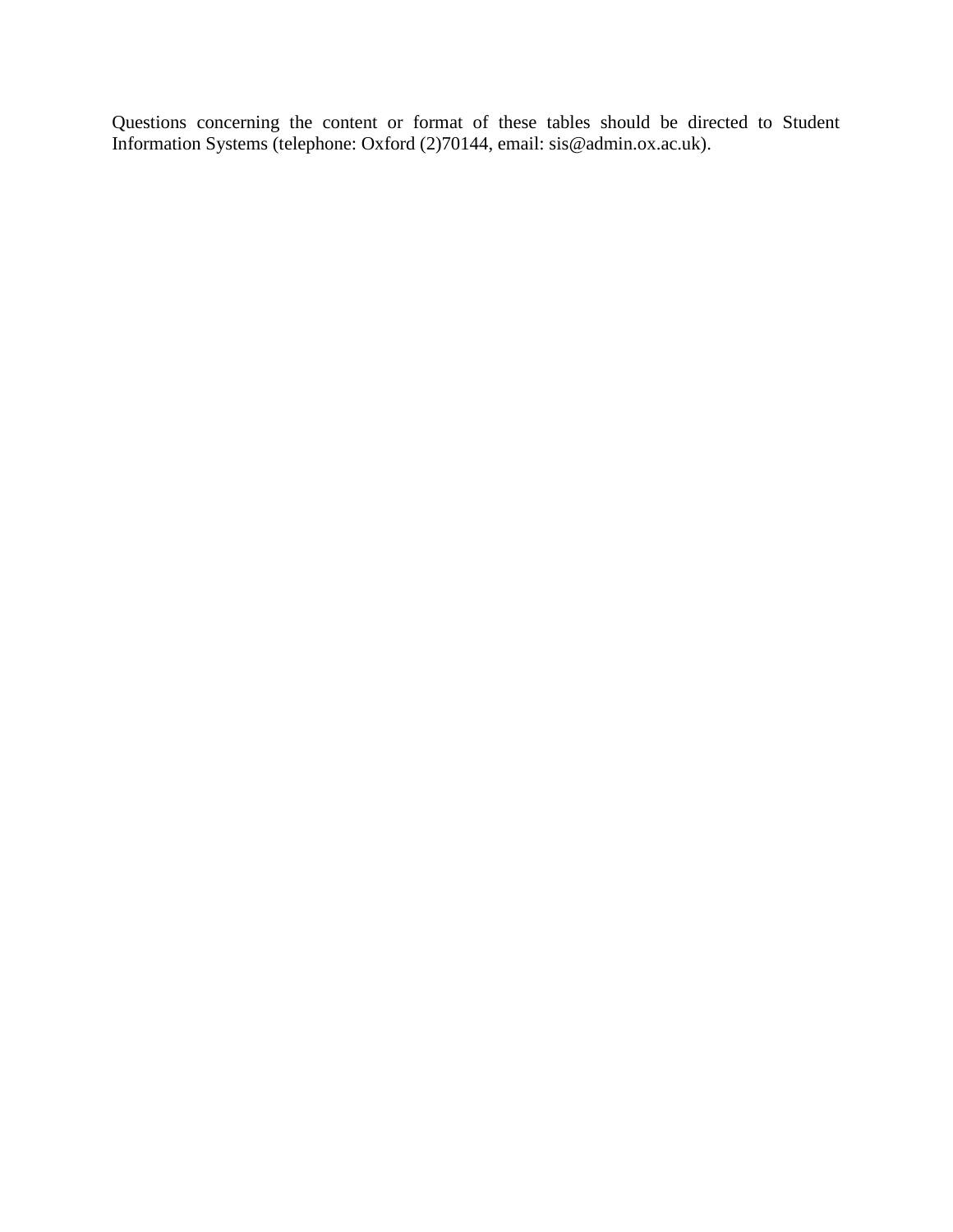Table 1: Student numbers summary, as of 1st December 2006<br>Numbers of sudents, grouped by gender, for each programme of study for undergraduates and postgraduate taught and by division for postgraduate research. Visiting st

## **Undergraduate Students**

| <b>Programme Title</b>                   | <b>Programme Code</b><br>Female |                     |                         |                     |     |                                  | <b>Male</b> |                         |     | <b>Total</b>        |                  |                     |     |
|------------------------------------------|---------------------------------|---------------------|-------------------------|---------------------|-----|----------------------------------|-------------|-------------------------|-----|---------------------|------------------|---------------------|-----|
|                                          |                                 | <b>FT</b>           |                         | <b>PT</b>           |     | <b>FT</b>                        |             | PT                      |     | <b>FT</b>           |                  | <b>PT</b>           |     |
|                                          |                                 | <b>New Starters</b> | All                     | <b>New Starters</b> | All | <b>New Starters</b>              | All         | <b>New Starters</b>     | All | <b>New Starters</b> | All              | <b>New Starters</b> | All |
| BA Ancient & Modern History              | 005000                          | $\overline{7}$      | 30 <sup>1</sup>         |                     |     | 11                               |             | 38                      |     | 18                  | 68               |                     |     |
| BA Archaeology & Anthropology            | 005010                          | 16                  | 46                      |                     |     | $6 \mid$                         |             | 20                      |     | 22                  | 66               |                     |     |
| <b>BA Biological Sciences</b>            | 005020                          | 60                  | 172                     |                     |     | 42                               | 124         |                         |     | 102                 | 296              |                     |     |
| BA Classical Arch & Ancient History      | 005030                          | 11                  | 32                      |                     |     | $\overline{7}$                   | 27          |                         |     | 18                  | 59               |                     |     |
| BA Classics & English (3 Year)           | 005040                          | 3 <sup>1</sup>      | 10                      |                     |     | $\overline{2}$                   |             | 8                       |     | 5 <sup>1</sup>      | 18               |                     |     |
| BA Classics & English (4 Year)           | 005050                          | $\mathbf{1}$        | 6                       |                     |     | $\overline{2}$                   |             | $\overline{3}$          |     | $\overline{3}$      | $\mathbf{g}$     |                     |     |
| BA Classics & Modern Langs (4 Year)      | 005060                          | 2 <sup>2</sup>      | 25                      |                     |     |                                  |             | $\overline{7}$          |     | 2                   | 32               |                     |     |
| BA Classics & Modern Langs (5 Year)      | 005070                          | 2 <sup>1</sup>      | 15                      |                     |     | $\vert$                          |             | 8                       |     | $6 \mid$            | 23               |                     |     |
| <b>BA Computer Science</b>               | 005080                          |                     | 8                       |                     |     |                                  | 42          |                         |     |                     | 50               |                     |     |
| MCompSci Computer Science                | 005650                          | $\mathbf{1}$        | $\vert$ 1               |                     |     | 28                               | 30          |                         |     | 29                  | 31               |                     |     |
| BA Economics & Management                | 005090                          | 35                  | 87                      |                     |     | 47                               | 171         |                         |     | 82                  | 258              |                     |     |
| BA English & Modern Languages            | 005110                          | 14                  | 57                      |                     |     | 6                                | 19          |                         |     | 20                  | 76               |                     |     |
| BA English Language & Literature         | 005120                          | 155                 | 478                     |                     |     | 95                               | 274         |                         |     | 250                 | 752              |                     |     |
| BA European & Middle Eastern Languages   | 005100                          | $\overline{4}$      | 14                      |                     |     | 6                                | 16          |                         |     | 10                  | 30               |                     |     |
| <b>BA Experimental Psychology</b>        | 005130                          | 34                  | 100                     |                     |     | 12                               | 40          |                         |     | 46                  | 140              |                     |     |
| <b>BA Geography</b>                      | 005140                          | 38                  | 133                     |                     |     | 43                               | 122         |                         |     | 81                  | 255              |                     |     |
| <b>BA Geology</b>                        | 005150                          | $\mathbf{1}$        | $\vert$ 3               |                     |     | $\overline{1}$                   |             | $\overline{2}$          |     | $\overline{2}$      | 5 <sup>1</sup>   |                     |     |
| MEarthSci Earth Sciences                 | 005660                          | 12                  | 47                      |                     |     | 10                               | 58          |                         |     | 22                  | 105              |                     |     |
| <b>BA History</b>                        | 005251                          | 113                 | 114                     |                     |     | 132                              | 132         |                         |     | 245                 | 246              |                     |     |
| <b>BA Modern History</b>                 | 005250                          | $\mathbf{1}$        | 216                     |                     |     |                                  | 267         |                         |     | $\overline{1}$      | 483              |                     |     |
| <b>BA History &amp; Economics</b>        | 005261                          | $\overline{4}$      | $\overline{4}$          |                     |     | 9                                |             | $\overline{9}$          |     | 13                  | 13               |                     |     |
| BA Modern History & Economics            | 005260                          |                     | 5 <sup>5</sup>          |                     |     |                                  | 13          |                         |     |                     | 18               |                     |     |
| BA History & English                     | 005271                          | 10                  | 10                      |                     |     | 3 <sup>1</sup>                   |             | 3                       |     | 13                  | 13               |                     |     |
|                                          |                                 |                     |                         |                     |     |                                  |             | 3                       |     |                     |                  |                     |     |
| BA Modern History & English              | 005270                          |                     | 16                      |                     |     | $\overline{1}$<br>$\overline{9}$ |             |                         |     | $\mathbf{1}$        | 19               |                     |     |
| BA History & Modern Languages            | 005281                          | 9 <sup>1</sup>      | 10                      |                     |     |                                  |             | 10 <sup>1</sup>         |     | 18                  | 20               |                     |     |
| BA Modern History & Modern Languages     | 005280                          |                     | 39                      |                     |     |                                  | 24          |                         |     |                     | 63               |                     |     |
| <b>BA History &amp; Politics</b>         | 005291                          | 17                  | 17                      |                     |     | 29                               | 29          |                         |     | 46                  | 46               |                     |     |
| BA Modern History & Politics             | 005290                          |                     | 46                      |                     |     |                                  | 69          |                         |     |                     | 115              |                     |     |
| <b>BA History of Art</b>                 | 005160                          | 9                   | 27                      |                     |     |                                  |             | $\overline{2}$          |     | 9                   | 29               |                     |     |
| <b>BA Human Sciences</b>                 | 005170                          | 24                  | 75                      |                     |     | 13                               | 35          |                         |     | 37                  | 110              |                     |     |
| <b>BA Jurisprudence</b>                  | 005190                          | 115                 | 342                     |                     |     | 98                               | 280         |                         |     | 213                 | 622              |                     |     |
| BA Jurisprudence (with Law in Europe)    | 005180                          | 20                  | 80                      |                     |     | $\overline{7}$                   | 43          |                         |     | 27                  | 123              |                     |     |
| BA Lit Hum - Course 1                    | 005200                          | 52                  | 201                     |                     |     | 50                               | 205         |                         |     | 102                 | 406              |                     |     |
| BA Lit Hum - Course 2                    | 005790                          | 15                  | 35                      |                     |     | $\overline{7}$                   | 17          |                         |     | 22                  | 52               |                     |     |
| <b>BA Mathematics</b>                    | 005210                          |                     | $\overline{4}$          |                     |     |                                  |             | $\overline{1}$          |     |                     | 5                |                     |     |
| <b>MMath Mathematics</b>                 | 005730                          | 58                  | 190                     |                     |     | 129                              | 421         |                         |     | 187                 | 611              |                     |     |
| <b>BA Modern Languages</b>               | 005300                          | 125                 | 490                     |                     |     | 52                               | 251         |                         |     | 177                 | 741              |                     |     |
| BA Modern Languages & Linguistics        | 005800                          | 9 <sup>1</sup>      | 11                      |                     |     | 10                               |             | 10                      |     | 19                  | 21               |                     |     |
| <b>BA Music</b>                          | 005310                          | 20 <sup>2</sup>     | 81                      |                     |     | 41                               | 101         |                         |     | 61                  | 182              |                     |     |
| BA O S (Arabic with Islamic Stud/Hist)   | 005340                          | $\mathbf{1}$        | $\vert$ 1               |                     |     | 1                                |             | 3                       |     | 2 <sup>1</sup>      | $\overline{a}$   |                     |     |
| BA O S (Arabic with MMES)                | 005350                          | $\mathbf{1}$        | $\vert$ 3               |                     |     | $\overline{1}$                   |             | $\overline{\mathbf{A}}$ |     | 2 <sup>1</sup>      | $\overline{7}$   |                     |     |
| BA O S (Arabic)                          | 005360                          | $\overline{2}$      | 17                      |                     |     | $\overline{2}$                   |             | $\overline{9}$          |     | $\overline{4}$      | 26               |                     |     |
| BA O S (Chinese)                         | 005320                          | 6 <sup>1</sup>      | 22                      |                     |     | $\mathbf{R}$                     | 29          |                         |     | 14                  | 51               |                     |     |
| BA O S (Classics with Oriental Studies)  | 005810                          |                     | 3                       |                     |     |                                  |             | 1                       |     |                     | $\overline{A}$   |                     |     |
| BA O S (Egyptology & ANES)               | 005370                          | $\mathbf{1}$        | $\overline{\mathbf{A}}$ |                     |     |                                  |             | $6 \overline{6}$        |     | $\mathbf{1}$        | 10               |                     |     |
| BA O S (Egyptology)                      | 005380                          | 2 <sup>1</sup>      | $\overline{\mathbf{A}}$ |                     |     | $\mathbf{1}$                     |             | $\overline{2}$          |     | 3 <sup>1</sup>      | $6 \overline{6}$ |                     |     |
| BA O S (Hebrew Studies)                  | 005390                          |                     |                         |                     |     | $\overline{2}$                   |             | 3                       |     | 2 <sup>1</sup>      | $\mathbf{3}$     |                     |     |
| BA O S (Japanese)                        | 005400                          | 7 <sup>1</sup>      | 24                      |                     |     | $\vert$                          | 24          |                         |     | 11                  | 48               |                     |     |
| BA O S (Jewish Studies)                  | 005410                          | 1                   | $\overline{2}$          |                     |     |                                  |             | $\overline{2}$          |     | $\mathbf{1}$        | $\overline{4}$   |                     |     |
| BA O S (Persian with Islamic Stud/Hist)  | 005430                          |                     | 2                       |                     |     |                                  |             | 1                       |     |                     | $\mathbf{3}$     |                     |     |
| BA O S (Persian)                         | 005440                          |                     | $\mathbf{1}$            |                     |     | $\mathbf{1}$                     |             | 1                       |     | 1                   | 2                |                     |     |
| BA O S (Sanskrit)                        | 005450                          |                     | $\overline{2}$          |                     |     | 3 <sup>1</sup>                   |             | $\overline{\mathbf{A}}$ |     | $\mathbf{3}$        | 6                |                     |     |
| BA O S (Turkish with Islamic Art & Arch) | 005460                          |                     |                         |                     |     |                                  |             |                         |     |                     |                  |                     |     |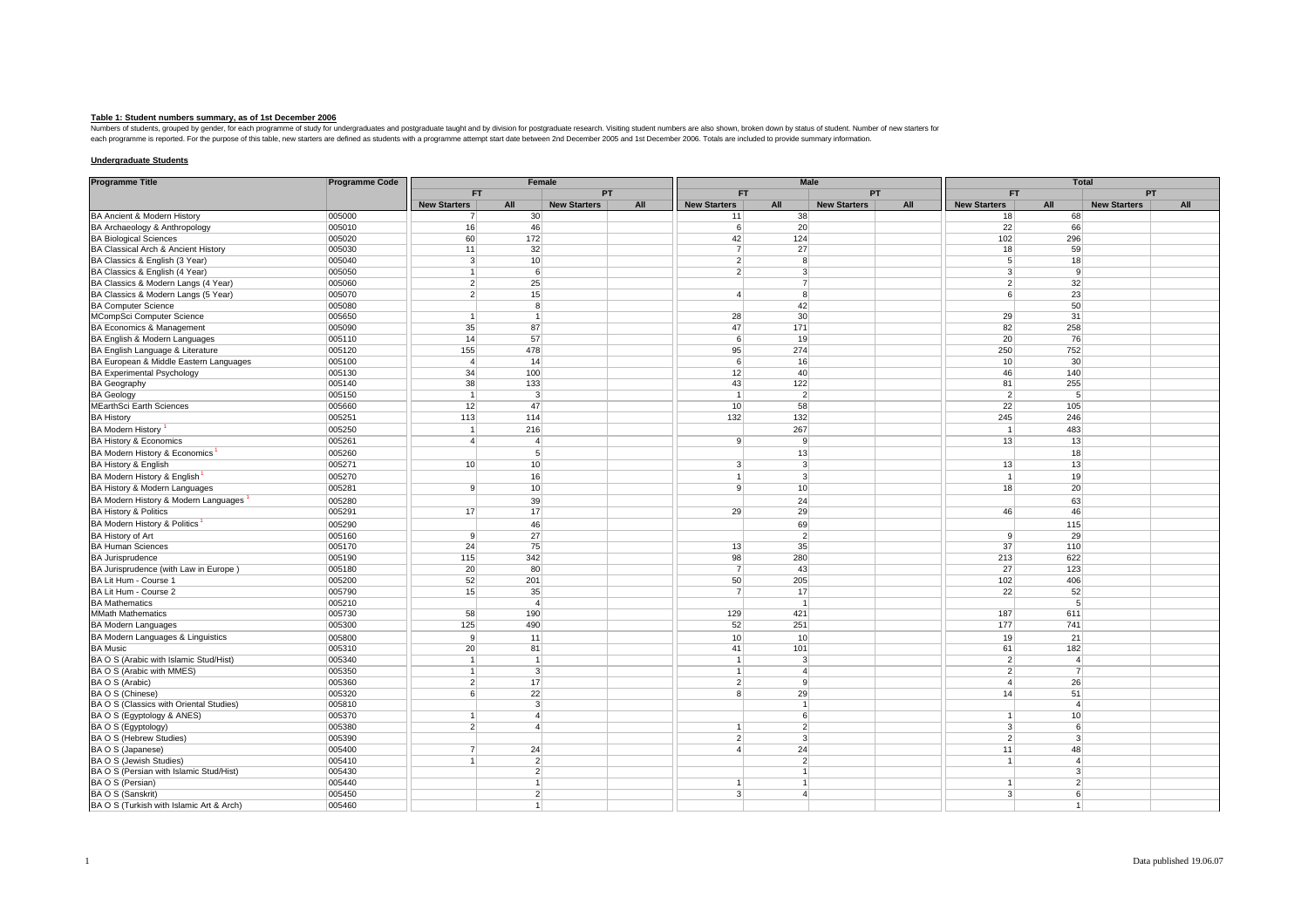| BA O S (Turkish)                                          | 005480 | $\mathbf{1}$            | $\overline{1}$ |                 |                | $\overline{1}$  | $\overline{3}$  |                |                 | 2 <sup>1</sup>  | $\overline{A}$ |                 |                |
|-----------------------------------------------------------|--------|-------------------------|----------------|-----------------|----------------|-----------------|-----------------|----------------|-----------------|-----------------|----------------|-----------------|----------------|
| BA Phil. Politics & Econ                                  | 005530 | 92                      | 305            |                 |                | 151             | 450             |                |                 | 243             | 755            |                 |                |
| BA Philosophy & Modern Languages                          | 005490 | 15                      | 42             |                 |                | 10              | 28              |                |                 | 25              | 70             |                 |                |
| BA Philosophy & Theology                                  | 005500 | 11                      | 37             |                 |                | 10 <sup>1</sup> | 31              |                |                 | 21              | 68             |                 |                |
| <b>BA Physics</b>                                         | 005510 | $\overline{\mathbf{A}}$ | 25             |                 |                | 9               | 56              |                |                 | 13              | 81             |                 |                |
| <b>MPhys Physics</b>                                      | 005770 | 41                      | 114            |                 |                | 127             | 431             |                |                 | 168             | 545            |                 |                |
| <b>BA Physiological Sciences</b>                          | 005520 | 15                      | 38             |                 |                | 5 <sup>5</sup>  | 16              |                |                 | 20              | 54             |                 |                |
| BA Psych, Phil & Physiology                               | 005540 | 19                      | 83             |                 |                | 14              | 30 <sup>°</sup> |                |                 | 33              | 113            |                 |                |
| <b>BA Theology</b>                                        | 005550 | 19                      | 61             |                 |                | 37              | 99              |                |                 | 56              | 160            |                 |                |
| <b>BFA Fine Art</b>                                       | 005560 | 8                       | 29             |                 |                | 8 <sup>1</sup>  | 22              |                |                 | 16              | 51             |                 |                |
| <b>BMBCH - Clinical Medicine</b>                          | 005590 | 10                      | 213            |                 |                | 9               | 173             |                |                 | 19              | 386            |                 |                |
| <b>BMBCH - Graduate Entry Medicine</b>                    | 005570 | 13                      | 46             |                 |                | 11              | 65              |                |                 | 24              | 111            |                 |                |
| <b>BMBCH - Preclinical Medicine</b>                       | 005580 | 77                      | 249            |                 |                | 73              | 199             |                |                 | 150             | 448            |                 |                |
| <b>BTh Theology</b>                                       | 005600 | 7 <sup>1</sup>          | 18             |                 | 10             | 14              | 45              |                | 10              | 21              | 63             |                 | 20             |
| Cert Theology                                             | 005610 | 3 <sup>1</sup>          | 3              |                 | $\vert$ 1      | $\overline{7}$  | 9               |                |                 | 10              | 12             |                 | $\overline{1}$ |
| Dip Legal Studies                                         | 005620 | 12                      | 12             |                 |                | $\overline{7}$  | $\overline{7}$  |                |                 | 19              | 19             |                 |                |
| MBiochem Molecular & Cell Biochem                         | 005630 | 46                      | 186            |                 |                | 44              | 155             |                |                 | 90 <sup>°</sup> | 341            |                 |                |
| <b>MChem Chemistry</b>                                    | 005640 | 73                      | 271            |                 |                | 95              | 391             |                |                 | 168             | 662            |                 |                |
|                                                           |        | 2 <sup>1</sup>          | 6              |                 |                | $\overline{3}$  | 18              |                |                 | 5 <sup>1</sup>  |                |                 |                |
| MEng Engineering & Computer Science                       | 005670 |                         |                |                 |                |                 |                 |                |                 |                 | 24             |                 |                |
| <b>MEng Engineering &amp; Materials</b>                   | 005680 |                         |                |                 |                |                 | $\overline{2}$  |                |                 |                 | $\overline{2}$ |                 |                |
| <b>MEng Engineering Science</b>                           | 005700 | 25                      | 78             |                 |                | 122             | 412             |                |                 | 147             | 490            |                 |                |
| MEng Engineering, Econ & Management                       | 005690 | 2 <sup>2</sup>          | 32             |                 |                | $\overline{7}$  | 51              |                |                 | $\mathfrak{g}$  | 83             |                 |                |
| <b>MEng Materials Science</b>                             | 005720 | 10                      | 27             |                 |                | 17              | 62              |                |                 | 27              | 89             |                 |                |
| MEng Materials, Econ & Management                         | 005710 |                         | 6              |                 |                | $\overline{1}$  | 10              |                |                 | $\overline{1}$  | 16             |                 |                |
| <b>MMath Mathematics &amp; Statistics</b>                 | 005740 | 11                      | 57             |                 |                | 15              | 49              |                |                 | 26              | 106            |                 |                |
| MMathCompSci Maths & Comp Science                         | 005750 | $\overline{4}$          | $\overline{7}$ |                 |                | 14              | 41              |                |                 | 18              | 48             |                 |                |
| MMathPhil Mathematics & Philosophy                        | 005760 | 6 <sup>1</sup>          | 33             |                 |                | 18              | 65              |                |                 | 24              | 98             |                 |                |
| MPhysPhil Physics & Philosophy                            | 005780 | 5 <sup>1</sup>          | 22             |                 |                | 6               | 31              |                |                 | 11              | 53             |                 |                |
| <b>Continuing Education Courses</b>                       |        |                         |                |                 |                |                 |                 |                |                 |                 |                |                 |                |
| Foundation Certificate in English Language and Literature |        |                         |                | 10 <sup>1</sup> | 14             |                 |                 | 6              | $\vert 9 \vert$ |                 |                | 16              | 23             |
| Foundation Certificate in Modern History                  |        |                         |                | $\vert$         | 8              |                 |                 | $\overline{7}$ | 14              |                 |                | 11              | 22             |
| Advanced Diploma in Archaeological Practice               |        |                         |                | 6               | 12             |                 |                 | $\mathbf{3}$   | 8               |                 |                | 9               | 20             |
| Advanced Diploma in Biblical and Theological Studies      |        |                         |                | $\vert$         | $\vert$        |                 |                 | $\overline{4}$ | $\vert$         |                 |                | 8               | 8              |
| Advanced Diploma in Computing                             |        |                         |                | 10              | 14             |                 |                 | 32             | 37              |                 |                | 42              | 51             |
| Advanced Diploma in Environmental Conservation            |        |                         |                | 10              | 15             |                 |                 | $\overline{1}$ | 5               |                 |                | 11              | 20             |
| Advanced Diploma in the History of Art                    |        |                         |                | $\overline{2}$  | 9              |                 |                 | $\overline{1}$ | $\overline{2}$  |                 |                | 3 <sup>1</sup>  | 11             |
| Advanced Diploma in Local History                         |        |                         |                | 29              | 32             |                 |                 | 20             | 23              |                 |                | 49              | 55             |
| Certificate in Archaeology                                |        |                         |                | 12              | 22             |                 |                 | $\vert$ 3      | 13              |                 |                | 15              | 35             |
| Certificate in History and Literature                     |        |                         |                |                 | 5 <sup>5</sup> |                 |                 |                | $\overline{2}$  |                 |                |                 | $\overline{7}$ |
| Certificate in History of Art                             |        |                         |                | 8 <sup>1</sup>  | 22             |                 |                 | 3              | $\overline{7}$  |                 |                | 11              | 29             |
| Certificate in Theological Education and Ministry         |        |                         |                | $\vert$         | $\vert$        |                 |                 | 5 <sup>1</sup> | 5               |                 |                | $\mathbf{9}$    | 9              |
| Certificate in Vernacular Architecture                    |        |                         |                | 13              | 13             |                 |                 | 5 <sup>1</sup> | 5 <sup>5</sup>  |                 |                | 18              | 18             |
| Diploma in Biblical and Theological Studies (RPC)         |        |                         |                |                 | $\vert$ 1      |                 |                 |                | $\overline{7}$  |                 |                |                 | 8              |
| Diploma in Biblical and Theological Studies (WH)          |        |                         |                | 18              | 27             |                 |                 | 22             | 33              |                 |                | 40              | 60             |
| Diploma in British Archaeology                            |        |                         |                | $\overline{2}$  | 6              |                 |                 | $6 \mid$       | 11              |                 |                | 8 <sup>1</sup>  | 17             |
| Diploma in Computing via the Internet                     |        |                         |                | 15              | 54             |                 |                 | 42             | 151             |                 |                | 57              | 205            |
| Diploma in Creative Writing                               |        |                         |                | 12              | 25             |                 |                 | 6              | 15              |                 |                | 18              | 40             |
| Diploma in English Local History                          |        |                         |                | $\overline{2}$  | $\overline{7}$ |                 |                 |                | 6               |                 |                | $\overline{2}$  | 13             |
| Diploma in Environmental Conservation                     |        |                         |                | $\overline{7}$  | 11             |                 |                 | 6              | 11              |                 |                | 13              | 22             |
| Diploma in the History of Art                             |        |                         |                | 18              | 34             |                 |                 | $\overline{2}$ | $\overline{7}$  |                 |                | 20 <sup>2</sup> | 41             |
| Diploma in Theological Education and Ministry             |        |                         |                | 12              | 21             |                 |                 | $\mathbf{3}$   | 12              |                 |                | 15              | 33             |
| <b>Undergraduate Total</b>                                |        | 1,549                   | 5.364          | 198             | 371            | 1,770           | 5.974           | 177            | 397             | 3,319           | 11,338         | 375             | 768            |
|                                                           |        |                         |                |                 |                |                 |                 |                |                 |                 |                |                 |                |

## **Postgraduate Taught Students**

| <b>Programme Title</b>  | <b>Programme Code</b> |                     |                            | Female |     |              | <b>Male</b> |                     |     |                     |     | <b>Total</b>        |  |
|-------------------------|-----------------------|---------------------|----------------------------|--------|-----|--------------|-------------|---------------------|-----|---------------------|-----|---------------------|--|
|                         |                       |                     |                            |        | PT  |              |             |                     | nт  |                     |     | <b>PT</b>           |  |
|                         |                       | <b>New Starters</b> | All<br><b>New Starters</b> |        | All | New Starters | All         | <b>New Starters</b> | All | <b>New Starters</b> | All | <b>New Starters</b> |  |
| <b>BCL</b>              | 002640                |                     |                            |        |     |              |             |                     |     |                     |     |                     |  |
| <b>BPhil Philosophy</b> | 001170                |                     |                            |        |     |              |             |                     |     |                     |     |                     |  |
| Cert Theology Graduates | 003440                |                     |                            |        |     |              |             |                     |     |                     |     |                     |  |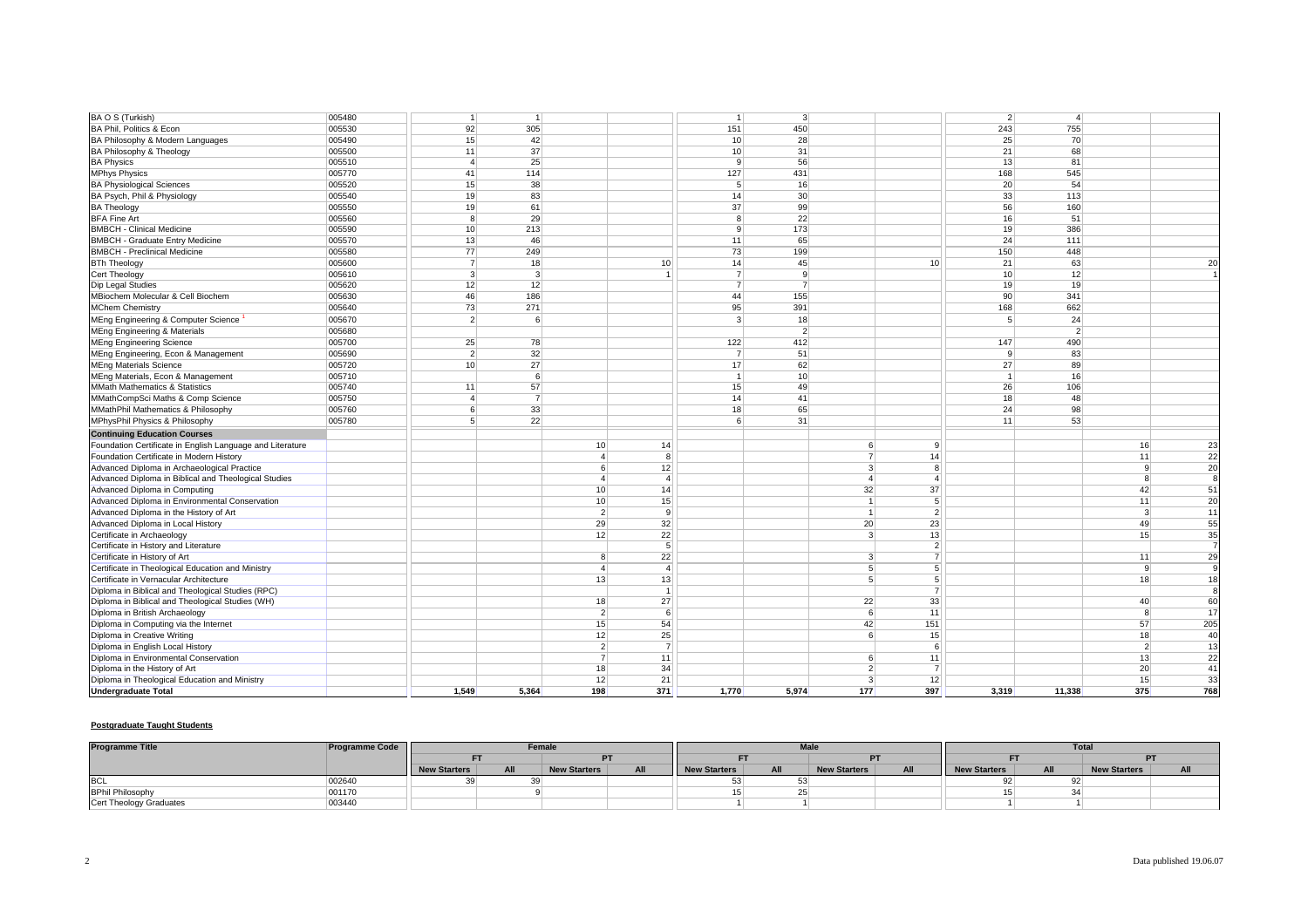| <b>DClin Psychology</b>                  | 003420 | 14                      | 51              |                |                | 6 <sup>1</sup>  | 9                              |                |    | 20              | 60               |                |                |
|------------------------------------------|--------|-------------------------|-----------------|----------------|----------------|-----------------|--------------------------------|----------------|----|-----------------|------------------|----------------|----------------|
| <b>MBA</b>                               | 003080 | 44                      | 44              | 3 <sup>1</sup> | 3 <sup>l</sup> | 169             | 172                            | 25             | 29 | 213             | 216              | 28             | 32             |
| MJur                                     | 003030 | 25                      | 25              |                |                | 41              | 41                             |                |    | 66              | 66               |                |                |
| <b>MPhil Byzantine Studies</b>           | 000350 | $\overline{1}$          | 3               |                |                | $\vert$         | $\lvert$ <sub>3</sub> $\rvert$ |                |    | 2 <sup>1</sup>  | $6 \overline{6}$ |                |                |
| <b>MPhil Celtic Studies</b>              | 000450 | 1 <sup>1</sup>          | $\mathbf{1}$    |                |                |                 |                                |                |    | 1               | $\mathbf{1}$     |                |                |
| MPhil Class & Medieval Islamic History   | 000990 |                         | $\mathbf{1}$    |                |                | $\overline{a}$  | 5 <sup>5</sup>                 |                |    | $\overline{4}$  | $6 \mid$         |                |                |
| <b>MPhil Classical Archaeology</b>       | 001430 | 3 <sup>1</sup>          | 9               |                |                |                 |                                |                |    | 3 <sup>1</sup>  | $\mathbf{9}$     |                |                |
| MPhil Classical Indian Religion          | 001000 |                         | $\overline{2}$  |                |                | $\vert$ 1       | $\overline{1}$                 |                |    | 1               | $\mathbf{3}$     |                |                |
| <b>MPhil Comparative Social Policy</b>   | 002650 | $\overline{1}$          | $\overline{a}$  |                |                | 1               | $\overline{1}$                 |                |    | 2 <sup>1</sup>  | 5                |                |                |
| <b>MPhil Cuneiform Studies</b>           | 001010 |                         |                 |                |                | 1               | $\overline{1}$                 |                |    | 1               | $\mathbf{1}$     |                |                |
| <b>MPhil Development Studies</b>         | 002690 | 21                      | 34              |                |                | 11              | 23                             |                |    | 32              | 57               |                |                |
| MPhil E Christian Studies: Oriental Std  | 000550 |                         |                 |                |                | 1               | $\overline{1}$                 |                |    | 1               | $\overline{1}$   |                |                |
| MPhil Economic & Social History          | 000570 | $\overline{\mathbf{3}}$ | $\overline{3}$  |                |                | $\overline{2}$  | 6                              |                |    | 5 <sup>1</sup>  | $\mathbf{9}$     |                |                |
| <b>MPhil Economics</b>                   | 002740 | 17                      | 35              |                |                | 32              | 66                             |                |    | 49              | 101              |                |                |
|                                          | 000620 | 3                       | 6               |                |                | $\overline{2}$  | $\overline{2}$                 |                |    | 5 <sup>1</sup>  | 8                |                |                |
| MPhil English Studies (Medieval)         |        |                         |                 |                |                |                 |                                |                |    |                 |                  |                |                |
| MPhil European Archaeology               | 001490 | 4 <sup>1</sup>          | $\overline{4}$  |                |                |                 | $\overline{1}$                 |                |    | $\overline{4}$  | 5                |                |                |
| MPhil European Literature                | 000630 | $\overline{3}$          | $\overline{4}$  |                |                | $\overline{1}$  | $\overline{2}$                 |                |    | $\overline{4}$  | 6                |                |                |
| MPhil Evidence-Based Social Work         | 002920 | 1 <sup>1</sup>          | $\overline{4}$  |                |                |                 |                                |                |    | $\mathbf{1}$    | $\overline{4}$   |                |                |
| MPhil Gen Linguistics & Comp Philology   | 000650 | 5 <sup>5</sup>          | 8               |                |                | $\overline{4}$  | $\overline{7}$                 |                |    | 9               | 15               |                |                |
| MPhil Greek &/or Latin Lang & Lit        | 000680 | $\mathbf{1}$            | $\overline{4}$  |                |                |                 |                                |                |    | 1               | 5                |                |                |
| MPhil Greek &/or Roman History           | 000690 | 1                       | 5               |                |                | $\overline{4}$  | $\overline{7}$                 |                |    | 5 <sup>1</sup>  | 12               |                |                |
| MPhil History of Sci Med & Tech          | 000740 | 1                       | 1               |                |                | $\overline{2}$  | $\overline{2}$                 |                |    | 3 <sup>1</sup>  | $\mathbf{3}$     |                |                |
| <b>MPhil International Relations</b>     | 002970 | 9 <sup>°</sup>          | 18              |                |                | 9               | 28                             |                |    | 18              | 46               |                |                |
| MPhil Islamic Art & Archaeology          | 001030 | 2 <sup>1</sup>          | 2 <sup>2</sup>  |                |                |                 |                                |                |    | 2               | $\overline{2}$   |                |                |
| MPhil Landscape Archaeology              | 001550 | 1 <sup>1</sup>          | $\mathbf{1}$    |                |                | 1               | $\overline{2}$                 |                |    | 2 <sup>1</sup>  | 3                |                |                |
| MPhil Latin American Studies             | 002980 |                         | 2 <sup>2</sup>  |                |                |                 | $\overline{2}$                 |                |    |                 | $\overline{4}$   |                |                |
| MPhil Material Anth & Museum Ethnography | 001560 | 2 <sup>2</sup>          | 2               |                |                |                 |                                |                |    | $\overline{2}$  | $\overline{2}$   |                |                |
| <b>MPhil Medical Anthropology</b>        | 001590 | 1                       | 3               |                |                |                 | $\overline{1}$                 |                |    | 1 <sup>1</sup>  | $\overline{4}$   |                |                |
| <b>MPhil Migration Studies</b>           | 003380 | 10                      | 11              |                |                | $\overline{2}$  | 3                              |                |    | 12              | 14               |                |                |
| MPhil Modern Chinese Art & Literature    | 001060 | 1 <sup>1</sup>          | $\overline{1}$  |                |                |                 |                                |                |    | 1               | $\overline{1}$   |                |                |
| <b>MPhil Modern Chinese Studies</b>      | 001070 | 5 <sup>1</sup>          | 8               |                |                | $\overline{7}$  | 14                             |                |    | 12              | 22               |                |                |
| MPhil Modern European History            | 000860 | 1 <sup>1</sup>          | $\overline{a}$  |                |                | $\overline{3}$  | $\overline{7}$                 |                |    | 4 <sup>1</sup>  | 11               |                |                |
| MPhil Modern Middle Eastern Studies      | 001090 | 9                       | 14              |                |                | $5\overline{5}$ | 13                             |                |    | 14              | 27               |                |                |
| MPhil Music (Musicology & Performance)   | 000940 | $\overline{1}$          | $\overline{5}$  |                |                | $\overline{1}$  | $\overline{2}$                 |                |    | $\overline{2}$  | $\overline{7}$   |                |                |
| <b>MPhil Philosophical Theology</b>      | 001120 |                         |                 |                |                |                 | $\overline{2}$                 |                |    | $\overline{0}$  | $\overline{2}$   |                |                |
| MPhil Politics: Comparative Government   | 003150 | 11                      | 18              |                |                | 6               | 15                             |                |    | 17              | 33               |                |                |
| MPhil Politics: European Pol & Soc       | 003160 | 5 <sup>5</sup>          | $\vert 9 \vert$ |                |                | $5\overline{5}$ | -9                             |                |    | 10 <sup>1</sup> | 18               |                |                |
| <b>MPhil Politics: Political Theory</b>  | 003170 | 1                       | $\overline{5}$  |                |                | 11              | 20                             |                |    | 12              | 25               |                |                |
| MPhil Russian & East European Studies    | 003200 | 3                       | 6               |                |                | $\overline{4}$  | $\mathbf{q}$                   |                |    | 7 <sup>1</sup>  | 15               |                |                |
| <b>MPhil Social Anthropology</b>         | 001660 | $\vert$                 | 9               |                |                | 1               | $\overline{\mathbf{A}}$        |                |    | 5 <sup>1</sup>  | 13               |                |                |
| <b>MPhil Sociology</b>                   | 003300 | 1                       | 2 <sup>2</sup>  |                |                |                 | $\mathcal{R}$                  |                |    | 1               | 5 <sup>1</sup>   |                |                |
| <b>MPhil Theology</b>                    | 001250 |                         | 2 <sup>2</sup>  |                |                |                 | 3                              |                |    |                 | 5 <sup>1</sup>   |                |                |
| MPhil Tibetan & Himalayan Studies        | 001110 | $\vert$                 | 5 <sup>1</sup>  |                |                |                 | $\overline{1}$                 |                |    | $\overline{4}$  | 6 <sup>1</sup>   |                |                |
| MSc Adv Cognitive Therapy Studies        | 000010 |                         |                 |                | $\overline{3}$ |                 |                                |                |    |                 |                  |                | 3              |
| <b>MSc African Studies</b>               | 003320 | 17                      | 17              |                |                | 13              | 13                             |                |    | 30              | 30               |                |                |
| MSc App Linguistics & 2nd Lang Acq'n     | 002620 | 13                      | 13              | 2 <sup>2</sup> | $\overline{3}$ | 1               | $\vert$ 1                      |                |    | 14              | 14               | 2 <sup>1</sup> | 3              |
| MSc Applied & Computational Maths        | 002270 | 3                       | $\overline{3}$  |                |                | 1               | $\vert$ 1                      |                |    | 4 <sup>1</sup>  | $\left 4\right $ |                |                |
| MSc Applied Landscape Archaeology        | 000030 |                         |                 | 3              | 6              |                 |                                | 3              | 6  |                 |                  | $6 \mid$       | 12             |
| <b>MSc Applied Statistics</b>            | 002280 | 24                      | 24              |                |                | 20              | 20                             | $\mathbf{1}$   | 1  | 44              | 44               | 1              | $\mathbf{1}$   |
| MSc Archaeological Science               | 001320 | 5 <sup>5</sup>          | 5 <sup>1</sup>  |                |                |                 |                                |                |    | 5 <sup>1</sup>  | $5 \frac{1}{2}$  |                |                |
| MSc Biodiversity, Conservation & Mgt     | 001410 | 20                      | 20              |                |                | $\overline{4}$  | $\vert$                        |                |    | 24              | 24               |                |                |
| <b>MSc Bioinformatics</b>                | 000060 |                         |                 |                | $\overline{7}$ |                 |                                | $\overline{1}$ | -9 |                 |                  | 1              | 16             |
|                                          |        | 8 <sup>1</sup>          | 8 <sup>1</sup>  |                |                | 8               | 8                              |                |    | 16              | 16               |                |                |
| MSc Biology (Integrative Bio-Science)    | 001420 |                         |                 |                |                |                 |                                |                |    |                 |                  |                |                |
| <b>MSc Biomedical Engineering</b>        | 003470 | 8 <sup>1</sup>          | 8               |                |                | 8               | 8                              |                |    | 16              | 16               |                |                |
| MSc Comparative Social Policy            | 002660 | 19                      | 19              |                |                | $\overline{8}$  | 8                              |                |    | 27              | 27               |                |                |
| MSc Computer Science                     | 002330 | 9                       | 9               |                |                | 40              | 40                             |                |    | 49              | 49               |                |                |
| MSc Crim & Crim Justice Research Methods | 003640 | 2 <sup>1</sup>          | $\overline{2}$  |                |                | 1               |                                |                |    | 3 <sup>1</sup>  | $\mathbf{3}$     |                |                |
| MSc Criminology & Criminal Justice       | 002670 | 6 <sup>1</sup>          | 6               |                |                | 9               | 9                              |                |    | 15              | 15               |                |                |
| <b>MSc Diagnostic Imaging</b>            | 001870 | 3 <sup>1</sup>          | 3 <sup>1</sup>  |                | $\overline{1}$ | 8 <sup>1</sup>  | 8                              |                |    | 11              | 11               |                | $\mathbf{1}$   |
| MSc Economic & Social History            | 000580 | 6 <sup>1</sup>          | 6               |                |                | $\overline{7}$  | $\overline{7}$                 |                |    | 13              | 13               |                |                |
| MSc Economics for Development            | 002750 | 19                      | 19              |                |                | 11              | 12                             |                |    | 30 <sup>°</sup> | 31               |                |                |
| MSc Educational Research Methodology     | 002850 | 7 <sup>1</sup>          | $\overline{7}$  | $\overline{2}$ | 2 <sup>2</sup> | $\overline{2}$  | $\overline{2}$                 |                |    | 9 <sup>1</sup>  | 9                | $\overline{2}$ | $\overline{2}$ |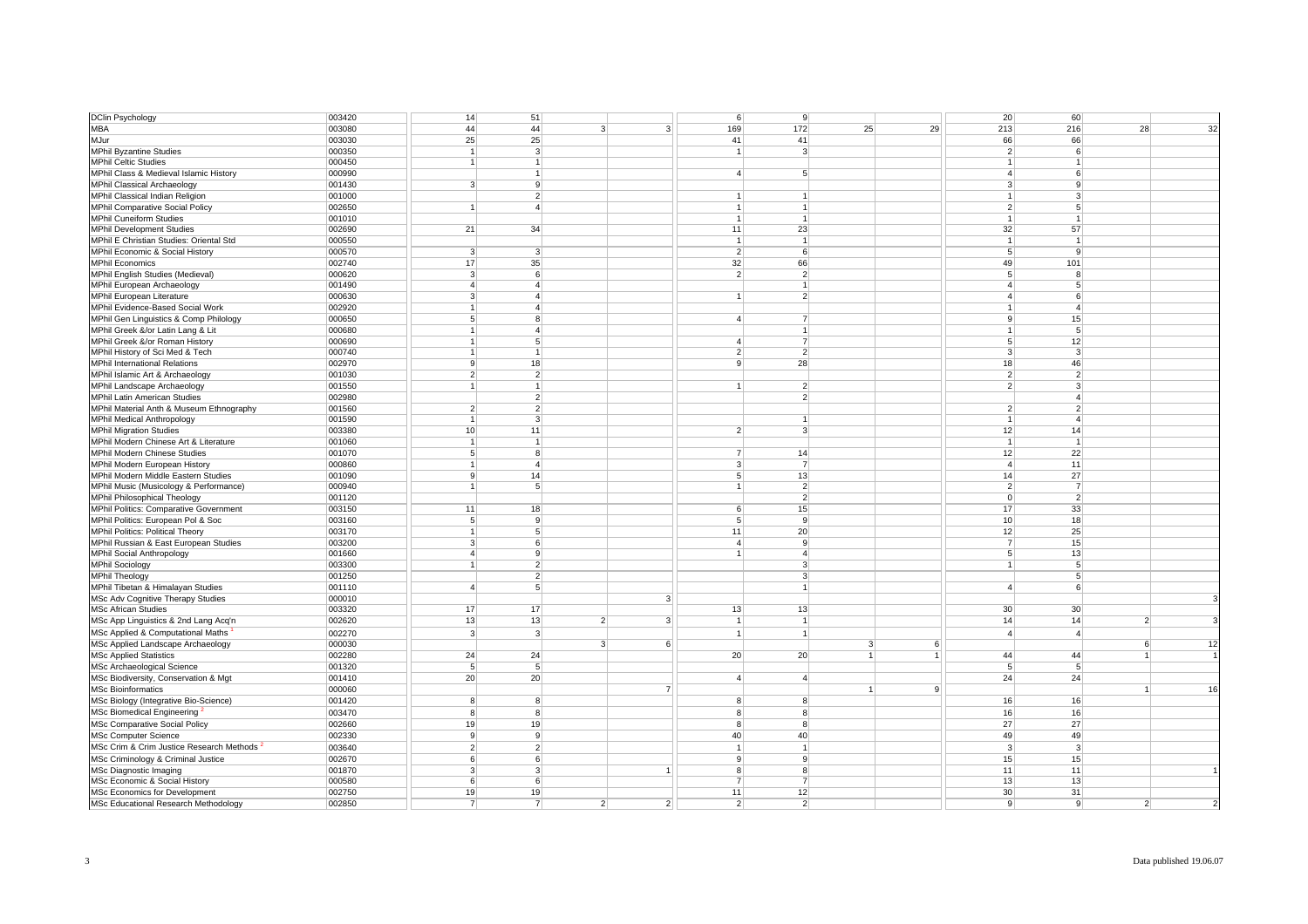| <b>MSc Educational Studies</b>                   | 002890           | 26                      | 26                      |                |                 | 15                               | 15                |                |                | 41                   | 41               |                |          |
|--------------------------------------------------|------------------|-------------------------|-------------------------|----------------|-----------------|----------------------------------|-------------------|----------------|----------------|----------------------|------------------|----------------|----------|
|                                                  |                  |                         |                         |                |                 |                                  |                   |                |                |                      |                  |                | 9        |
| MSc English Local History                        | 000120           |                         |                         |                | $\overline{4}$  |                                  |                   |                | 5 <sup>5</sup> |                      |                  |                |          |
| MSc Environmental Change & Management            | 001470           | 21                      | 21                      |                |                 | 14                               | 14                |                |                | 35                   | 35               |                |          |
| MSc Environmental Geomorphology                  | 001480           |                         |                         |                |                 | $\overline{3}$                   | $\overline{3}$    |                |                | 3 <sup>1</sup>       | $\mathbf{3}$     |                |          |
| MSc Evidence-Based Health Care                   | 000130           |                         |                         | $\overline{7}$ | 8 <sup>1</sup>  |                                  |                   | $\overline{7}$ | 9              |                      |                  | 14             | 17       |
| MSc Evidence-Based Social Work                   | 002910           | 17                      | 17                      |                |                 | $\overline{7}$                   | $\overline{7}$    |                |                | 24                   | 24               |                |          |
| <b>MSc Financial Economics</b>                   | 003330           | 27                      | 27                      |                |                 | 43                               | 43                |                |                | 70                   | 70               |                |          |
| <b>MSc Forced Migration</b>                      | 002930           | 14                      | 14                      |                |                 | $\overline{7}$                   | $\overline{7}$    |                |                | 21                   | 21               |                |          |
| MSc Global Governance and Diplomacy              | 003450           | 6                       | 6                       |                |                 | $\overline{9}$                   | 9                 |                |                | 15                   | 15               |                |          |
| MSc Global Health Science                        | 003370           | 15                      | 15                      |                |                 | 8                                | 8                 |                |                | 23                   | 23               |                |          |
| MSc History of Sci Med & Tech                    | 000750           | $\vert$                 | $\overline{4}$          |                |                 | 5 <sup>5</sup>                   | 5                 |                |                | 9                    | 9                |                |          |
| MSc History of Science: Inst/Mus/Sci/Tec         | 000760           | $\mathbf{1}$            | $\mathbf{1}$            |                |                 |                                  |                   |                |                | $\mathbf{1}$         | $\mathbf{1}$     |                |          |
| MSc Integrated Immunology                        | 001930           | 5 <sup>5</sup>          | 5                       |                |                 | 9                                | 9                 |                |                | 14                   | 14               |                |          |
| <b>MSc Latin American Studies</b>                | 002990           | 8 <sup>1</sup>          | 8                       |                |                 | 5 <sub>5</sub>                   | $\overline{5}$    |                |                | 13                   | 13               |                |          |
| MSc Management Research                          | 003050           | 25                      | 25                      |                |                 | 21                               | 21                |                |                | 46                   | 46               |                |          |
|                                                  |                  | $\vert$                 | $\overline{4}$          |                |                 |                                  | $\overline{2}$    |                |                |                      |                  |                |          |
| MSc Material Anth & Museum Ethnography           | 001570           |                         |                         |                |                 | $\overline{2}$                   |                   |                |                | $6 \mid$             | 6 <sup>1</sup>   |                |          |
| MSc Math Mod & Scientific Computing              | 002490           | 3 <sup>1</sup>          | 3                       |                |                 | 28                               | 28                |                |                | 31                   | 31               |                |          |
| <b>MSc Mathematical Finance</b>                  | 000170           |                         |                         | $\mathbf{1}$   | $\vert$ 1       |                                  |                   | $\overline{7}$ | 20             |                      |                  | 8 <sup>1</sup> | 21       |
| MSc Maths & Fndns of Computer Science            | 002520           | $\overline{2}$          | $\overline{2}$          |                |                 | 9                                | -9                |                |                | 11                   | 11               |                |          |
| <b>MSc Medical Anthropology</b>                  | 001600           | 12                      | 12                      |                |                 |                                  |                   |                |                | 12                   | 12               |                |          |
| MSc Medicinal Chemistry for Cancer               | 003580           |                         |                         |                |                 | 1                                | $\overline{1}$    |                |                | 1                    | $\overline{1}$   |                |          |
| MSc Nature, Society & Env. Policy                | 001610           | 17                      | 17                      |                |                 | 10                               | 10 <sup>1</sup>   |                |                | 27                   | 27               |                |          |
| MSc Neuroscience                                 | 001970           | 11                      | 11                      |                |                 | $\overline{7}$                   | $\overline{7}$    |                |                | 18                   | 18               |                |          |
| MSc Pharmacology                                 | 002100           | 12                      | 12                      |                |                 | 5                                | 5                 |                |                | 17                   | 17               |                |          |
| MSc Politics & Int Relations Research            | 003140           |                         |                         |                |                 | $\mathbf{3}$                     | 3                 |                |                | 3 <sup>1</sup>       | $\mathbf{3}$     |                |          |
| MSc Professional Archaeology                     | 000210           | 3 <sup>1</sup>          | 3 <sup>1</sup>          |                | $\overline{2}$  |                                  |                   |                |                | 3 <sup>1</sup>       | $\mathbf{3}$     |                | 3        |
| MSc Public Policy in Latin America               | 003190           | $\overline{2}$          | $\overline{2}$          |                |                 |                                  |                   |                |                | $\overline{2}$       | $\overline{2}$   |                |          |
| MSc Research in Psychology                       | 002220           | 12                      | 12                      |                |                 | 5 <sup>5</sup>                   | 5                 |                |                | 17                   | 17               |                |          |
| MSc Russian & East European Studies              | 003210           | 3                       | 3                       |                |                 | $\overline{7}$                   | $\overline{7}$    |                |                | 10 <sup>1</sup>      | 10               |                |          |
| MSc Sci & Med of Athletic Performance            | 002230           |                         | $\overline{2}$          |                |                 | 5                                | 10 <sup>1</sup>   |                |                | 5 <sup>1</sup>       | 12               |                |          |
| <b>MSc Social Anthropology</b>                   | 001670           | 15                      | 15                      |                |                 | $\overline{7}$                   | $\overline{7}$    |                |                | 22                   | 22               |                |          |
|                                                  |                  |                         |                         |                |                 |                                  |                   |                |                |                      |                  |                |          |
|                                                  |                  |                         |                         |                |                 |                                  |                   |                |                |                      |                  |                |          |
| <b>MSc Sociology</b>                             | 003310           | 13                      | 13                      |                |                 | $\overline{9}$                   | -9                |                |                | 22                   | 22               |                |          |
| MSc Software Engineering                         | 000250           |                         |                         | $\mathbf{1}$   | 12              |                                  |                   | 30             | 86             |                      |                  | 31             | 98       |
| MSc Theoretical Chemistry                        | 002600           | $\overline{\mathbf{c}}$ | $\overline{2}$          |                |                 | $\overline{1}$                   |                   |                |                | 3 <sup>1</sup>       | 3                |                |          |
| <b>MSc Visual Anthropology</b>                   | 001690           | 8 <sup>1</sup>          | 8                       |                |                 | $\overline{2}$                   | $\overline{2}$    |                |                | 10 <sup>1</sup>      | 10 <sup>1</sup>  |                |          |
| MSc Water Science, Policy & Management           | 001700           | 8 <sup>1</sup>          | 8                       |                |                 | $\overline{8}$                   | $\overline{8}$    |                |                | 16                   | 16               |                |          |
| <b>MSt Byzantine Studies</b>                     | 000360           | $\overline{4}$          | $\overline{a}$          |                |                 | 5 <sup>1</sup>                   | $\overline{5}$    |                |                | $\overline{9}$       | $\overline{9}$   |                |          |
| <b>MSt Chinese Studies</b>                       | 000470           |                         |                         |                |                 | $\overline{2}$                   | $\overline{2}$    |                |                | $\overline{2}$       | $\overline{2}$   |                |          |
| <b>MSt Classical Archaeology</b>                 | 001440           | 3 <sup>1</sup>          | 3                       |                |                 | 1                                | $\overline{2}$    |                |                | 4 <sup>1</sup>       | 5                |                |          |
| <b>MSt Classical Hebrew Studies</b>              | 000490           |                         |                         |                |                 | 1                                | $\overline{1}$    |                |                | 1                    | 1                |                |          |
| <b>MSt Creative Writing</b>                      | 003360           |                         |                         | $\overline{7}$ | 12              |                                  |                   | 5              | 11             |                      |                  | 12             |          |
|                                                  | 000610           | 32                      | 32                      |                |                 | 22                               | 22                |                |                | 54                   | 54               |                |          |
| <b>MSt English</b>                               |                  |                         |                         |                |                 |                                  |                   |                |                |                      |                  |                |          |
| MSt English and American Studies                 | 003460           | 3 <sup>1</sup>          | 3                       |                |                 | $\overline{3}$                   | $\mathbf{B}$      |                |                | 6 <sup>1</sup>       | ĥ                |                |          |
| MSt European Archaeology                         | 001500           | 1 <sup>1</sup>          | $\overline{1}$          |                |                 | 1                                | $\vert$ 1         |                |                | $\overline{2}$       | $\overline{2}$   |                |          |
| MSt European Literature                          | 000640           | 23                      | 23                      |                |                 | 15                               | 15                |                |                | 38                   | 38               |                |          |
| MSt Gen Linguistics & Comp Philology             | 000660           | 3 <sup>1</sup>          | $\overline{\mathbf{3}}$ |                |                 | 3                                | $\lceil 3 \rceil$ |                |                | 6 <sup>1</sup>       | 6 <sup>1</sup>   |                |          |
| MSt Greek &/or Latin Lang & Lit                  | 000670           | 8 <sup>1</sup>          | 8                       |                |                 | $\overline{7}$                   | $\overline{7}$    |                |                | 15                   | 15               |                |          |
| MSt Greek &/or Roman History                     | 000700           | $\overline{2}$          | $\overline{2}$          |                |                 | $\overline{3}$                   | $\mathcal{R}$     |                |                | 5 <sup>1</sup>       | $5 \overline{5}$ |                |          |
| <b>MSt History</b>                               | 000891           | 6 <sup>1</sup>          | 6                       |                |                 | 21                               | 21                |                |                | 27                   | 27               |                |          |
| MSt History of Art & Visual Culture              | 000730           | 10                      | 10                      |                |                 | $\overline{3}$                   | $\overline{3}$    |                |                | 13                   | 13               |                |          |
| MSt International Human Rights Law               | 000160           |                         |                         | 15             | 30 <sup>1</sup> |                                  |                   | $\overline{7}$ | 18             |                      |                  | 22             |          |
| <b>MSt Japanese Studies</b>                      | 000790           | $\mathbf{1}$            | $\mathbf{1}$            |                |                 | $\vert$                          | $\overline{1}$    |                |                | $\overline{2}$       | $\overline{2}$   |                |          |
| <b>MSt Jewish Studies</b>                        | 000800           | $\overline{3}$          | 3                       |                |                 | 6                                | 6                 |                |                | $\overline{9}$       | $\mathbf{9}$     |                |          |
| MSt Modern Middle Eastern Studies                | 000910           | 1 <sup>1</sup>          | $\mathbf{1}$            |                |                 | 1                                | $\vert$ 1         |                |                | $\overline{2}$       | $\overline{2}$   |                |          |
| MSt Music (Musicology)                           | 000950           | 5 <sup>1</sup>          | 5 <sup>1</sup>          |                |                 | 10                               | 10                |                |                | 15                   | 15               |                |          |
| <b>MSt Oriental Studies</b>                      | 000980           | $\overline{2}$          | $\overline{2}$          |                |                 | $\mathbf{8}$                     | 8                 |                |                | 10                   | 10               |                |          |
| MSt Philosophical Theology                       | 001130           | 1 <sup>1</sup>          | 1                       |                |                 |                                  |                   |                |                | 1                    | $\mathbf{1}$     |                |          |
| MSt Science & Religion                           |                  |                         |                         |                |                 | $\overline{2}$                   | $\overline{2}$    |                |                | 2 <sup>1</sup>       | $\overline{2}$   |                |          |
|                                                  | 001180           |                         |                         |                |                 | 1                                | $\overline{1}$    |                |                | 1 <sup>1</sup>       | $\vert$ 1        |                |          |
| <b>MSt Slavonic Studies</b>                      | 001200           |                         | 3                       |                |                 |                                  | $\overline{2}$    |                |                |                      | 5                |                |          |
| MSt Study of Religion                            | 001210           | 3 <sup>1</sup>          |                         |                |                 | $\overline{2}$<br>$\overline{3}$ | 3                 |                |                | 5 <sup>1</sup>       | $\overline{3}$   |                |          |
| <b>MSt Syriac Studies</b><br><b>MSt Theology</b> | 001220<br>001260 | 5 <sup>1</sup>          | 5                       |                |                 | $6 \overline{6}$                 | $\overline{6}$    |                |                | 3 <sup>1</sup><br>11 | 11               |                | 23<br>48 |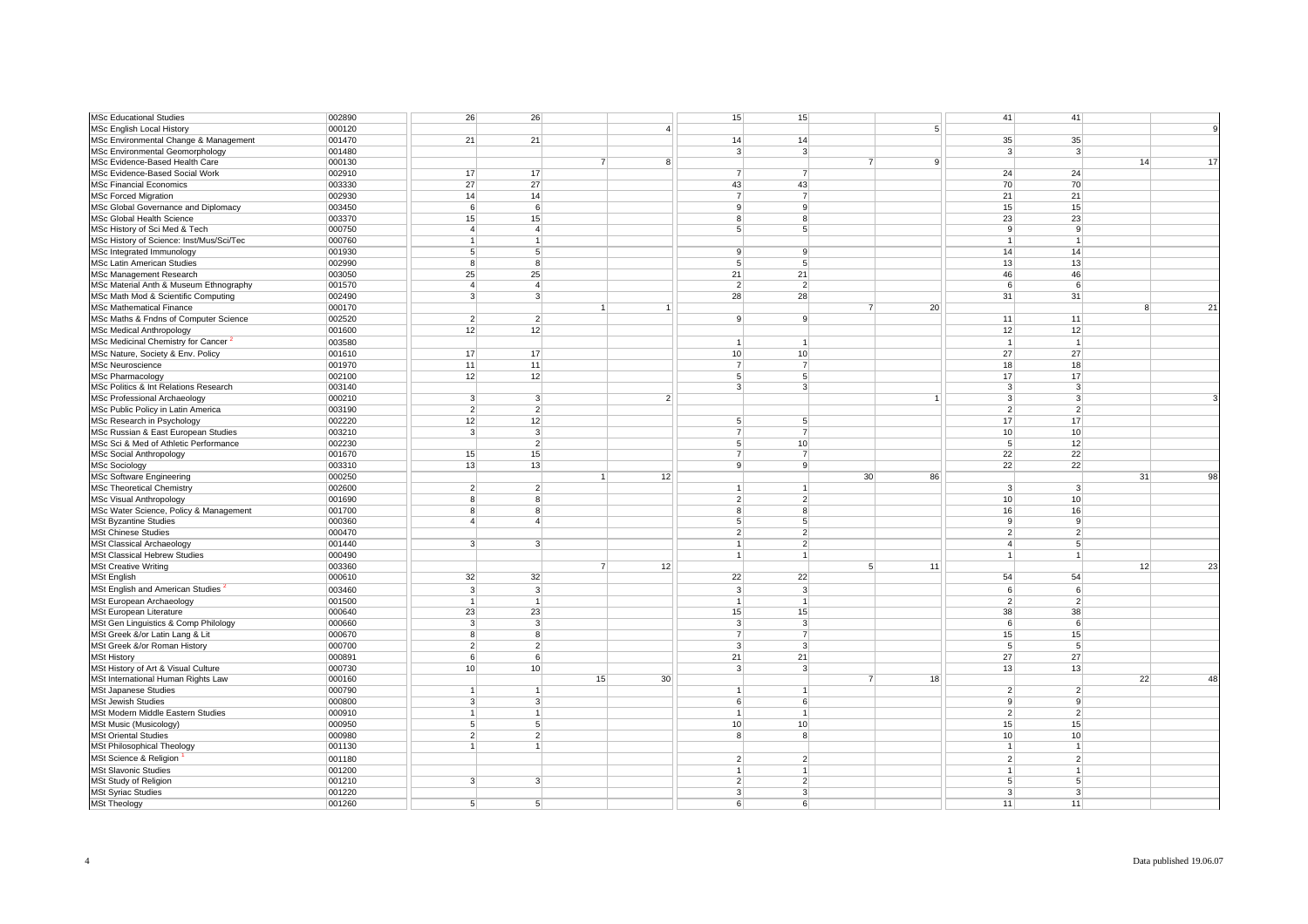|                                         | 001270 |                 |                |        |        |       |       |               |                 |       |       |     |                |
|-----------------------------------------|--------|-----------------|----------------|--------|--------|-------|-------|---------------|-----------------|-------|-------|-----|----------------|
| MSt Theology (Research)                 |        |                 |                |        |        |       |       |               |                 |       |       |     |                |
| <b>MSt Women's Studies</b>              | 001280 | 11              | 11             |        |        |       |       |               |                 | 11    | 11    |     |                |
| MSt World Archaeology                   | 001720 |                 |                |        |        |       |       |               |                 |       |       |     |                |
| MTh Applied Theology                    | 000310 |                 |                |        |        |       | 15    | $\mathcal{P}$ | 11              | 11    | 23    |     | 15             |
| PGCE - Biology                          | 002770 | 13              | 13             |        |        |       |       |               |                 | 18    | 18    |     |                |
| PGCE - Chemistry                        | 002780 | 10 <sup>1</sup> | 10             |        |        |       |       |               |                 | 16    | 16    |     |                |
| PGCE - English                          | 002790 | 19              | 20             |        |        |       |       |               |                 | 24    | 25    |     |                |
| PGCE - Geography                        | 002800 | 12              | 12             |        |        |       |       |               |                 | 19    | 19    |     |                |
| PGCE - History                          | 002810 | 10 <sup>1</sup> | 11             |        |        | 13    | 15    |               |                 | 23    | 26    |     |                |
| <b>PGCE - Mathematics</b>               | 002820 | 14              | 14             |        |        | 15    | 15    |               |                 | 29    | 29    |     |                |
| PGCE - Modern Languages                 | 002830 | 17              | 17             |        |        |       |       |               |                 | 24    | 24    |     |                |
| PGCE - Physics                          | 002840 |                 |                |        |        |       |       |               |                 |       |       |     |                |
| <b>PGCert Architectural History</b>     | 000050 |                 |                |        |        |       |       |               | 3               |       |       |     | 8              |
| <b>PGCert Bioinformatics</b>            | 000070 |                 |                | $\sim$ |        |       |       |               | 3               |       |       |     | 6              |
| <b>PGCert Computer Security</b>         | 000100 |                 |                |        |        |       |       |               |                 |       |       |     | 3              |
| <b>PGCert Diplomatic Studies</b>        | 002710 |                 |                |        |        | 16    | 16    |               |                 | 25    | 25    |     |                |
| PGCert Nanotechnology <sup>2</sup>      | 003540 |                 |                |        | $\sim$ |       |       |               | $\overline{2}$  |       |       |     |                |
| <b>PGCert Object Technology</b>         | 000190 |                 |                |        |        |       |       |               | 3               |       |       |     | 3              |
| <b>PGCert Psychodynamic Counselling</b> | 000220 |                 |                | 23     | 23     |       |       |               | 5               |       |       | 28  | 28             |
| <b>PGCert Software Engineering</b>      | 000270 |                 |                |        |        |       |       | 36            | 37              |       |       | 39  | 40             |
| PGDip Adv Cognitive Therapy Studies     | 000020 |                 |                |        |        |       |       | 10            | 10 <sup>1</sup> |       |       | 16  | 16             |
| PGDip Applied Theology                  | 000330 |                 |                |        |        |       |       |               |                 |       |       |     | 1 <sup>1</sup> |
| PGDip Bioinformatics                    | 003630 |                 |                |        | $\sim$ |       |       |               | 3               |       |       |     |                |
| PGDip Cognitive Therapy Studies         | 000090 |                 |                | 16     | 16     |       |       |               | 8               |       |       | 24  | 24             |
| PGDip Evidence-Based Health Care        | 000140 |                 |                |        |        |       |       | 13            | 11              |       |       | 18  | 17             |
| PGDip Mathematical Finance              | 000180 |                 |                |        |        |       |       | 21            | 21              |       |       | 24  | 24             |
| PGDip Software Engineering              | 000260 |                 |                |        |        |       |       |               | 3               |       |       |     | 3              |
| PGDip Theology                          | 003430 | 2               | $\overline{2}$ |        |        |       |       |               |                 |       |       |     |                |
| <b>Postgraduate Taught Total</b>        |        | 966             | 1,140          | 111    | 169    | 1,018 | 1,195 | 199           | 317             | 1,984 | 2,335 | 310 | 486            |

#### **Postgraduate Research**

| <b>Programme Title</b>             | <b>Division Code</b> |              | Female                     |  |                 |                     | <b>Male</b> |                     |            |                     | <b>Total</b> |                     |                 |
|------------------------------------|----------------------|--------------|----------------------------|--|-----------------|---------------------|-------------|---------------------|------------|---------------------|--------------|---------------------|-----------------|
|                                    |                      |              |                            |  | PT              |                     |             |                     | PT         |                     |              |                     |                 |
|                                    |                      | New Starters | All<br><b>New Starters</b> |  | All             | <b>New Starters</b> | All         | <b>New Starters</b> | <b>All</b> | <b>New Starters</b> | All          | <b>New Starters</b> | All             |
| <b>Medical Sciences</b>            |                      | 1111         | 485                        |  |                 |                     | 417         |                     |            | 218                 | 899          |                     |                 |
| <b>Social Sciences</b>             |                      | 131          | 551                        |  |                 | 145                 | 540         |                     |            | 276                 | 1,091        |                     | 10 <sup>1</sup> |
| Maths, Physical and Life Sciences  |                      | 100          | 435                        |  |                 | 262                 | 1.046       |                     |            | 362                 | 1,481        |                     |                 |
| Humanities                         |                      | 117          | 459                        |  |                 |                     | 565         |                     |            | 271                 | 1,024        |                     | 16              |
| <b>Continuing Education</b>        |                      |              |                            |  |                 |                     |             |                     |            |                     |              |                     | 30              |
| <b>Postgraduate Research Total</b> |                      |              | 1,930                      |  | 24 <sup>1</sup> | 668                 | 2,568       |                     | 37         | 1,127               | 4,495        |                     | 64              |

#### **Visiting , Recognised, Other**

| <b>Programme Title</b>            | <b>Programme Code</b> |              | Female                     |           |     |              | <b>Male</b> |                     |     |                     |     | Total               |     |
|-----------------------------------|-----------------------|--------------|----------------------------|-----------|-----|--------------|-------------|---------------------|-----|---------------------|-----|---------------------|-----|
|                                   |                       |              |                            | <b>PT</b> |     | Е٦           |             |                     | PT  |                     |     |                     |     |
|                                   |                       | New Starters | All<br><b>New Starters</b> |           | All | New Starters | All         | <b>New Starters</b> | All | <b>New Starters</b> | All | <b>New Starters</b> | All |
| Recognised Student Programme      | 004790                |              |                            |           |     |              |             |                     |     |                     |     |                     |     |
| Visiting Student Programme        | 004810                | 252          | 253                        |           |     |              | 188         |                     |     | 440                 | 441 |                     |     |
| Matriculated Non-Award Programme  | 004820                |              |                            |           |     |              |             |                     |     |                     |     |                     |     |
| Visiting, Recognised, Other Total |                       | 285          | 286                        |           |     | 220          | 221         |                     |     | 505                 | 507 |                     |     |

 $<sup>1</sup>$  Identifies programmes of study that are no longer admitting students</sup>

<sup>2</sup> Identifies programmes of study that are new and have only begun admitting students on or after 1st December 2005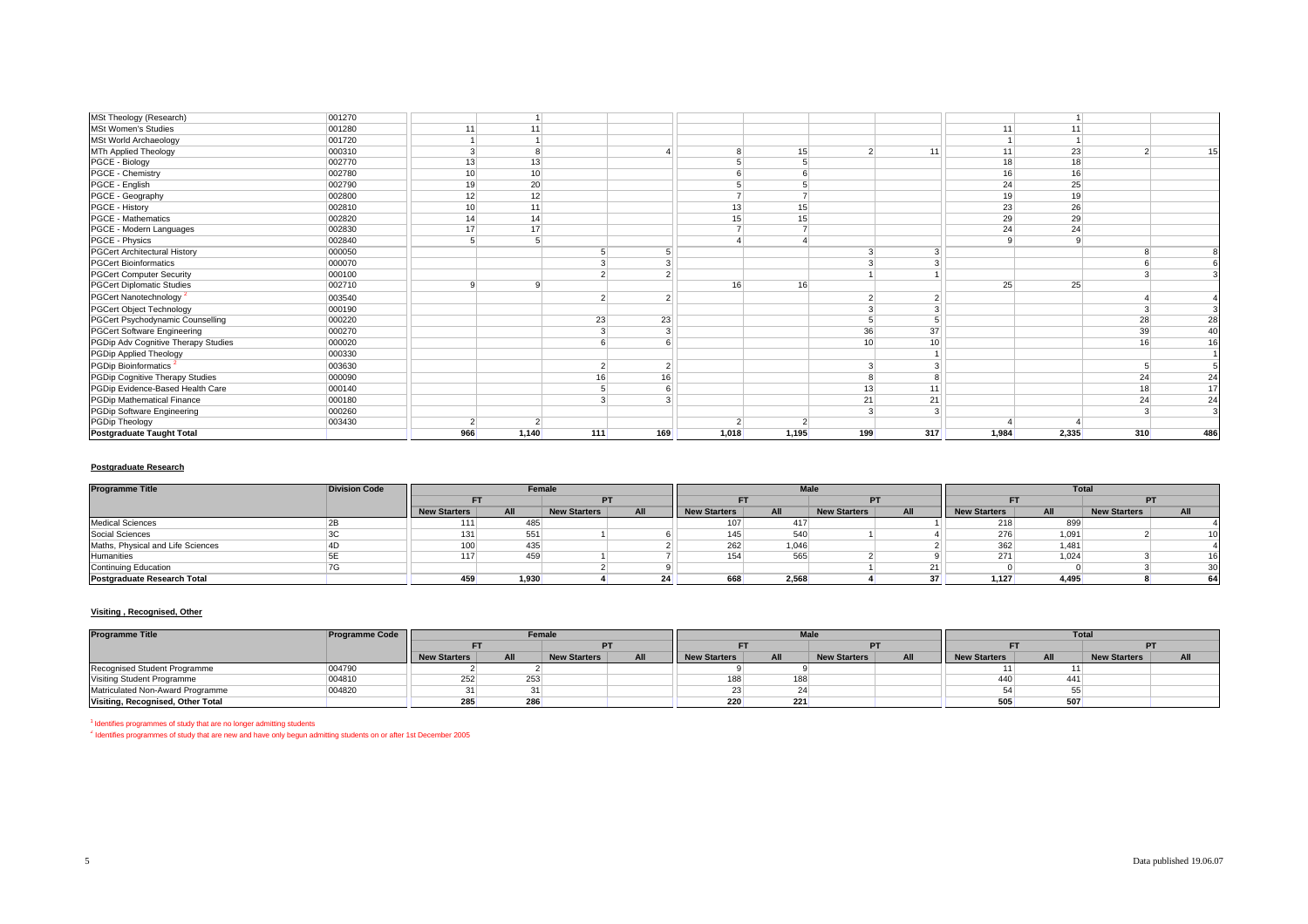Table 2: Summary of fee status by programme type and divison, as of 1st December 2006<br>Number of undergraduate and postgraduate students by fee status grouped by programme type and division. Visiting, recognised and other s

### **Undergraduates**

| <b>Division</b>                   | <b>Division Code</b> | Home  |     |     | <b>European Union</b> |                 | <b>Channel Islands</b> |     | <b>Overseas</b> | <b>Total</b> |               |
|-----------------------------------|----------------------|-------|-----|-----|-----------------------|-----------------|------------------------|-----|-----------------|--------------|---------------|
|                                   |                      |       | PT  |     | PT                    |                 | PT                     | FT  | <b>DT</b>       | FT           | PT            |
| <b>Medical Sciences</b>           | ∠⊳                   | 1.458 |     |     |                       |                 |                        |     |                 | 1,593        |               |
| Social Sciences                   | ЗC                   | 1,833 |     | 173 |                       |                 |                        | 199 |                 | 2,208        |               |
| Maths, Physical and Life Sciences | 4D                   | 2,766 |     | 140 |                       |                 |                        | 434 |                 | 3,347        |               |
| Humanities                        | ЬΕ                   | 3,895 | 20  | 137 |                       | 10 <sup>1</sup> |                        | 148 |                 | 4,190        | $\mathcal{L}$ |
| <b>Continuing Education</b>       | 7G                   |       | 610 |     | 79 <sub>1</sub>       |                 |                        |     |                 |              | 747           |
| <b>Total Undergraduates</b>       |                      | 9,952 | 630 | 497 | 79                    |                 |                        | 862 |                 | 11.338       | 768           |

### **Postgraduate Taught**

| <b>Division</b>                   | <b>Division Code</b> |     | Home            |     | <b>European Union</b> | <b>Channel Islands</b> | <b>Overseas</b>  |                 | Total |     |
|-----------------------------------|----------------------|-----|-----------------|-----|-----------------------|------------------------|------------------|-----------------|-------|-----|
|                                   |                      |     | <b>PT</b>       | FT  | PТ                    | PT                     |                  | PT              |       | DT  |
| <b>Medical Sciences</b>           |                      | 58  |                 |     |                       |                        | 109              |                 | 173   |     |
| Social Sciences                   | ЗC                   | 395 | 15 <sub>1</sub> | 230 | 10 <sup>1</sup>       |                        | 867              | 12 <sub>1</sub> | 1.492 | 37  |
| Maths, Physical and Life Sciences | 4D                   | 44  |                 | 25  |                       |                        | 105 <sub>1</sub> |                 | 174   |     |
| Humanities                        | 5E                   | 227 | 15              | 68  |                       |                        | 196              |                 | 493   | 16  |
| <b>Continuing Education</b>       | 7G                   |     | 230             |     | 78                    |                        |                  | 123             |       | 431 |
| <b>Total Postgraduate Taught</b>  |                      | 725 | 262             | 329 | 88                    |                        | 1.279            | 136             | 2.335 | 486 |

#### **Postgraduate Research**

| <b>Division</b>                    | <b>Division Code</b> | Home  |                 |     | <b>European Union</b> | <b>Channel Islands</b> |    |       | <b>Overseas</b> | <b>Total</b> |                 |
|------------------------------------|----------------------|-------|-----------------|-----|-----------------------|------------------------|----|-------|-----------------|--------------|-----------------|
|                                    |                      |       | PT              | FT  |                       |                        | PT |       | PT              |              | <b>PT</b>       |
| <b>Medical Sciences</b>            | ∠⊳                   | 447   |                 | 156 |                       |                        |    | 294   |                 | 899          |                 |
| Social Sciences                    | ں                    | 257   | 10 <sup>1</sup> | 227 |                       |                        |    | 607   |                 | 1,091        |                 |
| Maths, Physical and Life Sciences  | 4D                   | 749   |                 | 227 |                       |                        |    | 505   |                 | 1,481        |                 |
| Humanities                         | 5Е                   | 439   | 16 <sup>1</sup> | 186 |                       |                        |    | 399   |                 | 1.024        | 16              |
| <b>Continuing Education</b>        | 7G                   |       | 23              |     |                       |                        |    |       |                 |              | 30 <sup>1</sup> |
| <b>Total Postgraduate Research</b> |                      | 1.892 | 50              | 796 |                       |                        |    | 1.805 |                 | 4.495        | 64              |

#### **Visiting , Recognised, Other**

| <b>Programme Title</b>           | <b>Programme Code</b> | Home      | <b>European Union</b> |    | <b>Channel Islands</b> | Overseas |    | Total |     |
|----------------------------------|-----------------------|-----------|-----------------------|----|------------------------|----------|----|-------|-----|
|                                  |                       | <b>DT</b> | FT                    | PT | <b>PT</b>              |          | nт |       | DT. |
| Recognised Student Programme     | 004790                |           |                       |    |                        |          |    |       |     |
| Visiting Student Programme       | 004810                |           |                       |    |                        | 426      |    | 441   |     |
| Matriculated Non-Award Programme | 004820                |           | 39                    |    |                        |          |    | 55    |     |
| <b>Total Visiting</b>            |                       |           | 63                    |    |                        | 442      |    | 507   |     |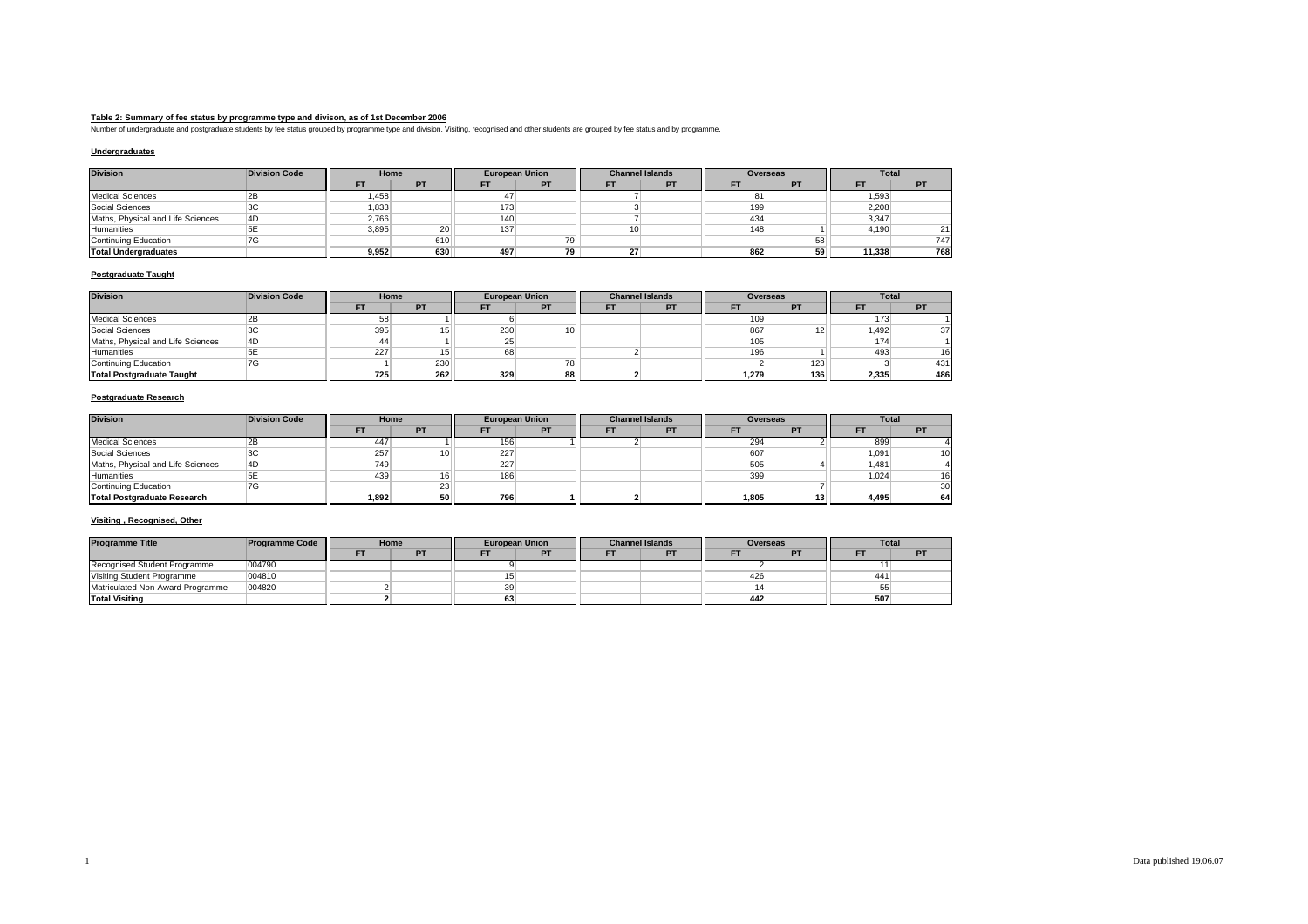# **Table 3: Student numbers by College/Permanent Private Hall, programme type and gender, as at 1st December 2006<br>Number of students at each College/PPH grouped by programme type and gender**

|                                | <b>Undergraduates</b> |             | <b>Postgraduate Taught</b> |                | <b>Postgraduate Research</b> |                | Visiting, Recognised, Other |                        |               | <b>Total</b>   |                          |
|--------------------------------|-----------------------|-------------|----------------------------|----------------|------------------------------|----------------|-----------------------------|------------------------|---------------|----------------|--------------------------|
| College                        | Female                | <b>Male</b> | Female                     | <b>Male</b>    | Female                       | <b>Male</b>    | Female                      | <b>Male</b>            | <b>Female</b> | <b>Male</b>    | <b>Male &amp; Female</b> |
| All Souls College              |                       |             |                            | $\vert$ 1      | 1                            | $\overline{4}$ |                             |                        | $\vert$ 1     | 5 <sup>5</sup> |                          |
| <b>Balliol College</b>         | 157                   | 245         | 22                         | 34             | 69                           | 122            |                             | 3                      | 248           | 404            | 652                      |
| <b>Brasenose College</b>       | 165                   | 214         | 24                         | 29             | 52                           | 53             | 4                           | $\boldsymbol{\Lambda}$ | 245           | 300            | 545                      |
| Corpus Christi College College | 97                    | 142         | 12                         | $\overline{9}$ | 35                           | 40             | 3 <sup>1</sup>              | 5                      | 147           | 196            | 343                      |
| <b>Christ Church</b>           | 192                   | 246         | 15                         | 39             | 64                           | 81             |                             |                        | 271           | 367            | 638                      |
| <b>Exeter College</b>          | 166                   | 192         | 32                         | 40             | 42                           | 72             | 17                          | 15                     | 257           | 319            | 576                      |
| Green College                  | 60                    | 40          | 62                         | 38             | 77                           | 65             |                             | $\overline{2}$         | 199           | 145            | 344                      |
| <b>Hertford College</b>        | 210                   | 173         | 24                         | 28             | 55                           | 80             | 11                          | 14                     | 300           | 295            | 595                      |
| Harris Manchester College      | 40                    | 49          | 64                         | 13             | 11                           | 18             | 2                           | $\overline{2}$         | 117           | 82             | 199                      |
| Jesus College                  | 158                   | 188         | 14                         | 15             | 41                           | 53             | $\mathbf{1}$                | $\overline{2}$         | 214           | 258            | 472                      |
| Keble College                  | 177                   | 251         | 25                         | 61             | 41                           | 77             | 5 <sup>1</sup>              |                        | 248           | 393            | 641                      |
| Kellogg College                |                       |             | 121                        | 162            | 15                           | 26             |                             |                        | 136           | 188            | 324                      |
| Linacre College                |                       |             | 62                         | 48             | 156                          | 144            |                             |                        | 218           | 192            | 410                      |
| <b>Lincoln College</b>         | 138                   | 142         | 35                         | 47             | 68                           | 97             | 3                           | $\overline{3}$         | 244           | 289            | 533                      |
| Lady Margaret Hall             | 192                   | 202         | 38                         | 27             | 46                           | 39             | 10                          | 9                      | 286           | 277            | 563                      |
| Magdalen College               | 176                   | 244         | 25                         | 27             | 53                           | 80             | $\overline{4}$              |                        | 258           | 355            | 613                      |
| <b>Mansfield College</b>       | 78                    | 141         | 8                          | 18             | 9                            | 23             | 16                          | 18                     | 111           | 200            | 311                      |
| <b>Merton College</b>          | 142                   | 179         | 28                         | 39             | 71                           | 97             | 1                           |                        | 242           | 315            | 557                      |
| New College                    | 213                   | 221         | 11                         | 31             | 56                           | 95             | $\overline{7}$              | 8                      | 287           | 355            | 642                      |
| <b>Nuffield College</b>        |                       |             | $\overline{7}$             | 10             | 41                           | 34             | $\overline{2}$              | $\overline{3}$         | 50            | 47             | 97                       |
| Oriel College                  | 140                   | 167         | 8 <sup>1</sup>             | 17             | 41                           | 67             |                             | 3                      | 189           | 254            | 443                      |
| Pembroke College               | 198                   | 206         | 19                         | 29             | 14                           | 36             | 17                          | 17                     | 248           | 288            | 536                      |
| <b>Ripon College</b>           | 11                    | 21          | $\overline{3}$             | 9              |                              |                |                             |                        | 14            | 30             | 44                       |
| The Queen's College            | 171                   | 159         | 15                         | 10             | 43                           | 53             | $\mathbf{1}$                |                        | 230           | 223            | 453                      |
| St Anne's College              | 203                   | 238         | 24                         | 36             | 43                           | 57             | $\overline{4}$              |                        | 274           | 332            | 606                      |
| St Antony's College            |                       |             | 88                         | 84             | 116                          | 125            | 3                           | ×                      | 207           | 210            | 417                      |
| St Catherine's College         | 182                   | 292         | 18                         | 39             | 43                           | 78             | 32                          | 15                     | 275           | 424            | 699                      |
| St Cross College               |                       |             | 84                         | 57             | 70                           | 83             |                             |                        | 154           | 141            | 295                      |
| St Edmund Hall                 | 179                   | 207         | 39                         | 23             | 37                           | 63             | 12                          | 12                     | 267           | 305            | 572                      |
| St Hilda's College             | 402                   |             | 58                         |                | 43                           |                | 13                          |                        | 516           |                | 516                      |
| St Hugh's College              | 203                   | 185         | 23                         | 58             | 40                           | 66             | 1                           | $\overline{2}$         | 267           | 311            | 578                      |
| St John's College              | 150                   | 240         | 13                         | 21             | 72                           | 108            | 5 <sup>1</sup>              | $\overline{2}$         | 240           | 371            | 611                      |
| Somerville College             | 200                   | 171         | 15                         | 11             | 34                           | 23             | $\overline{2}$              |                        | 251           | 205            | 456                      |
| St Peter's College             | 176                   | 190         | 15                         | 13             | 28                           | 28             | 21                          | 8                      | 240           | 239            | 479                      |
| <b>Templeton College</b>       |                       |             | 36                         | 76             | 5 <sup>1</sup>               | 9              |                             |                        | 41            | 85             | 126                      |
| <b>Trinity College</b>         | 142                   | 161         | 14                         | 16             | 16                           | 45             | 2                           |                        | 174           | 222            | 396                      |
| <b>University College</b>      | 145                   | 238         | 23                         | 38             | 38                           | 69             |                             |                        | 206           | 346            | 552                      |
| <b>Wadham College</b>          | 230                   | 247         | 14                         | 30             | 35                           | 59             | 17                          | 8                      | 296           | 344            | 640                      |
| <b>Wolfson College</b>         |                       |             | 52                         | 59             | 190                          | 234            | 3 <sup>1</sup>              |                        | 245           | 293            | 538                      |
| <b>Worcester College</b>       | 191                   | 227         | 30 <sup>°</sup>            | 29             | 34                           | 59             | 9                           | 10                     | 264           | 325            | 589                      |
| No College                     | 360                   | 387         | 70                         | 110            |                              |                | $\mathcal{P}$               | 9                      | 432           | 506            | 938                      |
| <b>Total Colleges</b>          | 5,644                 | 6,205       | 1,290                      | 1,481          | 1,945                        | 2,562          | 230                         | 188                    | 9,109         | 10,436         | 19,545                   |

|                                     | Undergraduates  |             |                 | <b>Postgraduate Taught</b> |        | <b>Postgraduate Research</b> |        | Visiting, Recognised, Other |        | <b>Total</b> |               |
|-------------------------------------|-----------------|-------------|-----------------|----------------------------|--------|------------------------------|--------|-----------------------------|--------|--------------|---------------|
| <b>Permanent Private Hall's</b>     | Female          | <b>Male</b> | Female          | <b>Male</b>                | Female | Male                         | Female | <b>Male</b>                 | Female | <b>Male</b>  | Male & Female |
| <b>Blackfriars</b>                  |                 |             |                 |                            |        |                              |        |                             |        |              | 22            |
| <b>Campion Hall</b>                 |                 |             |                 |                            |        |                              |        |                             |        |              |               |
| Greyfriars                          | 241             | 20          |                 |                            |        |                              |        |                             | 28     | 26           | 54            |
| <b>Regents Park College</b>         | 42 <sub>1</sub> | 40          |                 | 10 <sup>1</sup>            |        |                              |        |                             | 60     | 68           | 128           |
| St Benet's Hall                     |                 | 43          |                 |                            |        |                              |        |                             |        | 46           | 46            |
| St Stephen's House                  |                 |             |                 |                            |        |                              |        |                             | 12     | 23           | 35            |
| <b>Wycliffe Hall</b>                | 18 <sub>1</sub> | 44          |                 |                            |        | 12                           | 46     | 22                          | 67     | 87           | 154           |
| <b>Total PPH's</b>                  | 91              | 166         | 18 <sub>1</sub> | 32 <sup>2</sup>            |        | 43                           | 56     | 33                          | 174    | 274          | 448           |
|                                     |                 |             |                 |                            |        |                              |        |                             |        |              |               |
| <b>Grand Total PPH and Colleges</b> | 5,735           | 6.371       | .308            | 1.513                      | 1,954  | 2,605                        | 286    | 221                         | 9.283  | 10.710       | 19,993        |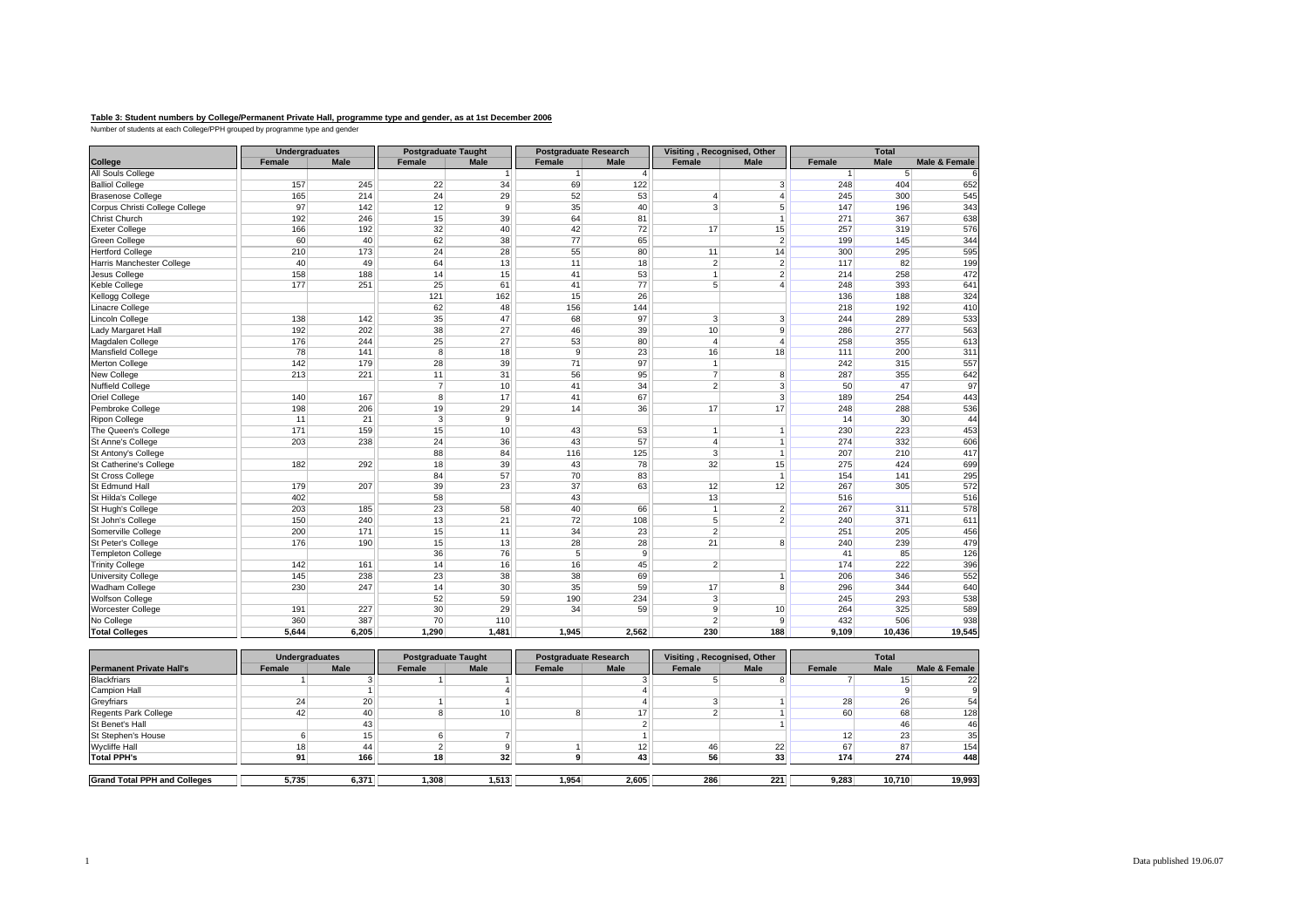### **Table 4a: Student country of domicile by programme and attendance types, as at 1st December 2006.**

Countries grouped by region into UK, European Union (excluding UK) and International. Country of domicile for the purpose of the student statistics is defined as the country of the student's permanent or home address prior

#### **United Kingdom**

|                         | <b>Undergraduates</b> |           |                 | <b>Postgraduate Taught</b> |       | <b>Postgraduate Research</b> |    | Visiting, Recognised, Other | <b>Total</b> |                |
|-------------------------|-----------------------|-----------|-----------------|----------------------------|-------|------------------------------|----|-----------------------------|--------------|----------------|
| <b>Country Domicile</b> | F1                    | <b>PT</b> |                 | <b>PT</b>                  | FТ    | <b>PT</b>                    | EI | <b>PT</b>                   | FT           | P <sub>1</sub> |
| Channel Islands (The)   | 23                    |           |                 |                            |       |                              |    |                             |              |                |
| England                 | 9.141                 | 660       | 859             | 345                        | 2.082 | 48                           |    |                             | 12.085       | 1,053          |
| Isle of Man (The)       |                       |           |                 |                            |       |                              |    |                             |              |                |
| Northern Ireland        | 151                   |           |                 |                            | 18    |                              |    |                             | 175          |                |
| Scotland                | 239                   |           | 12 <sup>1</sup> |                            | 64    |                              |    |                             | 315          |                |
| Wales                   | 362                   |           |                 |                            | 40    |                              |    |                             | 409          |                |
| <b>Total UK</b>         | 9,928                 | 665       | 884             | 348                        | 2.210 | 51                           |    |                             | 13.025       | 1,064          |

## **European Union (excluding UK)<sup>1</sup>**

|                         | <b>Undergraduates</b> |                | <b>Postgraduate Taught</b> |                          | <b>Postgraduate Research</b> |    | Visiting, Recognised, Other |    | <b>Total</b>   |           |
|-------------------------|-----------------------|----------------|----------------------------|--------------------------|------------------------------|----|-----------------------------|----|----------------|-----------|
| <b>Country Domicile</b> | <b>FT</b>             | <b>PT</b>      | <b>FT</b>                  | <b>PT</b>                | <b>FT</b>                    | PT | <b>FT</b>                   | PT | <b>FT</b>      | <b>PT</b> |
| Austria                 | 19                    |                |                            |                          | 18                           |    | $\sim$                      |    | 43             |           |
| Belgium                 | 39                    | 3              | 12                         | 3                        | 13                           |    |                             |    | 65             |           |
| Cyprus                  | 11                    |                | $6 \mid$                   |                          | 16                           |    |                             |    | 34             |           |
| Czech Republic          | 11                    |                | $\overline{2}$             | $\overline{\bf 4}$       | $6 \mid$                     |    |                             |    | 19             |           |
| Denmark                 | $\overline{ }$        | 1              | 3 <sup>1</sup>             | $\overline{2}$           | 17                           |    |                             |    | 28             |           |
| Estonia                 | $\overline{3}$        |                | 5                          |                          | 3 <sup>1</sup>               |    |                             |    | 11             |           |
| Finland                 | ÷                     | $\overline{2}$ | 3 <sup>1</sup>             | $\overline{A}$           | 11                           |    | $\overline{2}$              |    | 23             |           |
| France                  | 75                    | 5              | 35                         | $\overline{7}$           | 37                           |    | 12                          |    | 159            | 12        |
| Germany                 | 161                   | 9              | 83                         | 32                       | 199                          |    | 28                          |    | 471            | 41        |
| Greece                  | 23                    |                | 22                         |                          | 78                           |    |                             |    | 123            |           |
| Hungary                 | $\overline{4}$        | $\overline{2}$ | 2                          | $\overline{ }$           | 13                           |    |                             |    | 20             |           |
| Irish Republic          | 21                    | 5              | 22                         | $\overline{7}$           | 51                           |    |                             |    | 94             | 12        |
| Italy                   | 30                    | $\overline{2}$ | 18                         | $\overline{a}$           | 42                           |    | 5                           |    | 95             |           |
| Latvia                  | $\overline{2}$        |                |                            | 1                        | $\overline{4}$               |    |                             |    | $\overline{ }$ |           |
| Lithuania               | $\overline{2}$        |                |                            |                          |                              |    |                             |    | 3              |           |
| Luxembourg              | 8                     |                |                            | -4                       | 5 <sup>1</sup>               |    |                             |    | 14             |           |
| Malta                   |                       |                | $\mathsf{2}$               |                          | 4                            |    |                             |    | 6              |           |
| Netherlands             | 24                    | 1              | 21                         | 1                        | 36                           |    | 3                           |    | 84             |           |
| Poland                  | 35                    | 3              | 5                          | $\boldsymbol{\varDelta}$ | 14                           |    |                             |    | 55             |           |
| Portugal                | 5                     |                |                            |                          | 34                           |    |                             |    | 44             |           |
| Slovakia                |                       |                | 3 <sup>1</sup>             |                          | $\overline{4}$               |    |                             |    | 14             |           |
| Slovenia                | 5                     |                | $\overline{2}$             | 1                        | 8 <sup>1</sup>               |    |                             |    | 15             |           |
| Spain                   | 14                    | 3              | 12                         | 3                        | 29                           |    |                             |    | 56             |           |
| Sweden                  | 19                    |                |                            |                          | 16                           |    | $\overline{2}$              |    | 41             |           |
| <b>Total EU</b>         | 532                   | 38             | 273                        | 74                       | 658                          |    | 61                          |    | 1,524          | 112       |

#### **International**

|                         |           | Undergraduates |           | <b>Postgraduate Taught</b> |           | <b>Postgraduate Research</b> |           | Visiting, Recognised, Other | <b>Total</b> |           |
|-------------------------|-----------|----------------|-----------|----------------------------|-----------|------------------------------|-----------|-----------------------------|--------------|-----------|
| <b>Country Domicile</b> | <b>FT</b> | <b>PT</b>      | <b>FT</b> | PT                         | <b>FT</b> | <b>PT</b>                    | <b>FT</b> | <b>PT</b>                   | <b>FT</b>    | <b>PT</b> |
| Albania                 |           |                |           |                            |           |                              |           |                             |              |           |
| Algeria                 |           |                |           |                            |           |                              |           |                             |              |           |
| Argentina               |           |                |           |                            | 12        |                              |           |                             | 47           |           |
| Armenia                 |           |                |           |                            |           |                              |           |                             |              |           |
| Australia               | 17        |                | 58        |                            | 116       |                              |           |                             | 194          |           |
| Azerbaijan              |           |                |           |                            |           |                              |           |                             |              |           |
| Bahamas                 |           |                |           |                            |           |                              |           |                             |              |           |
| Bahrain                 |           |                |           |                            |           |                              |           |                             |              |           |
| Bangladesh              |           |                |           |                            |           |                              |           |                             |              |           |
| Belarus                 |           |                |           |                            |           |                              |           |                             |              |           |
| Belize                  |           |                |           |                            |           |                              |           |                             |              |           |
| Bermuda                 |           |                |           |                            |           |                              |           |                             |              |           |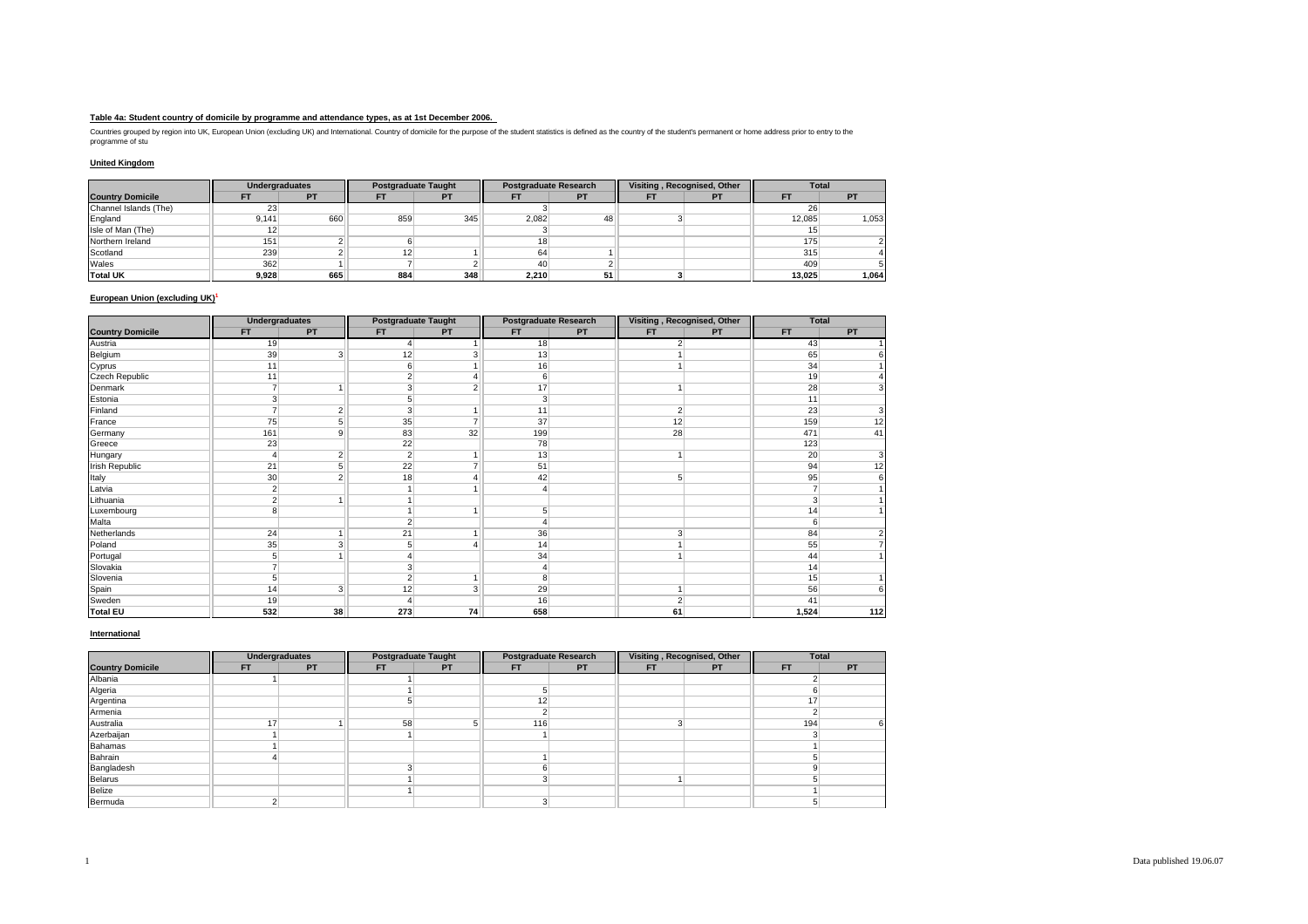| Bhutan                 | $\overline{1}$ |                         |                     |                 |                |                |                | $\mathbf{1}$     |                         |
|------------------------|----------------|-------------------------|---------------------|-----------------|----------------|----------------|----------------|------------------|-------------------------|
| Bolivia                |                |                         | $\overline{3}$      |                 | $\sqrt{3}$     |                |                | $\mathbf 6$      |                         |
| Bosnia and Herzegovina | $\overline{2}$ |                         |                     | $\sqrt{6}$      | $\overline{1}$ |                |                | $\overline{3}$   | 6                       |
| Botswana               |                |                         |                     |                 | $\overline{4}$ |                |                | $\overline{4}$   |                         |
| <b>Brazil</b>          | $\mathbf{1}$   |                         | $\overline{7}$      | $\overline{1}$  | 12             |                | $\overline{2}$ | 22               | $\mathbf{1}$            |
| <b>Brunei</b>          | $\overline{4}$ |                         | $\overline{1}$      |                 | $\sqrt{3}$     |                | $\overline{1}$ | $\overline{9}$   |                         |
| Bulgaria               | $\sqrt{5}$     |                         | $\overline{4}$      | $\mathbf{1}$    | 15             |                | 5              | 29               | $\mathbf{1}$            |
| Cambodia               |                |                         | $\overline{1}$      |                 |                |                |                | $\mathbf{1}$     |                         |
| Cameroon               | $\mathbf{1}$   |                         |                     |                 | $\mathbf{2}$   |                |                | 3                |                         |
| Canada                 | 20             | 5                       | 90                  | 15              | 162            |                | $\overline{7}$ | 279              | 20                      |
| Cayman Islands         | $\overline{1}$ |                         |                     |                 | $\overline{2}$ |                |                | $\mathbf{3}$     |                         |
| Chile                  |                |                         | $\overline{3}$      |                 | $\overline{7}$ | $\mathbf{1}$   |                | 10               | $\mathbf{1}$            |
| China                  | 234            | $\overline{1}$          | 98                  | $\overline{2}$  | 168            | $\overline{1}$ | $\overline{2}$ | 502              | $\overline{4}$          |
| Colombia               |                |                         | $\overline{3}$      |                 | $\overline{7}$ |                |                | 10               |                         |
| Costa Rica             |                |                         |                     | $\mathbf{1}$    | 1              |                |                | $\mathbf{1}$     | $\mathbf{1}$            |
| Croatia                |                |                         |                     |                 |                |                |                | 14               |                         |
|                        | $\mathbf{1}$   |                         | 8<br>$\overline{1}$ |                 | $\overline{4}$ |                | $\mathbf{1}$   |                  |                         |
| Dutch West Indies      |                |                         |                     |                 |                |                |                | $\mathbf{1}$     |                         |
| Ecuador                | $\overline{1}$ |                         |                     | $\overline{1}$  | $\overline{2}$ |                |                | $\overline{3}$   | $\overline{1}$          |
| Egypt                  | $\overline{1}$ |                         | $\overline{5}$      |                 | 9              |                |                | 15               |                         |
| El Salvador            |                |                         |                     |                 | $\overline{2}$ |                |                | $\boldsymbol{2}$ |                         |
| Fiji                   |                |                         | 1                   | $\mathbf{1}$    |                |                |                | $\mathbf{1}$     | $\mathbf{1}$            |
| Georgia                |                |                         | $\overline{1}$      |                 |                |                |                | $\mathbf{1}$     |                         |
| Ghana                  |                |                         | $\overline{5}$      |                 | $\overline{2}$ |                |                | $\overline{7}$   |                         |
| Gibraltar              | $\overline{1}$ |                         |                     |                 |                |                |                | $\mathbf{1}$     |                         |
| Guyana                 |                |                         | $\overline{1}$      |                 |                |                |                | $\mathbf{1}$     |                         |
| Hong Kong              | 123            | $\mathbf{1}$            | 24                  | $\vert 4 \vert$ | 39             |                | $\overline{3}$ | 189              | $\overline{5}$          |
| Iceland                |                |                         | $\mathbf{1}$        |                 | 6              |                |                | $\overline{7}$   |                         |
| India                  | 14             |                         | 105                 | $\overline{2}$  | 54             |                | 3              | 176              | $\overline{c}$          |
| Indonesia              |                |                         | $\boldsymbol{6}$    | $\overline{2}$  | $\overline{2}$ |                |                | $\bf 8$          | $\overline{2}$          |
| Iran                   | $\overline{1}$ |                         | $\overline{1}$      |                 | $\mathbf 6$    |                |                | $\bf 8$          |                         |
| Iraq                   |                |                         | 1                   |                 |                |                |                | $\mathbf{1}$     |                         |
| Israel                 | $\overline{3}$ |                         | $\overline{5}$      | $\overline{1}$  | 28             |                |                | 36               | $\mathbf{1}$            |
| Jamaica                |                | $\mathbf{1}$            | $\overline{2}$      |                 | $\overline{3}$ |                | $\overline{2}$ | $\overline{7}$   | $\overline{1}$          |
| Japan                  | 15             | $\overline{2}$          | 27                  | $\overline{2}$  | 42             |                | $\overline{2}$ | 86               | $\overline{4}$          |
| Jordan                 |                |                         | $\overline{1}$      | $\overline{1}$  | $\overline{1}$ |                |                | $\overline{2}$   | $\overline{1}$          |
| Kazakhstan             | $\overline{2}$ |                         | $\overline{1}$      |                 | $\overline{2}$ |                |                | $\overline{5}$   |                         |
| Kenya                  | $\overline{4}$ |                         | 9                   | $\overline{1}$  | $\overline{7}$ |                |                | 20               | $\mathbf{1}$            |
| Kuwait                 |                |                         |                     |                 | $\mathbf{1}$   |                |                | $\mathbf{1}$     |                         |
| Kyrgyzstan             |                |                         | 1                   |                 |                |                |                | $\mathbf{1}$     |                         |
| Lebanon                | $\overline{1}$ |                         | $\overline{7}$      | $\overline{1}$  | $\overline{3}$ |                |                | 11               | $\overline{1}$          |
| Liechtenstein          | $\mathbf{1}$   |                         |                     |                 |                |                |                | $\mathbf{1}$     |                         |
| Macao                  | $\overline{1}$ |                         |                     |                 |                |                |                | $\mathbf{1}$     |                         |
| Macedonia              | $\overline{1}$ |                         | $\overline{2}$      |                 | $\overline{3}$ |                | $\overline{1}$ | $\overline{7}$   |                         |
| Malawi                 |                |                         | $\overline{1}$      |                 | 1              |                |                | $\overline{2}$   |                         |
|                        | 32             |                         | $\overline{8}$      | $\overline{2}$  | 32             |                | $\overline{1}$ | 73               | $\overline{2}$          |
| Malaysia               |                |                         |                     |                 | $\overline{2}$ |                |                |                  |                         |
| Mauritius              | $\overline{4}$ |                         |                     |                 |                |                |                | $6\overline{6}$  |                         |
| Mexico                 | $\overline{2}$ |                         | 11                  |                 | 36             |                |                | 49               |                         |
| Moldova                | $\overline{3}$ |                         | $\overline{1}$      | 1               |                |                | $\mathbf{1}$   | $\overline{5}$   | $\mathbf{1}$            |
| Mongolia               |                |                         |                     |                 | 1              |                |                | $\mathbf{1}$     |                         |
| Morocco                |                |                         | 1                   | 1               | $\overline{2}$ |                |                | 3                | $\overline{1}$          |
| Nepal                  |                |                         | 1                   |                 |                |                | $\mathbf{1}$   | $\sqrt{2}$       |                         |
| New Zealand            | $\mathbf{1}$   | $\overline{2}$          | 11                  | $\overline{2}$  | 32             | $\mathbf{1}$   |                | 44               | 5                       |
| Nigeria                | $\overline{3}$ | $\overline{\mathbf{3}}$ | $\overline{3}$      |                 |                |                |                | $\overline{6}$   | $\overline{\mathbf{3}}$ |
| Norway                 | $\overline{4}$ | $\overline{2}$          | $\overline{4}$      |                 | 12             |                | $\overline{1}$ | 21               | $\overline{2}$          |
| Pakistan               | 14             |                         | 17                  | $\overline{1}$  | 17             |                | $\mathbf 2$    | 50               | $\overline{1}$          |
| Paraguay               |                |                         | $\overline{2}$      |                 |                |                |                | $\boldsymbol{2}$ |                         |
| Peru                   |                |                         | $\overline{2}$      | $\overline{1}$  | 6              |                |                | $\bf 8$          | $\overline{1}$          |
| Philippines            | $\overline{1}$ |                         | $\overline{3}$      |                 | $\overline{3}$ |                |                | $\overline{7}$   |                         |
| Puerto Rico            |                |                         |                     |                 | $\overline{1}$ |                |                | $\mathbf{1}$     |                         |
| Qatar                  |                | $\mathbf{1}$            | $\mathbf{1}$        |                 | $\mathbf{1}$   |                |                | $\boldsymbol{2}$ | $\mathbf{1}$            |
| Romania                | 9              |                         | 10                  | $\mathbf{1}$    | 6              |                | 7              | 32               | $\overline{1}$          |
| Russia                 | 27             |                         | 15                  | $\vert$         | 22             |                | $\overline{3}$ | 67               | $\overline{4}$          |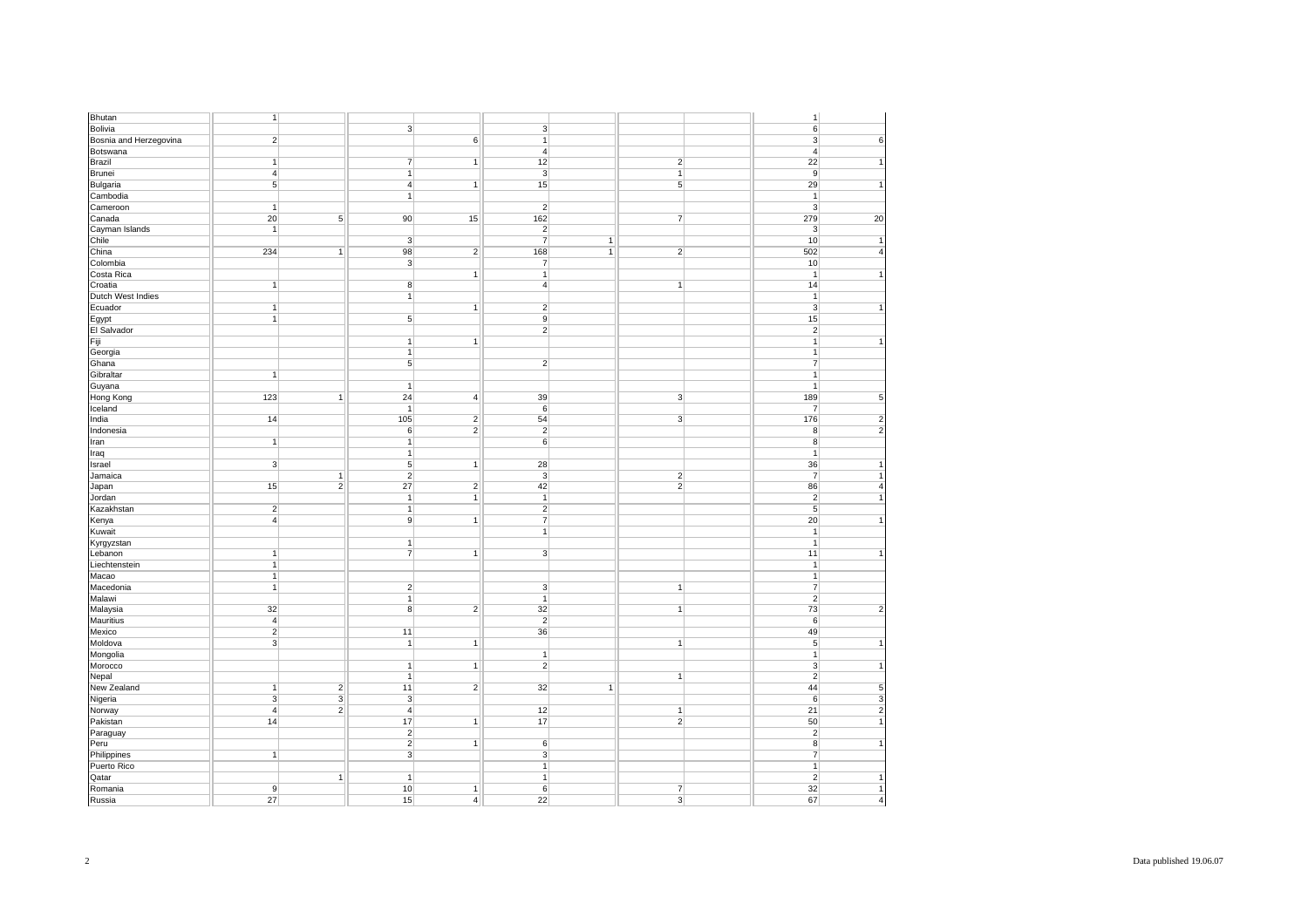| <b>Grand Total</b>          | 11,338         | 768            | 2,295                            | 526               | 4,495               | 64                 | 507            | 18,635              | 1,358                   |
|-----------------------------|----------------|----------------|----------------------------------|-------------------|---------------------|--------------------|----------------|---------------------|-------------------------|
|                             |                |                |                                  |                   |                     |                    |                |                     |                         |
| <b>Total International</b>  | 878            | 65             | 1,138                            | 104               | 1,627               | $\mathbf{2}$<br>13 | 443            | 4,086               | $\overline{182}$        |
| Not Known                   | 12             |                |                                  |                   | 3<br>$\overline{7}$ |                    | 1              | 20                  | $\overline{\mathbf{c}}$ |
| Zambia<br>Zimbabwe          | 6              |                | $\overline{1}$<br>$\overline{4}$ |                   | 6                   |                    | $\mathbf{1}$   | 14                  |                         |
| Yugoslavia                  |                |                |                                  | $\mathbf{2}$<br>1 | 6                   |                    | 3 <sup>1</sup> | 9<br>$\overline{7}$ | 3                       |
| Yemen                       |                |                | $\mathbf{1}$                     |                   | $\overline{1}$      | $\overline{ }$     |                | $\overline{2}$      |                         |
| Vietnam                     | 8              |                |                                  |                   | 3                   |                    | 1              | 12                  |                         |
| Venezuela                   |                |                | $\overline{2}$                   |                   | $\overline{2}$      |                    |                | $\boldsymbol{4}$    |                         |
| Vanuatu                     |                | $\overline{2}$ |                                  |                   |                     |                    |                |                     | $\overline{2}$          |
| <b>United States</b>        | 127            | 37             | 416                              | 35                | 402                 |                    | 375            | 1,320               | 79                      |
| <b>United Arab Emirates</b> | $\overline{1}$ | $\overline{1}$ | $\overline{3}$                   |                   | $\overline{1}$      | $\overline{7}$     |                | 5                   | $\overline{1}$          |
| Ukraine                     | $\mathbf{1}$   |                | $\overline{2}$                   |                   | $\overline{4}$      |                    | $\overline{2}$ | 9                   |                         |
| Uganda                      | $\mathbf{1}$   | 1              | $\overline{2}$                   |                   | 3                   |                    |                | 6                   |                         |
| Turkey                      | $\overline{3}$ | $\overline{2}$ | $\overline{7}$                   |                   | 10                  |                    | $\overline{2}$ | 22                  | $\overline{\mathbf{c}}$ |
| Tunisia                     | $\mathbf{1}$   |                | $\mathbf{1}$                     |                   |                     |                    |                | $\overline{2}$      |                         |
| Trinidad & Tobago           | $\overline{4}$ |                | $\mathbf{1}$                     |                   | $\overline{2}$      |                    |                | $\overline{7}$      |                         |
| Thailand                    | 18             |                | 9                                |                   | 30                  |                    |                | 57                  |                         |
| Tanzania                    | $\overline{4}$ |                | $\overline{2}$                   |                   |                     |                    |                | 6                   |                         |
| Tajikistan                  |                |                | $\overline{1}$                   |                   | $\overline{1}$      |                    |                | $\overline{2}$      |                         |
| Taiwan                      | $\overline{3}$ | $\overline{1}$ | 21                               |                   | 40                  |                    |                | 64                  |                         |
| Syria                       |                |                | $\overline{1}$                   |                   | $\overline{1}$      |                    |                | $\overline{2}$      |                         |
| Switzerland                 | 21             | 1              | 20                               | 5                 | 43                  |                    | $\overline{2}$ | 86                  | 6                       |
| Sudan                       | $\overline{2}$ |                | $\mathbf{1}$                     |                   | $\overline{1}$      |                    |                | $\overline{4}$      |                         |
| St Lucia                    |                |                | $\overline{1}$                   |                   |                     |                    |                |                     |                         |
| Sri Lanka                   | $\overline{4}$ |                |                                  |                   | 13                  |                    |                | 17                  |                         |
| South Korea                 | 24             |                | 16                               |                   | 35                  |                    | $\overline{4}$ | 79                  |                         |
| South Africa                | 5              | $\overline{1}$ | 26                               |                   | 51                  |                    |                | 82                  |                         |
| Singapore                   | 67             |                | $\overline{9}$                   | 1                 | 29                  |                    | 3              | 108                 |                         |
| Sierra Leone                |                |                |                                  |                   | $\overline{2}$      |                    |                | $\overline{2}$      |                         |
| Serbia and Montenegro       | $\overline{1}$ |                | $\mathbf{1}$                     |                   | $\overline{1}$      |                    |                | 3                   |                         |
| Senegal                     |                |                |                                  |                   |                     |                    |                |                     |                         |

<sup>1</sup> Includes countries that were member states of the European Union as at 1st December 2006 only. Bulgaria and Romania are therefore listed under International since they were not admitted to the EU until 2007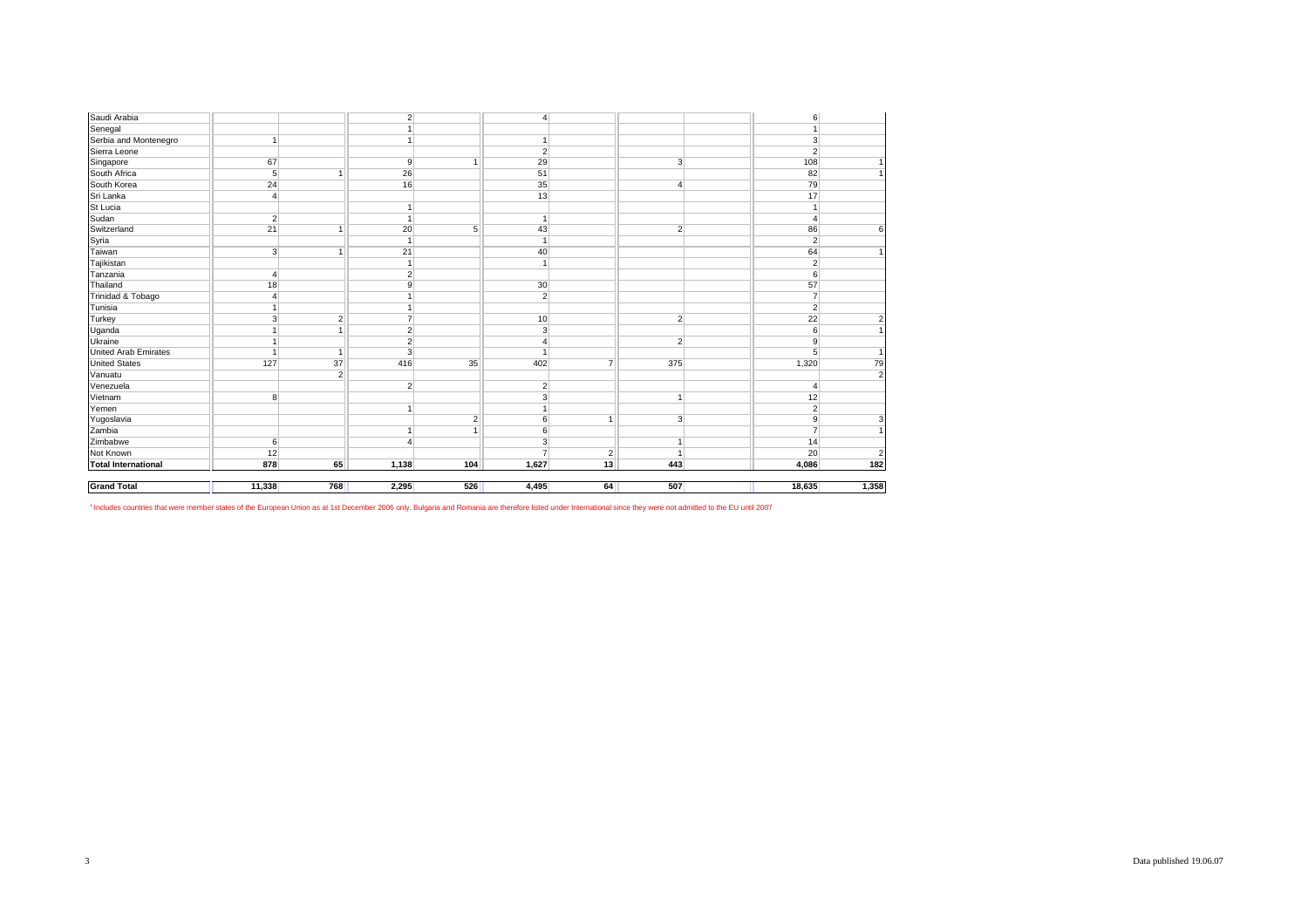<u>Table 4b: Student nationality by programme and attendance types, as at 1st December 2006.<br>Countries grouped by region into UK, European Union (excluding UK) and International. Nationality defined as country of legal natio</u>

### **United Kingdom**

|                       | <b>Undergraduates</b> |           | <b>Traduate Taught</b><br><b>Post</b> |               | ıduate Research<br>Postara |  | Visiting. | . Recognised. Other | <b>Total</b> |     |
|-----------------------|-----------------------|-----------|---------------------------------------|---------------|----------------------------|--|-----------|---------------------|--------------|-----|
| <b>Nationallity</b>   |                       | <b>DT</b> |                                       |               |                            |  |           |                     |              |     |
| <b>United Kingdom</b> | 9.768                 | 561       | 0/1                                   | ~~<br>- 237 1 | .844                       |  |           |                     | 12.289       | 845 |

## **European Union (excluding UK)<sup>2</sup>**

|                     | <b>Undergraduates</b> |                | <b>Postgraduate Taught</b> |                |           | <b>Postgraduate Research</b> |                | Visiting, Recognised, Other | <b>Total</b>   |                |
|---------------------|-----------------------|----------------|----------------------------|----------------|-----------|------------------------------|----------------|-----------------------------|----------------|----------------|
| <b>Nationaility</b> | <b>FT</b>             | PT             | <b>FT</b>                  | <b>PT</b>      | <b>FT</b> | <b>PT</b>                    | <b>FT</b>      | PT                          | <b>FT</b>      | PT             |
| Austria             | 18                    |                | 6                          |                | 19        |                              |                |                             | 44             |                |
| Belgium             | 23                    | 5              | 11                         |                | 13        |                              | $\overline{3}$ |                             | 50             |                |
| Cyprus              | $\overline{7}$        |                | 11                         |                | 17        |                              | $\overline{1}$ |                             | 36             |                |
| Czech Republic      | 11                    |                |                            | 3              | 9         |                              |                |                             | 24             | 3 <sup>1</sup> |
| Denmark             | 12                    |                | 3                          | 3              | 19        |                              | $\mathbf{1}$   |                             | 35             | 3 <sup>1</sup> |
| Estonia             | 3                     |                | 5                          |                | 5         |                              |                |                             | 13             |                |
| Finland             | 9                     | $\overline{2}$ | 5                          |                | 16        |                              | $\overline{2}$ |                             | 32             | 3 <sup>1</sup> |
| France              | 61                    | $\overline{ }$ | 29                         | 9              | 46        |                              | 11             |                             | 147            | 16             |
| Germany             | 172                   | 10             | 105                        | 32             | 226       |                              | 27             |                             | 530            | 42             |
| Greece              | 19                    |                | 23                         |                | 102       |                              |                |                             | 144            | 2              |
| Hungary             | 5                     |                | 3                          |                | 16        |                              | $\mathbf{1}$   |                             | 25             | 5              |
| Ireland             | 72                    | 9              | 38                         | 13             | 67        |                              |                |                             | 177            | 22             |
| Italy               | 32                    | 6              | 25                         | 5              | 68        |                              | 5              |                             | 130            | 12             |
| Latvia              |                       |                | $\overline{2}$             |                |           |                              |                |                             | 11             |                |
| _ithuania           |                       |                | $\overline{2}$             |                |           |                              |                |                             | 6              |                |
| Luxembourg          | $\sim$                |                |                            |                |           |                              |                |                             | 6              |                |
| Malta               |                       |                | $\overline{2}$             |                |           |                              |                |                             | $\overline{7}$ |                |
| Netherlands         | 15                    | 5              | 23                         | 5              | 39        |                              | $\mathbf{3}$   |                             | 80             | 10             |
| Poland              | 37                    | 10             | 9                          |                | 22        |                              |                |                             | 69             | 15             |
| Portugal            | 6                     | $\overline{7}$ | 5                          |                | 36        |                              |                |                             | 48             | 8              |
| Slovakia            |                       | и              | 3                          | $\overline{2}$ |           |                              |                |                             | 14             |                |
| Slovenia            | 5                     |                | $\overline{2}$             |                | 9         |                              |                |                             | 16             |                |
| Spain               | 9                     | 8              | 15                         | 3              | 33        |                              | $\overline{2}$ |                             | 59             | 12             |
| Sweden              | 25                    |                | 10                         |                | 20        |                              | $\overline{2}$ |                             | 57             |                |
| <b>Total EU</b>     | 558                   | 78             | 341                        | 90             | 800       | $\overline{\mathbf{2}}$      | 61             |                             | 1,760          | 170            |

#### **International**

|                                       | <b>Undergraduates</b> |           |           | <b>Postgraduate Taught</b> | <b>Postgraduate Research</b> |           | Visiting, Recognised, Other |           | <b>Total</b> |           |
|---------------------------------------|-----------------------|-----------|-----------|----------------------------|------------------------------|-----------|-----------------------------|-----------|--------------|-----------|
| <b>Nationaility</b>                   | <b>FT</b>             | <b>PT</b> | <b>FT</b> | <b>PT</b>                  | <b>FT</b>                    | <b>PT</b> | <b>FT</b>                   | <b>PT</b> | <b>FT</b>    | <b>PT</b> |
| Afghanistan                           |                       |           |           |                            |                              |           |                             |           |              |           |
| Albania                               |                       |           |           |                            |                              |           |                             |           |              |           |
| Algeria                               |                       |           |           |                            | 5                            |           |                             |           | h            |           |
| Argentina                             |                       |           | 8         |                            | 14                           |           |                             |           | 22           |           |
| Armenia                               |                       |           |           |                            | $\overline{2}$               |           |                             |           | $\Omega$     |           |
| Australia                             | 37                    | 9         | 55        |                            | 128                          |           | 3                           |           | 223          | 16        |
| Azerbaijan                            |                       |           |           |                            |                              |           |                             |           |              |           |
| Bahamas                               |                       |           |           |                            |                              |           |                             |           |              |           |
| Bahrain                               |                       |           |           |                            |                              |           |                             |           |              |           |
| Bangladesh                            |                       |           |           |                            |                              |           |                             |           | 11           |           |
| <b>Belarus</b>                        |                       |           |           |                            |                              |           |                             |           |              |           |
| Bermuda                               |                       |           |           |                            |                              |           |                             |           |              |           |
| Bhutan                                |                       |           |           |                            |                              |           |                             |           |              |           |
| <b>Bolivia</b>                        |                       |           | $\sim$    |                            | 3                            |           |                             |           |              |           |
| Bosnia and Herzegovina                |                       |           |           | 6                          |                              |           |                             |           |              |           |
| Botswana                              |                       |           |           |                            |                              |           |                             |           |              |           |
| <b>Brazil</b>                         |                       |           | q         | $\overline{\phantom{a}}$   | 14                           |           |                             |           | 25           |           |
| <b>British Indian Ocean Territory</b> |                       |           |           |                            |                              |           |                             |           |              |           |
| Brunei Darussalam                     |                       |           |           |                            |                              |           |                             |           | n            |           |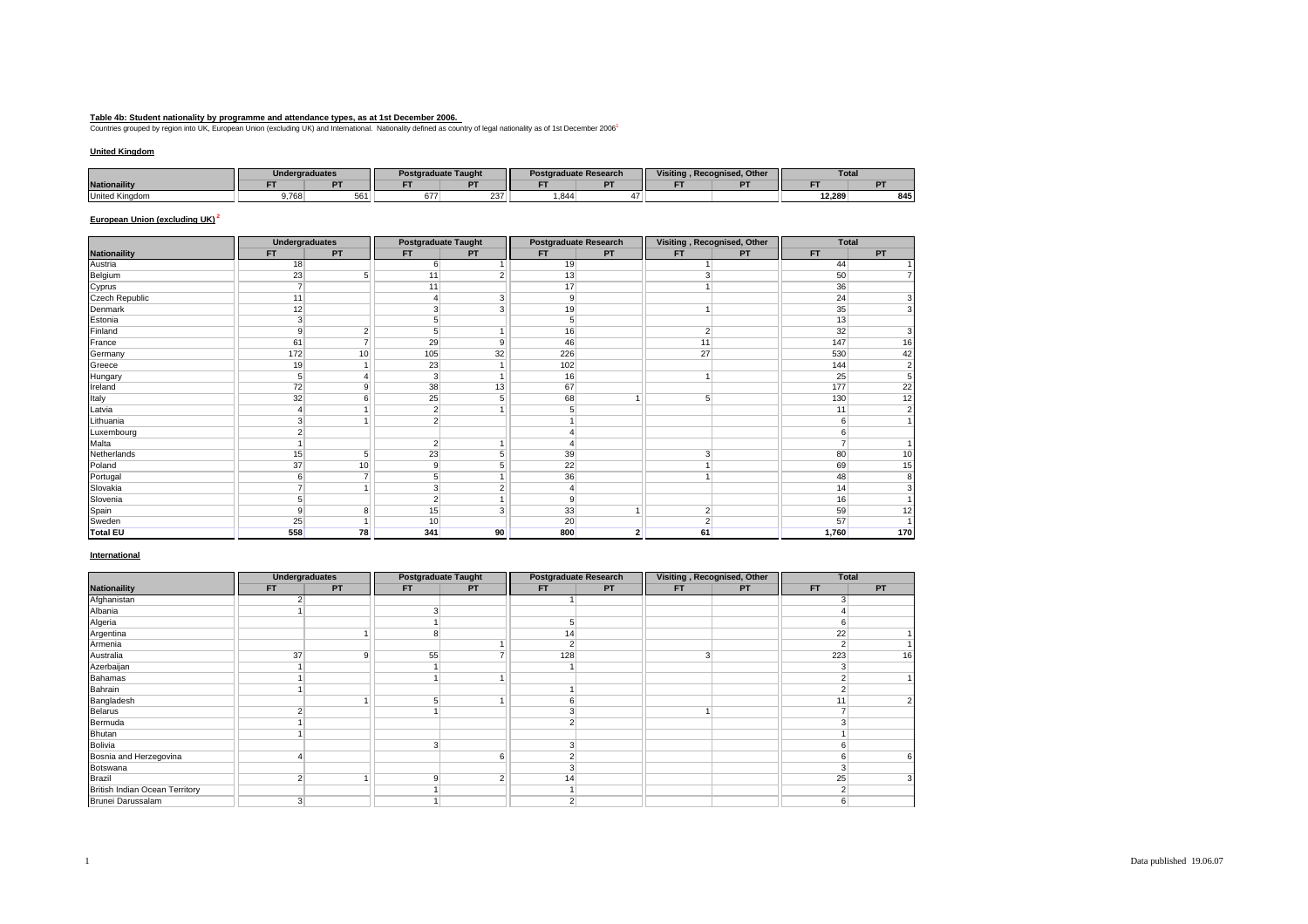| Bulgaria                               | 11             | $\overline{1}$ | 11                      | $\overline{1}$ | 18              |                | $\overline{5}$ | 45                      | $\overline{2}$ |
|----------------------------------------|----------------|----------------|-------------------------|----------------|-----------------|----------------|----------------|-------------------------|----------------|
| <b>Burkina Faso</b>                    |                |                | $\mathbf{1}$            |                |                 |                |                | $\overline{1}$          |                |
| Cambodia                               |                |                | $\overline{1}$          |                |                 |                |                | $\mathbf{1}$            |                |
|                                        | $\mathbf{1}$   |                |                         |                | $\overline{2}$  |                |                | 3                       |                |
| Cameroon                               |                |                |                         |                |                 |                |                |                         |                |
| Canada                                 | 35             | 8              | 102                     | 16             | 180             | $\vert$        | $\overline{7}$ | 324                     | 25             |
| Cayman Islands                         |                |                |                         |                | $\mathbf{1}$    |                |                | $\overline{1}$          |                |
| Chile                                  |                |                | $\mathbf{3}$            |                | 6               | $\mathbf{1}$   |                | 9                       | $\mathbf{1}$   |
| China                                  | 274            | $\overline{2}$ | 146                     | 5              | 208             | $\overline{1}$ | $\overline{4}$ | 632                     | 8              |
| Colombia                               |                |                | 6 <sup>1</sup>          |                | 9               |                |                | 15                      |                |
|                                        |                |                |                         |                |                 |                |                |                         |                |
| Congo                                  | $\vert$        | 1              |                         |                |                 |                |                | $\overline{1}$          | $\mathbf{1}$   |
| Costa Rica                             |                |                |                         | $\mathbf{1}$   | 1               |                |                | $\overline{1}$          |                |
| Cote d'Ivore (Ivory Coast)             |                | 1              |                         |                |                 |                |                |                         | 1              |
| Croatia                                | $\overline{4}$ |                | $\overline{9}$          | $\overline{1}$ | $6\overline{6}$ |                | $\overline{1}$ | 20                      | $\overline{1}$ |
| Dominican Republic                     |                |                | 1                       |                | $\mathbf{1}$    |                |                | $\overline{2}$          |                |
| Ecuador                                | 2 <sup>2</sup> |                |                         | $\mathbf{1}$   | 3 <sup>1</sup>  |                |                | 5                       | $\overline{1}$ |
|                                        |                |                |                         |                |                 |                |                |                         |                |
| Egypt                                  | $\overline{2}$ |                | 1                       |                | $\overline{7}$  |                |                | 10                      |                |
| El Salvador                            |                |                |                         |                | $\overline{2}$  |                |                | $\overline{2}$          |                |
| Eritrea                                |                | $\mathbf{1}$   |                         | $\mathbf{1}$   |                 |                |                |                         | 2              |
| Ethiopia                               |                | 1              |                         |                |                 |                |                |                         | 1              |
| Fiji                                   |                |                |                         | $\mathbf{1}$   | $\vert$         |                |                | $\overline{1}$          | 1              |
|                                        |                |                | 1                       |                |                 |                |                | $\overline{1}$          |                |
| Georgia                                |                |                |                         |                |                 |                |                |                         |                |
| Ghana                                  | $\mathbf{1}$   | $\overline{4}$ | $\overline{7}$          | $\mathbf{1}$   | $\overline{3}$  |                |                | 11                      | 5              |
| Guatemala                              |                |                |                         | $\overline{1}$ | $\overline{1}$  |                |                | $\overline{1}$          | $\overline{1}$ |
| Guinea                                 |                |                |                         |                |                 |                | $\mathbf{1}$   | $\mathbf{1}$            |                |
| Guyana                                 |                |                | $\overline{1}$          |                | $\mathbf{1}$    |                |                | $\overline{2}$          |                |
| Hong Kong                              | 22             |                | 18                      | $\mathbf{3}$   | 15              |                | $\mathbf{1}$   | 56                      | 3              |
|                                        |                |                | $\overline{2}$          |                |                 |                |                | 9                       |                |
| Iceland                                |                |                |                         |                | $\overline{7}$  |                |                |                         |                |
| India                                  | 41             | $\overline{2}$ | 124                     | 10             | 76              |                | 4              | 245                     | 12             |
| Indonesia                              | $\mathbf{1}$   |                | $\overline{7}$          | $\overline{1}$ | $\overline{4}$  |                |                | 12                      | $\overline{1}$ |
| Iran                                   | $\sqrt{5}$     |                | $\overline{3}$          | $\overline{1}$ | 10              |                |                | 18                      | $\overline{1}$ |
| Iraq                                   | $\mathbf{1}$   |                | 2                       |                |                 |                |                | 3                       |                |
| Israel                                 | $\overline{4}$ |                | $\overline{7}$          | $\overline{2}$ | 32              |                |                | 43                      | $\overline{2}$ |
|                                        | $\overline{1}$ |                | $\overline{2}$          |                | $\overline{3}$  |                |                | 8                       | $\overline{1}$ |
| Jamaica                                |                | $\mathbf{1}$   |                         |                |                 |                | $\sqrt{2}$     |                         |                |
| Japan                                  | 29             |                | 31                      | $\mathbf{1}$   | 55              |                | $\overline{3}$ | 118                     | $\overline{1}$ |
| Jordan                                 |                |                | $\overline{1}$          | $\overline{2}$ | $\overline{2}$  |                |                | $\overline{\mathbf{3}}$ | $\overline{2}$ |
| Kazakhstan                             | $\mathbf{2}$   |                | $\overline{2}$          |                | 3 <sup>1</sup>  |                |                | $\overline{7}$          |                |
| Kenya                                  | $\overline{8}$ | $\overline{3}$ | 13                      | $\mathbf{1}$   | $\overline{9}$  |                |                | 30                      | $\overline{4}$ |
| Korea, Democratic People's Republic of | 12             |                |                         |                |                 |                |                | 12                      |                |
|                                        |                |                |                         |                |                 |                |                |                         |                |
| Korea, Republic of                     | 24             | 3 <sup>1</sup> | 24                      | $\mathbf{1}$   | 39              |                | 4              | 91                      | $\overline{4}$ |
| Kuwait                                 |                |                |                         |                | $\overline{2}$  |                |                | $\overline{2}$          |                |
| Kyrgyzstan                             | $\mathbf{1}$   |                | $\mathbf{1}$            |                |                 |                |                | $\overline{2}$          |                |
| Lebanon                                | $\mathbf{1}$   |                | 6 <sup>1</sup>          | $\overline{2}$ | 3               |                |                | 10                      | $\overline{2}$ |
| Liberia                                |                |                | 1                       |                |                 |                |                | $\mathbf{1}$            |                |
| Libyan Arab Jamahiriya                 |                |                |                         | $\mathbf{1}$   |                 |                |                |                         | $\overline{1}$ |
|                                        |                |                |                         |                |                 |                |                |                         |                |
| Macedonia                              |                |                | $\overline{2}$          |                | $\vert$         |                | $\mathbf{1}$   | $\overline{7}$          |                |
| Malawi                                 |                |                | $\mathbf{1}$            |                | $\mathbf{1}$    |                |                | $\overline{2}$          |                |
| Malaysia                               | 39             | $\overline{1}$ | 13                      | $\overline{2}$ | 38              |                | $\overline{2}$ | 92                      | 3              |
| Mauritius                              | 5 <sub>5</sub> | $\overline{1}$ |                         |                | 3               |                |                | $\boldsymbol{8}$        | $\overline{1}$ |
| Mexico                                 | $\overline{2}$ | 1              | 10                      |                | 42              |                |                | 54                      | 1              |
|                                        |                |                |                         |                |                 |                |                |                         |                |
| Moldova, Republic of                   | $\mathbf{3}$   |                | $\mathbf{1}$            | $\mathbf{1}$   |                 |                | $\mathbf{1}$   | $5\overline{)}$         | $\mathbf{1}$   |
| Mongolia                               |                |                |                         |                | $\vert$         |                |                | $\overline{1}$          |                |
| Morocco                                |                | $\overline{1}$ | $\mathbf{1}$            | $\mathbf{1}$   | $\overline{1}$  |                |                | $\overline{2}$          | 2              |
| Myanmar                                |                |                | $\overline{1}$          |                |                 |                |                | $\mathbf{1}$            |                |
| Nepal                                  | $\overline{1}$ |                | $\overline{1}$          | $\overline{1}$ |                 |                | $\mathbf{1}$   | $\overline{\mathbf{3}}$ | $\overline{1}$ |
| New Zealand                            | 6              | $\overline{2}$ | 12                      | $\overline{4}$ | 38              | $\mathbf{1}$   |                | 56                      | $\overline{7}$ |
|                                        | 10             | $\overline{9}$ |                         |                | $\overline{2}$  |                |                |                         |                |
| Nigeria                                |                |                | $\overline{4}$          |                |                 |                |                | 16                      | 9              |
| Norway                                 | $\overline{5}$ | $\overline{2}$ | $\overline{\mathbf{4}}$ |                | 15              |                | $\mathbf{1}$   | 25                      | $\overline{2}$ |
| Oman                                   |                |                | $\overline{1}$          |                |                 |                |                | $\overline{1}$          |                |
| Pakistan                               | 17             |                | 22                      | $\overline{3}$ | 22              |                | $\overline{2}$ | 63                      | 3              |
| Palestinian Territory, Occupied        |                |                | 1                       |                |                 |                |                | $\overline{1}$          |                |
| Papua New Guinea                       |                |                |                         |                | $\mathbf{1}$    |                |                | $\mathbf{1}$            |                |
|                                        |                |                |                         |                |                 |                |                |                         |                |
| Paraguay                               |                |                | $\mathbf{2}$            |                |                 |                |                | $\mathbf{2}$            |                |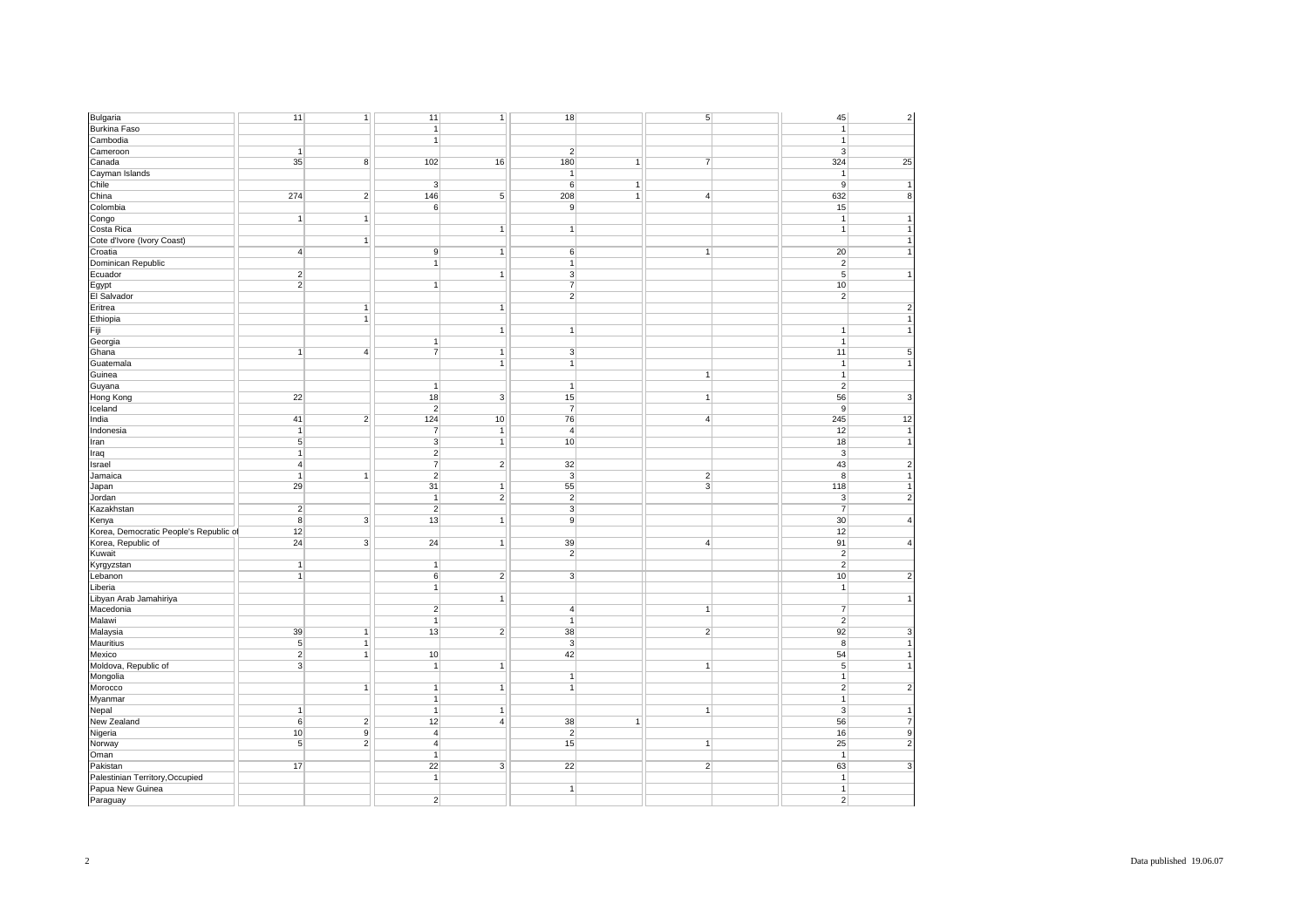| <b>Grand Total</b>               | 11,338                  | 768            | 2,295          | 526             | 4,495                  | 64             | 507            | 18,635         | 1,358                   |
|----------------------------------|-------------------------|----------------|----------------|-----------------|------------------------|----------------|----------------|----------------|-------------------------|
| <b>Total International</b>       | 1,012                   | 129            | 1,277          | 199             | 1,851                  | 15             | 446            | 4,586          | 343                     |
| Not Known                        | 49                      |                | 31             | 52              | 22                     | $\overline{2}$ | 9              | 111            | 54                      |
| Zimbabwe                         | $\overline{\mathbf{c}}$ | 3              | 5 <sup>5</sup> |                 | 5                      |                | -1             | 13             | 3                       |
| Zambia                           |                         | $\overline{2}$ | 4              | $\overline{1}$  | $\overline{7}$         |                |                | 11             | 3                       |
| Yemen                            | 1                       |                |                |                 |                        |                |                | $\mathbf{1}$   |                         |
| Viet Nam                         | 8                       |                |                |                 | 5                      |                |                | 15             |                         |
| Venezuela                        |                         |                | 3 <sup>1</sup> |                 | $\overline{4}$         |                |                | $\overline{7}$ |                         |
| <b>United States</b>             | 135                     | 47             | 383            | 41              | 432                    | 8              | 367            | 1,317          | 96                      |
| <b>United Arab Emirates</b>      |                         |                | $\overline{2}$ |                 |                        |                |                | $\overline{2}$ |                         |
| Ukraine                          | 3                       |                | 3 <sup>1</sup> |                 | $\boldsymbol{\Lambda}$ |                | $\overline{2}$ | 12             |                         |
| Uganda                           | 1                       | 3              | 3 <sup>1</sup> |                 | 3                      |                |                | $\overline{7}$ | 3                       |
| Turkey                           | $\overline{\mathbf{c}}$ | $\mathbf{3}$   | 5 <sup>1</sup> |                 | 13                     |                | $\overline{2}$ | 22             | 3                       |
| Tunisia                          |                         |                |                |                 | $\mathbf{1}$           |                |                | $\mathbf{1}$   |                         |
| Trinidad and Tobago              | 5                       |                | 3 <sup>1</sup> | $\overline{2}$  | $\overline{2}$         |                |                | 10             | $\overline{c}$          |
| Thailand                         | 20                      |                | 12             |                 | 32                     |                |                | 64             |                         |
| Tanzania, United Republic of     | $\overline{2}$          |                |                |                 | $\overline{1}$         |                |                | $\overline{3}$ |                         |
| Tajikistan                       |                         |                | 2 <sup>1</sup> |                 | $\mathbf{1}$           |                |                | 3              |                         |
| Taiwan                           | 3                       | $\mathbf{1}$   | 19             |                 | 48                     |                |                | 70             |                         |
| Syrian Arab Republic             | 1                       |                |                |                 | 3                      |                |                | $\overline{4}$ |                         |
| Switzerland                      | 5                       | $\overline{1}$ | 16             | $\overline{3}$  | 33                     |                | $\overline{2}$ | 56             |                         |
| Swaziland                        |                         | $\mathbf{1}$   |                |                 |                        |                | -1             | $\mathbf{1}$   |                         |
| Sudan                            | $\overline{2}$          |                |                | $\overline{2}$  | $\overline{4}$         |                |                | $\overline{7}$ | $\overline{2}$          |
| Sri Lanka                        | $\overline{4}$          |                | 3 <sup>1</sup> | $\mathbf{1}$    | 15                     |                |                | 22             |                         |
| South Africa                     | 13                      | $\overline{7}$ | 27             | $\overline{2}$  | 55                     |                |                | 95             | 9                       |
| Singapore                        | 63                      | $\overline{2}$ | 16             |                 | 22                     |                | $\overline{2}$ | 103            | 2                       |
| Sierra Leone                     | $\overline{1}$          |                |                | $\overline{1}$  | $\overline{2}$         |                |                | $\mathbf{3}$   |                         |
| Serbia and Montenegro            | 3                       | $\overline{1}$ | 1              | $\overline{2}$  | 8                      | 1              | 3              | 15             |                         |
| Saudi Arabia                     |                         |                | $\overline{2}$ | $\overline{1}$  | 6                      |                |                | $\overline{8}$ |                         |
| Saint Vincent and the Grenadines |                         |                |                |                 | $\mathbf{1}$           |                |                | $\vert$ 1      |                         |
| Saint Lucia                      |                         |                | 1              |                 |                        |                |                | $\mathbf{1}$   |                         |
| Rwanda                           | 2 <sup>1</sup>          |                |                |                 |                        |                |                | $\overline{2}$ |                         |
| <b>Russian Federation</b>        | 46                      |                | 19             | $5\overline{5}$ | 31                     |                | 5              | 101            | 5 <sub>l</sub>          |
| Romania                          | 12                      |                | 11             | $\overline{2}$  | 10                     |                | $\overline{7}$ | 40             | $\overline{\mathbf{c}}$ |
| Qatar                            |                         |                | $\mathbf{1}$   |                 | $\overline{2}$         |                |                | $\overline{3}$ |                         |
| Philippines                      | $\overline{1}$          | $\overline{1}$ | 3 <sup>1</sup> |                 | $\overline{4}$         |                |                | 8              | 1                       |
| Peru                             | $\mathbf{1}$            |                | $\mathbf{1}$   |                 | 9                      |                |                | 11             |                         |
|                                  |                         |                |                |                 |                        |                |                |                |                         |

<sup>1</sup> Where students have dual Nationality the following logic was applied in order to determine which Nationality should be included in the Student Statistics. Logic based on the<br>criteria specified by the Higher Education S

2. If UK is not one of the Nationalities, but one of the Nationalities is an EU country then report students Nationality as the relevant EU country

3. If neither of the Nationalities are a UK or EU Country, then, where possible, return the Country that matches with the Country of Domicile for the relevant Programme Attempt<br><sup>2</sup> Includes countries that were member state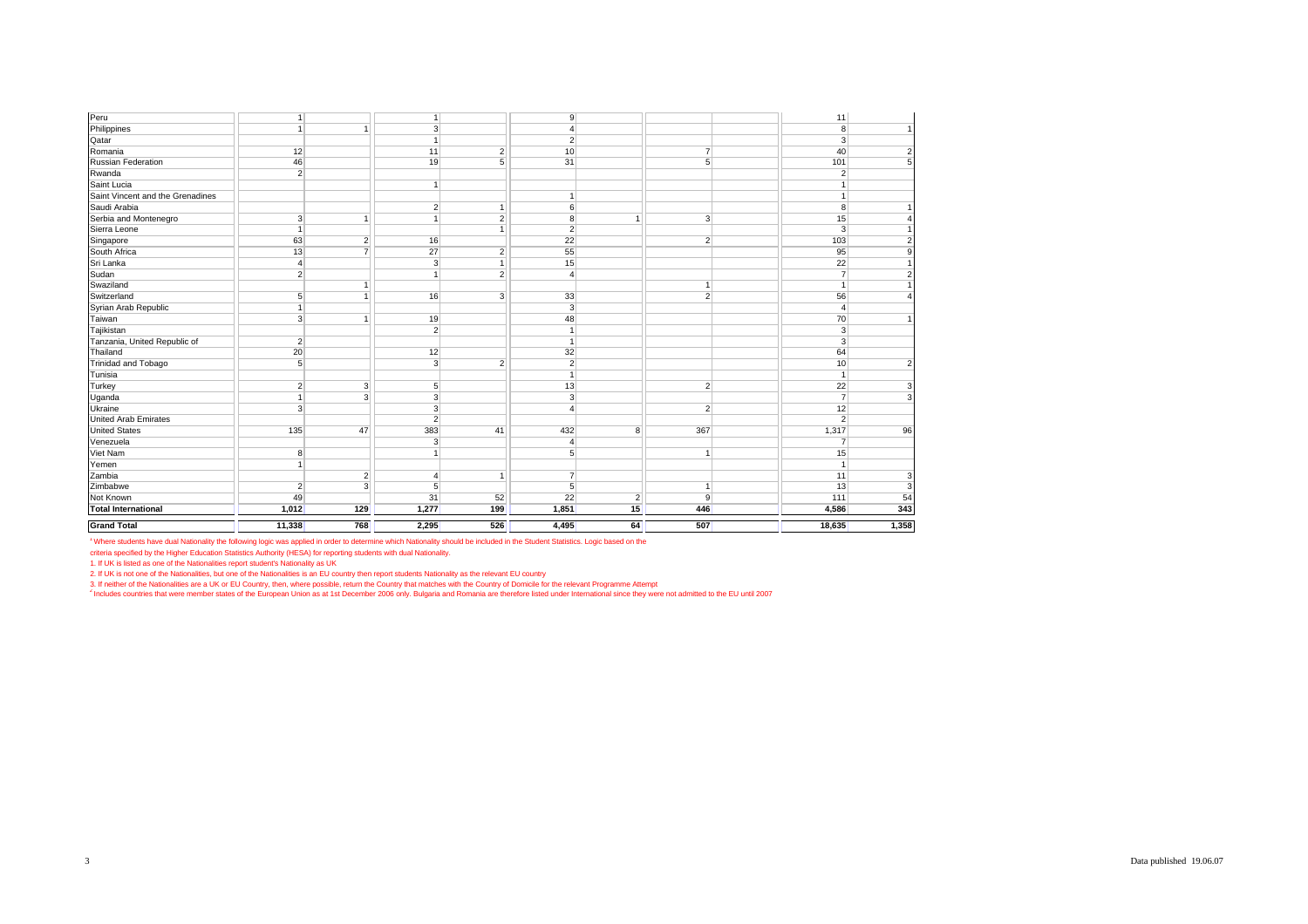## **Table 5: Student ethnicity by division and programme type, as at 1st December 2006.**

Ethnic origin categories as used by Higher Education Statistics Agency (HESA) for the 2005/6 period. Please note that for Data Protection reasons some numbers have been replaced with an asterisk to avoid identification of

### **Undergraduates**

| <b>Division</b>                   |    |             | Division Code   Asian or Asian British - Asian or Asian British - Asian or Asian British - Black or Black British - Black or Black British - |           |         |                  |         |                        | Mixed - White and |
|-----------------------------------|----|-------------|----------------------------------------------------------------------------------------------------------------------------------------------|-----------|---------|------------------|---------|------------------------|-------------------|
|                                   |    | Bangladeshi | Indian                                                                                                                                       | Pakistani | African | <b>Caribbean</b> | Chinese | <b>Irish Traveller</b> | Asian             |
| <b>Medical Sciences</b>           |    |             |                                                                                                                                              |           |         |                  |         |                        |                   |
| Social Sciences                   |    |             |                                                                                                                                              |           |         |                  |         |                        |                   |
| Maths, Physical and Life Sciences | 4D |             |                                                                                                                                              |           |         |                  | 300     |                        |                   |
| Humanities                        |    |             |                                                                                                                                              |           |         |                  |         |                        |                   |
| <b>Continuing Education</b>       |    |             |                                                                                                                                              |           |         |                  |         |                        |                   |
| <b>Total Undergraduates</b>       |    |             | 317                                                                                                                                          |           | 115     |                  | 490     |                        | 253               |

#### **Postgraduate Taught**

| <b>Division</b>                   |    |                    | Division Code   Asian or Asian British - Asian or Asian British - Asian or Asian British - Black or Black British - Black or Black British - I |           |         |           |                |                        | Mixed - White and |
|-----------------------------------|----|--------------------|------------------------------------------------------------------------------------------------------------------------------------------------|-----------|---------|-----------|----------------|------------------------|-------------------|
|                                   |    | <b>Bangladeshi</b> | Indian                                                                                                                                         | Pakistani | African | Caribbean | <b>Chinese</b> | <b>Irish Traveller</b> | Asian             |
| <b>Medical Sciences</b>           |    |                    |                                                                                                                                                |           |         |           |                |                        |                   |
| Social Sciences                   |    |                    | 120                                                                                                                                            |           |         |           |                |                        |                   |
| Maths, Physical and Life Sciences | 4D |                    |                                                                                                                                                |           |         |           |                |                        |                   |
| Humanities                        |    |                    |                                                                                                                                                |           |         |           |                |                        |                   |
| <b>Continuing Education</b>       |    |                    |                                                                                                                                                |           |         |           |                |                        |                   |
| Total Postgraduate Taught         |    |                    | 173                                                                                                                                            |           |         |           | 248            |                        |                   |

#### **Postgraduate Research**

| <b>Division</b>                    |    | Division Code   Asian or Asian British - Asian or Asian British - Asian or Asian British - Black or Black British - Black or Black British - |        |           |         |           |                |                        | Mixed - White and |
|------------------------------------|----|----------------------------------------------------------------------------------------------------------------------------------------------|--------|-----------|---------|-----------|----------------|------------------------|-------------------|
|                                    |    | Bangladeshi                                                                                                                                  | Indian | Pakistani | African | Caribbean | <b>Chinese</b> | <b>Irish Traveller</b> | Asian             |
| <b>Medical Sciences</b>            |    |                                                                                                                                              |        |           |         |           |                |                        |                   |
| Social Sciences                    |    |                                                                                                                                              |        |           |         |           |                |                        |                   |
| Maths, Physical and Life Sciences  | AD |                                                                                                                                              |        |           |         |           | 201            |                        |                   |
| Humanities                         |    |                                                                                                                                              |        |           |         |           |                |                        |                   |
| Continuing Education               |    |                                                                                                                                              |        |           |         |           |                |                        |                   |
| <b>Total Postgraduate Research</b> |    |                                                                                                                                              | 143    |           |         |           | 387            |                        |                   |

<sup>1</sup> Censored numbers are included in the column total although divisional location is not suggested by an asterisk.

<sup>2</sup> Includes all cases where the information has been actively sought but is still missing

<sup>3</sup> Represents definition no longer used by HESA in 2005/06 although still valid for students who started before 2001/02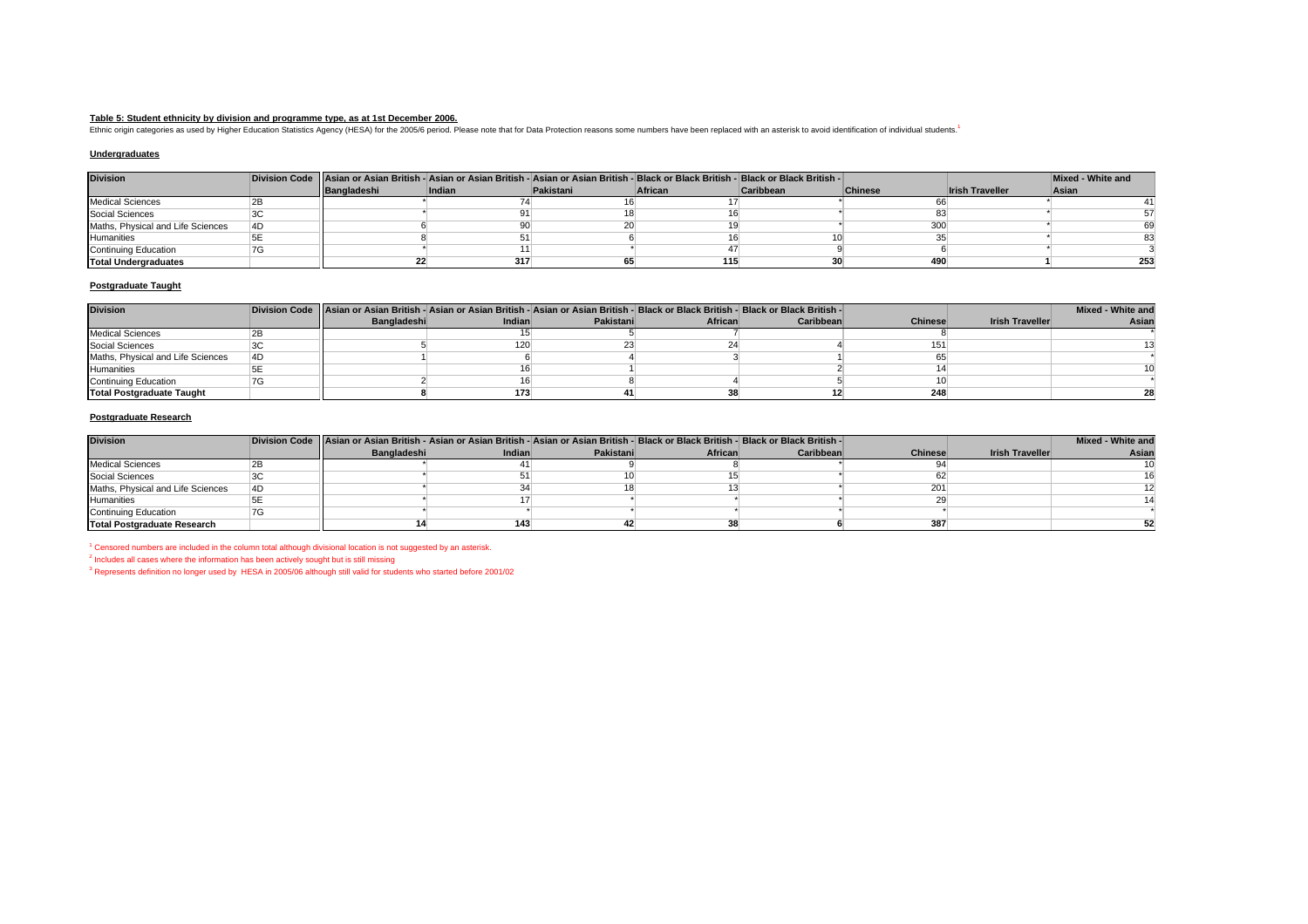| Mixed - White and    | Mixed - White and      | <b>Other Asian</b> | <b>Other Black</b> | <b>Other Ethnic</b> | <b>Other Mixed</b> |                        |               |                       |       |
|----------------------|------------------------|--------------------|--------------------|---------------------|--------------------|------------------------|---------------|-----------------------|-------|
| <b>Black African</b> | <b>Black Caribbean</b> | background         | background         | background          | background         | <b>White - British</b> | White - Irish | <b>White Scottish</b> | White |
|                      |                        |                    |                    |                     |                    | 1,086                  | ∠∠            |                       |       |
|                      |                        |                    |                    |                     | رے                 | 1.435                  |               |                       |       |
|                      |                        |                    |                    |                     | 21                 | 2,282                  |               |                       |       |
|                      |                        |                    |                    |                     | 62                 | 3,299                  |               |                       |       |
|                      |                        |                    |                    |                     |                    | 458                    |               |                       |       |
|                      |                        | 185                |                    |                     | 137                | 8,560                  | 133           | 105                   |       |

| Mixed - White and    | Mixed - White and      | <b>Other Asian</b> | <b>Other Black</b> | <b>Other Ethnic</b> | <b>Other Mixed</b> |                 |               |                        |                 |
|----------------------|------------------------|--------------------|--------------------|---------------------|--------------------|-----------------|---------------|------------------------|-----------------|
| <b>Black African</b> | <b>Black Caribbean</b> | background         | background         | background          | background         | White - British | White - Irish | White Scottish White 3 |                 |
|                      |                        |                    |                    |                     |                    |                 |               |                        |                 |
|                      |                        | 91                 |                    | $\Omega$<br>20      | 32                 | 270             | ີ             |                        |                 |
|                      |                        |                    |                    |                     |                    | 25              |               |                        |                 |
|                      |                        | 10                 |                    |                     |                    | 185             |               |                        |                 |
|                      |                        |                    |                    |                     |                    | 126             |               |                        |                 |
|                      |                        | 129                | 10 <sub>1</sub>    | 42                  | 64                 | 647             |               | 23                     | 12 <sup>1</sup> |

| Mixed - White and    | Mixed - White and      | <b>Other Asian</b> | Other Black | <b>Other Ethnic</b> | <b>Other Mixed</b> |                 |               |                        |    |
|----------------------|------------------------|--------------------|-------------|---------------------|--------------------|-----------------|---------------|------------------------|----|
| <b>Black African</b> | <b>Black Caribbean</b> | background         | background  | background          | background         | White - British | White - Irish | White Scottish White 3 |    |
|                      |                        |                    |             |                     |                    | 307             |               |                        |    |
|                      |                        |                    |             |                     |                    | 169             |               |                        |    |
|                      |                        |                    |             |                     | ≘                  | 488             |               | 20                     |    |
|                      |                        |                    |             |                     |                    | 295             |               |                        | 20 |
|                      |                        |                    |             |                     |                    |                 |               |                        |    |
|                      |                        | 218                |             | 83                  | 78                 | 1.273           |               | 63                     | 75 |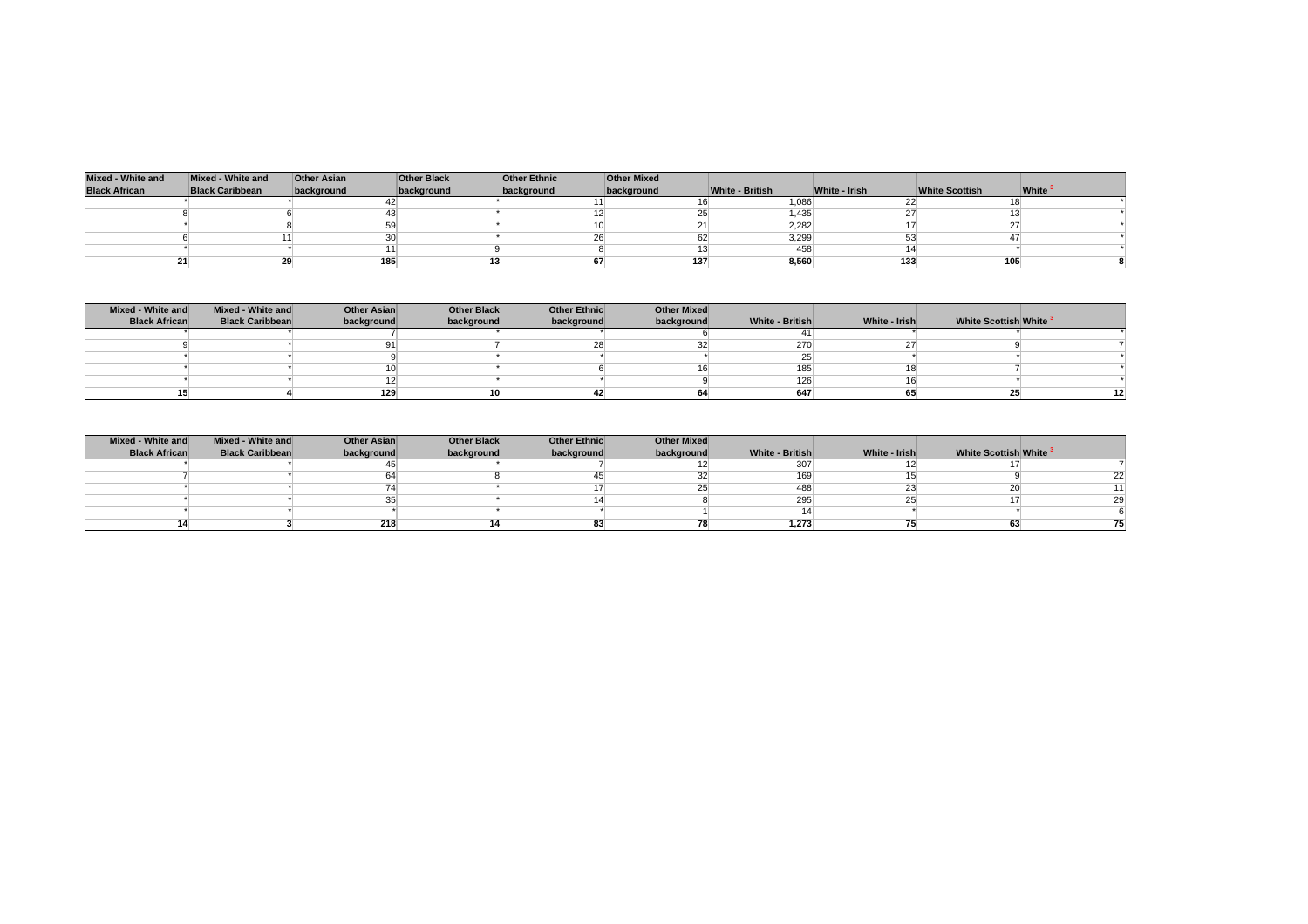| <b>Other White</b> |                            |                        |                    |
|--------------------|----------------------------|------------------------|--------------------|
| background         | <b>Information refused</b> | Not known <sup>2</sup> | <b>Grand Total</b> |
| 93                 | 26                         | 51                     | 1,593              |
| 171                | 67                         | 127                    | 2,208              |
| 168                | 109                        | 134                    | 3,347              |
| 246                | 112                        | 108                    | 4,211              |
| 114                | 17                         | 12                     | 747                |
| 792                | 331                        | 432                    | 12.106             |

| <b>Other White</b><br>background | Information refused Not known <sup>2</sup> |     | <b>Grand Total</b> |
|----------------------------------|--------------------------------------------|-----|--------------------|
| 33                               |                                            | 41  | 174                |
| 547                              | 44                                         | 114 | 1,529              |
| 46                               |                                            |     | 175                |
| 180                              | 19 <sub>1</sub>                            | 22  | 509                |
| 129                              | 15                                         | 65  | 434                |
| 935                              | 80                                         | 245 | 2,821              |

| Other White |                                            |     |                    |
|-------------|--------------------------------------------|-----|--------------------|
| background  | Information refused Not known <sup>2</sup> |     | <b>Grand Total</b> |
| 282         | 24                                         | 19  | 903                |
| 487         | 51                                         | 31  | 1,101              |
| 461         | 52                                         | 24  | 1,485              |
| 461         | 50                                         | 31  | 1,040              |
| ×           | $\star$                                    | ٠   | 30                 |
| 1.695       | 177                                        | 109 | 4,559              |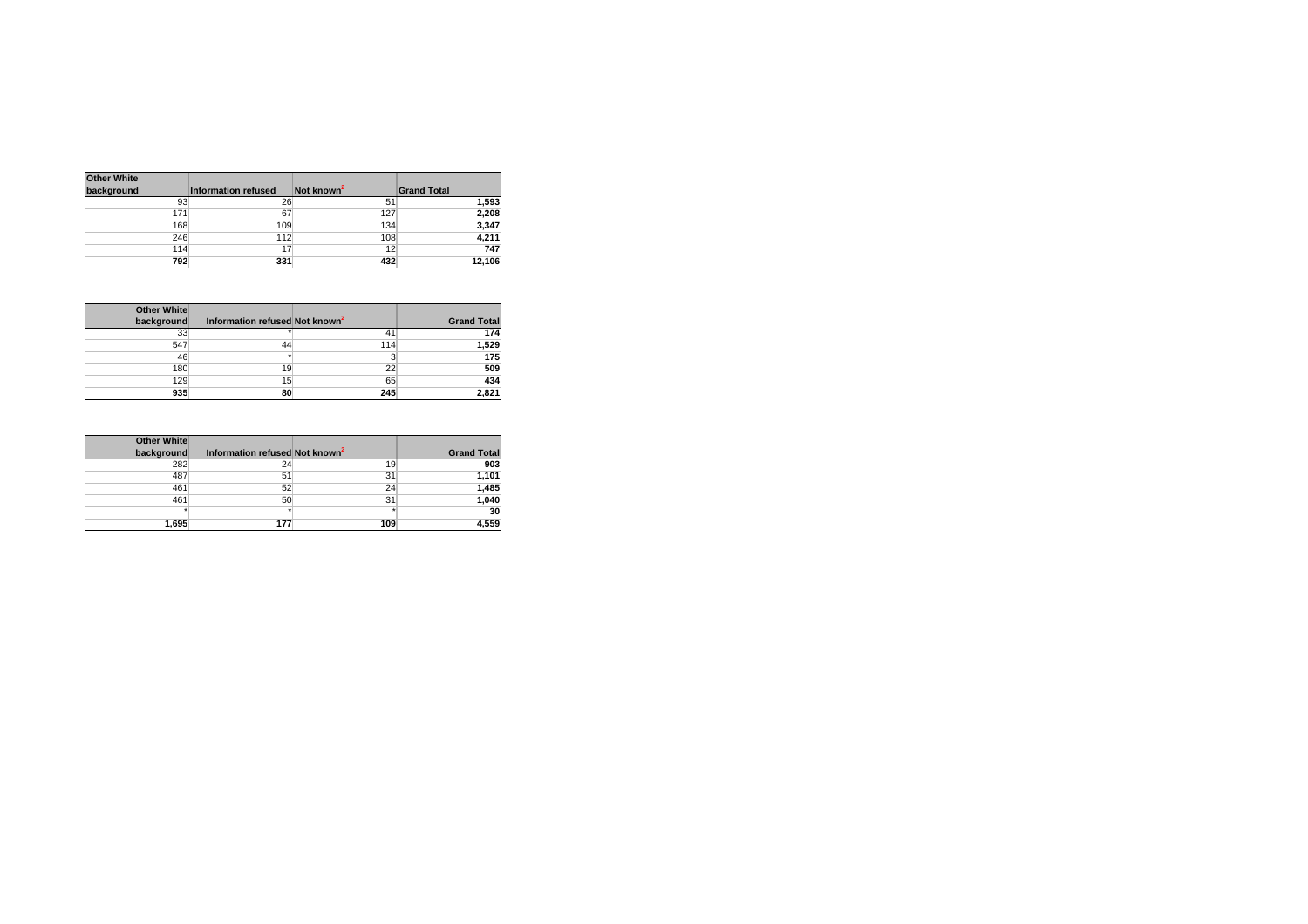# **Table 6: Student disability types by division and programme type, as at 1st December 2006.**

Disability categories as used by Higher Education Statistics Agency (HESA) for the 2005/6 period. Please note that for Data Protection reasons some numbers have been replaced with an asterisk to avoid identification of ind

### **Undergraduates**

| <b>Division</b>                   |      | Division   A disability not | An unseen disability, e.g. | <b>Autistic Spectrum</b> | <b>Blind/are partially</b> | Deaf/have a                 |     | <b>Mental health</b> |                                               | Wheelchair user/have |
|-----------------------------------|------|-----------------------------|----------------------------|--------------------------|----------------------------|-----------------------------|-----|----------------------|-----------------------------------------------|----------------------|
|                                   | Code | listed <sup>2</sup>         | diabetes, epilepsy, asthma | <b>Disorder</b>          | sighted                    | hearing impairment Dyslexia |     | difficulties         | Multiple disabilities   mobility difficulties |                      |
| <b>Medical Sciences</b>           |      |                             |                            |                          |                            |                             |     |                      |                                               |                      |
| Social Sciences                   |      |                             |                            |                          |                            |                             |     |                      |                                               |                      |
| Maths, Physical and Life Sciences | 4D   |                             |                            |                          |                            |                             | 123 |                      |                                               |                      |
| Humanities                        |      |                             |                            |                          |                            |                             | 103 | zu                   |                                               |                      |
| <b>Continuing Education</b>       |      |                             |                            |                          |                            |                             |     |                      |                                               |                      |
| <b>Total Undergraduates</b>       |      |                             | 131                        |                          |                            |                             | 328 |                      |                                               | 22                   |

#### **Postgraduate Taught**

| <b>Division</b>                   | <b>Division</b> | A disability not | An unseen disability, e.g. | <b>Autistic Spectrum</b> | <b>Blind/are partially</b> | Deaf/have a                |                 | <b>Mental health</b> |                                    | Wheelchair user/have  |
|-----------------------------------|-----------------|------------------|----------------------------|--------------------------|----------------------------|----------------------------|-----------------|----------------------|------------------------------------|-----------------------|
|                                   | Code            | listed           | diabetes, epilepsy, asthma | <b>Disorder</b>          |                            | sighted hearing impairment | <b>Dyslexia</b> |                      | difficulties Multiple disabilities | mobility difficulties |
| <b>Medical Sciences</b>           |                 |                  |                            |                          |                            |                            |                 |                      |                                    |                       |
| Social Sciences                   |                 |                  |                            |                          |                            |                            |                 |                      |                                    |                       |
| Maths, Physical and Life Sciences | 4D              |                  |                            |                          |                            |                            |                 |                      |                                    |                       |
| Humanities                        |                 |                  |                            |                          |                            |                            |                 |                      |                                    |                       |
| Continuing Education              | 7G              |                  |                            |                          |                            |                            |                 |                      |                                    |                       |
| <b>Total Postgraduate Taught</b>  |                 | 10               | 20                         |                          |                            |                            | 37              |                      |                                    |                       |

#### **Postgraduate Research**

| <b>Division</b>                    |      | <b>Division</b> A disability not | An unseen disability, e.g. | <b>Autistic Spectrum</b> | <b>Blind/are partially</b> | Deaf/have a                |                 | Mental health |                                    | Wheelchair user/have  |
|------------------------------------|------|----------------------------------|----------------------------|--------------------------|----------------------------|----------------------------|-----------------|---------------|------------------------------------|-----------------------|
|                                    | Code | listed <sup>2</sup>              | diabetes, epilepsy, asthma | <b>Disorder</b>          |                            | sighted hearing impairment | <b>Dyslexia</b> |               | difficulties Multiple disabilities | mobility difficulties |
| <b>Medical Sciences</b>            |      |                                  |                            |                          |                            |                            |                 |               |                                    |                       |
| Social Sciences                    |      |                                  |                            |                          |                            |                            |                 |               |                                    |                       |
| Maths, Physical and Life Sciences  | 4D   |                                  |                            |                          |                            |                            |                 |               |                                    |                       |
| Humanities                         |      |                                  |                            |                          |                            |                            |                 |               |                                    |                       |
| <b>Continuing Education</b>        |      |                                  |                            |                          |                            |                            |                 |               |                                    |                       |
| <b>Total Postgraduate Research</b> |      |                                  |                            |                          |                            |                            |                 |               |                                    |                       |

<sup>1</sup> Censored numbers are included in the column total although divisional location is not suggested by an asterisk.  $2$  May be used where it is known that the student has a disability but type is not known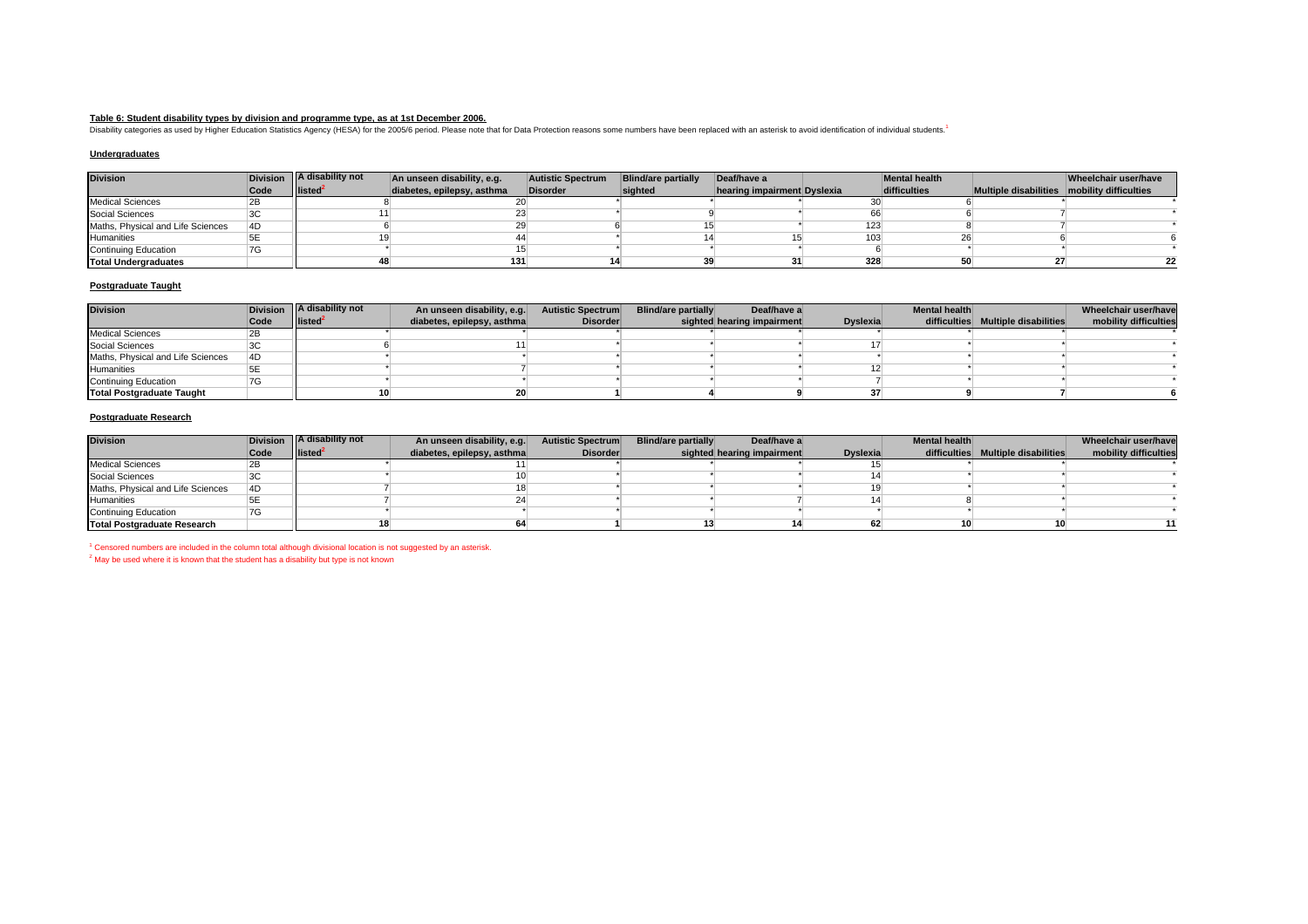| No known   |                   |                    |
|------------|-------------------|--------------------|
| disability | <b>Not known</b>  | <b>Grand Total</b> |
| 1,480      | 34                | 1,593              |
| 2,071      | 6                 | 2,208              |
| 3.142      | $\overline{\ast}$ | 3,347              |
| 3,949      | 25                | 4,211              |
| 707        | $\star$           | 747                |
| 11,349     | 67                | 12,106             |

| No known   |           |                    |
|------------|-----------|--------------------|
| disability | Not known | <b>Grand Total</b> |
| 115        | 56        | 174                |
| 1,352      | 125       | 1,529              |
| 167        | $\star$   | 175                |
| 442        | 37        | 509                |
| 305        | 115       | 434                |
| 2,381      | 337       | 2,821              |

| No known   |                  |                    |
|------------|------------------|--------------------|
| disability | <b>Not known</b> | <b>Grand Total</b> |
| 808        | 64               | 903                |
| 943        | 116              | 1,101              |
| 1,345      | 86               | 1,485              |
| 855        | 111              | 1,040              |
| 21         |                  | 30                 |
| 3,972      | 384              | 4.559              |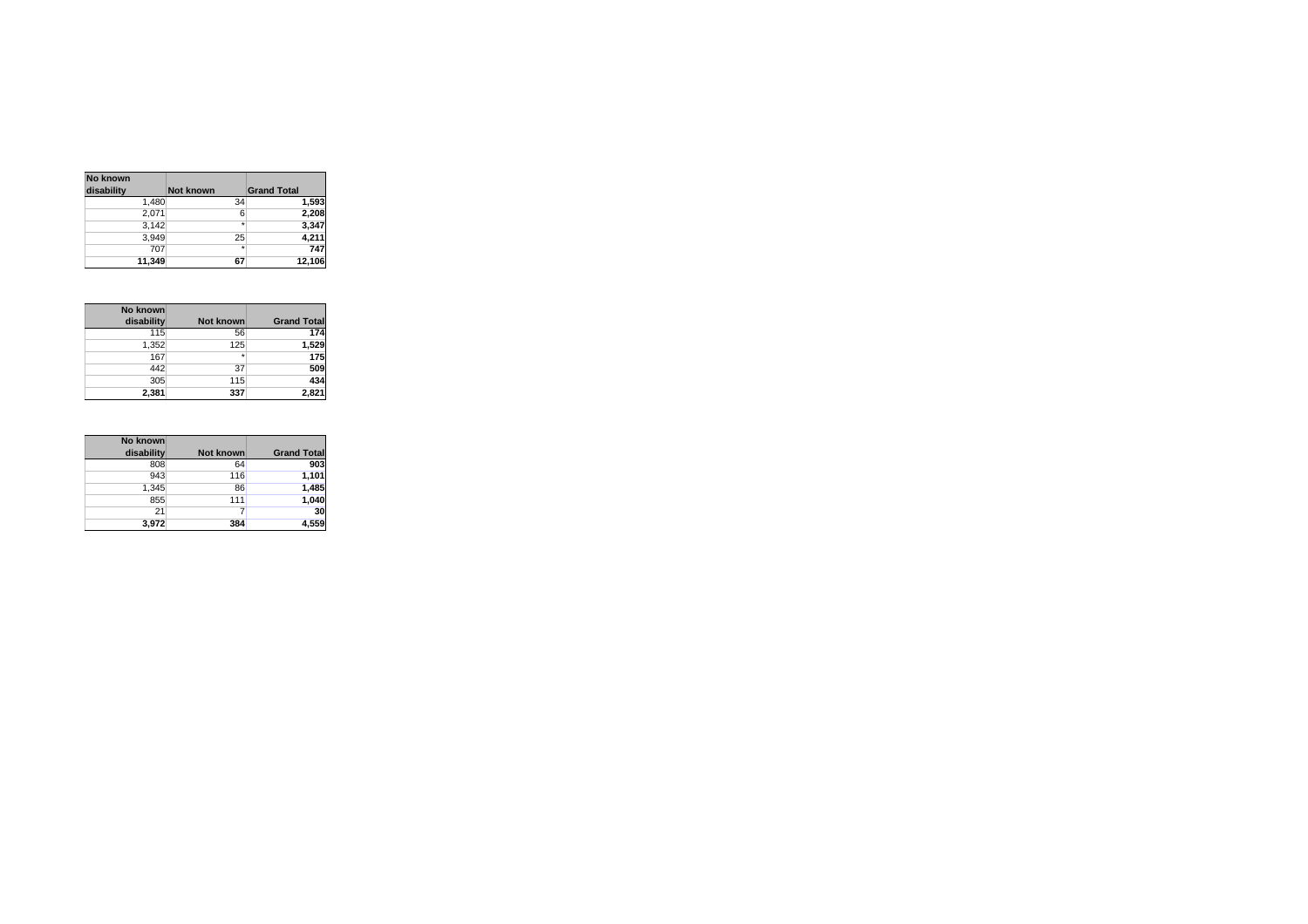# **Level of Study 2006/07**

|       |               | Underaraduate           |                            | Postaraduate            |              |                          |                    |
|-------|---------------|-------------------------|----------------------------|-------------------------|--------------|--------------------------|--------------------|
|       |               | <b>Certificates and</b> |                            | <b>Certificates and</b> | Postaraduate | Visiting,                |                    |
|       | Undergraduate | <b>Diplomas</b>         | <b>Postgraduate Taught</b> | <b>Diplomas</b>         | Research     | <b>Recognised, Other</b> | <b>Grand total</b> |
| Total | 11.359        | 747<br>4.               | 2,387                      | 434                     | 4,559        | 507                      | 19.993             |



The data provided shows the student population across the University based on a snapshot taken on 1st December 2006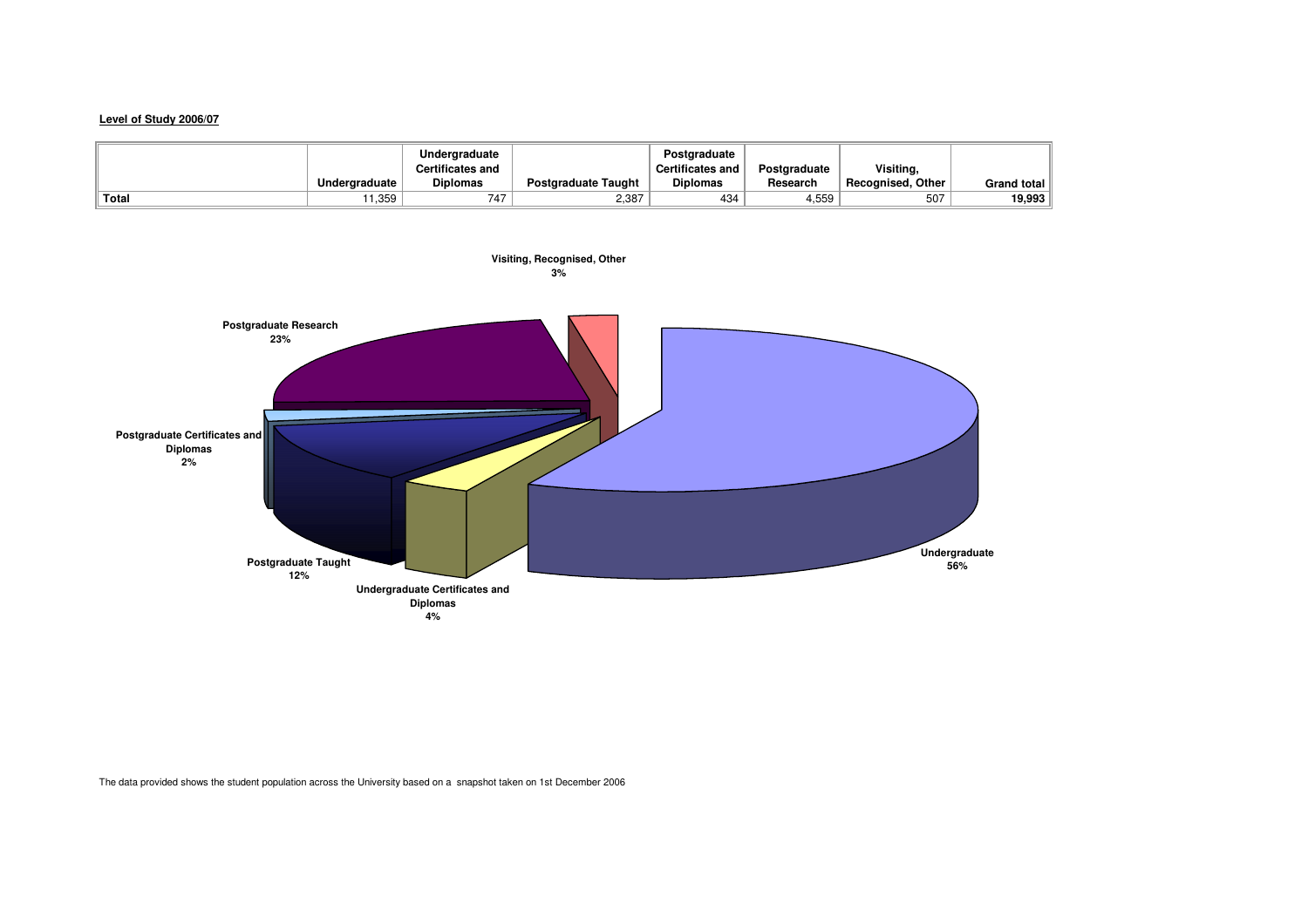# **University Totals by Level, and Mode of Study 2006/07**

|           | Undergraduate | Postgraduate<br>Taught | <b>Postgraduate Research</b> | Visiting<br>Recognised,<br>Other | <b>Grand total</b> |
|-----------|---------------|------------------------|------------------------------|----------------------------------|--------------------|
| Full-time | 11,338        | 2,335                  | 4.495                        | 507                              | 18,675             |
| Part-time | 768           | 486                    | 64                           | -                                | 1,318              |
| Total     | 12,106        | 2,821                  | 4,559                        | 507                              | 19,993             |



The data provided shows the student population across the University by level and mode of study based on a snapshot taken on 1st December 2006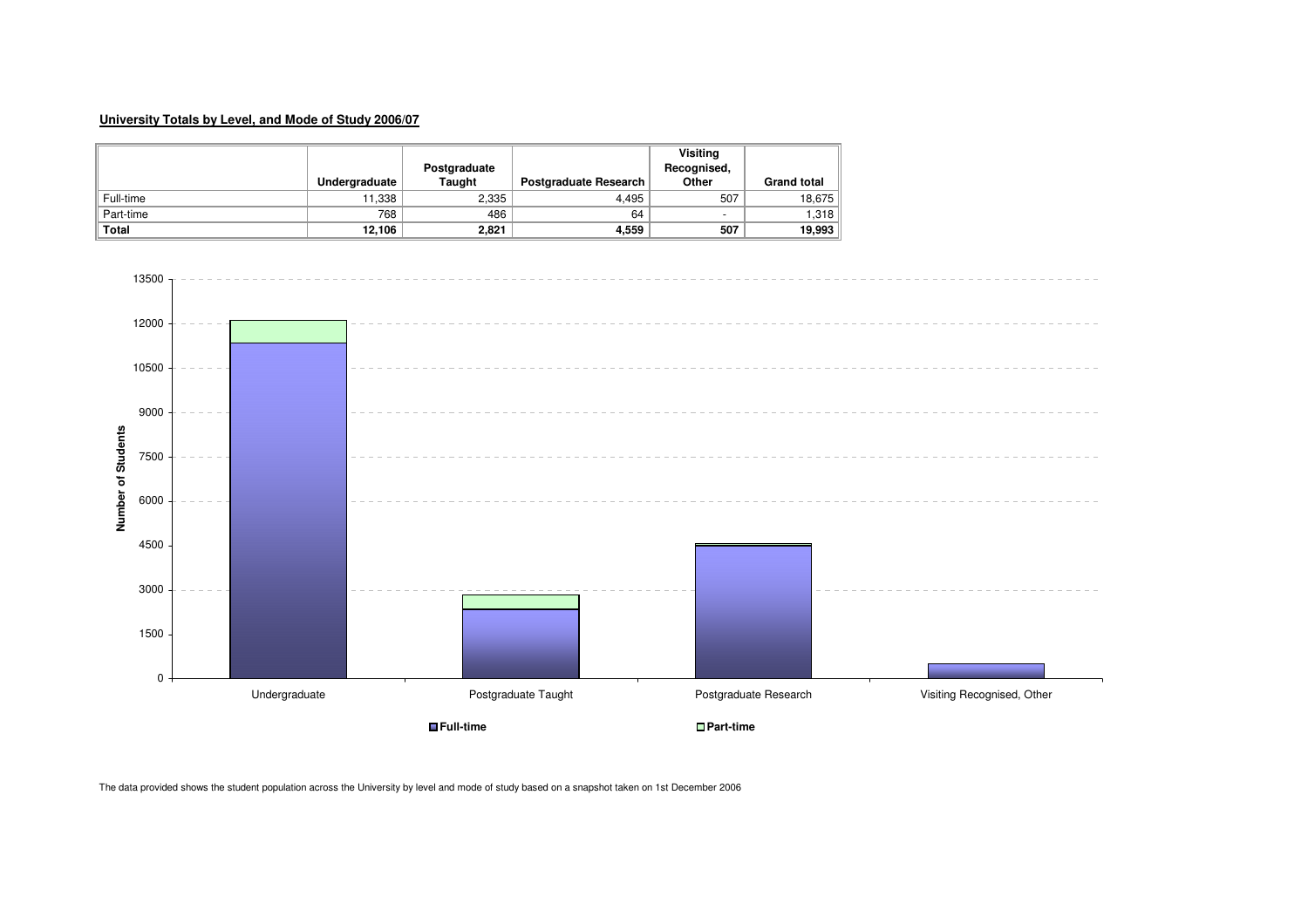# **Level of Study 2006/07 by Gender**

| Gender | Undergraduate | Undergraduate<br>Certificates/<br><b>Diplomas</b> | <b>Postgraduate Taught</b> | Postaraduate<br>Certificates/<br><b>Diplomas</b> | Postgraduate<br>Research | Visitina<br>Recognised, Other Grand total |        |
|--------|---------------|---------------------------------------------------|----------------------------|--------------------------------------------------|--------------------------|-------------------------------------------|--------|
| Female | 5,375         | 360                                               | 1.151                      | 158                                              | .954                     | 286                                       | 9,284  |
| Male   | 5.984         | 387                                               | 236. ا                     | 276                                              | 2,605                    | 221                                       | 10,709 |
| Total  | 11.359        | 747                                               | 2,387                      | 434                                              | 4,559                    | 507                                       | 19,993 |



**Female**

The data provided shows the student population by gender across the University based on a snapshot taken on 1st December 2006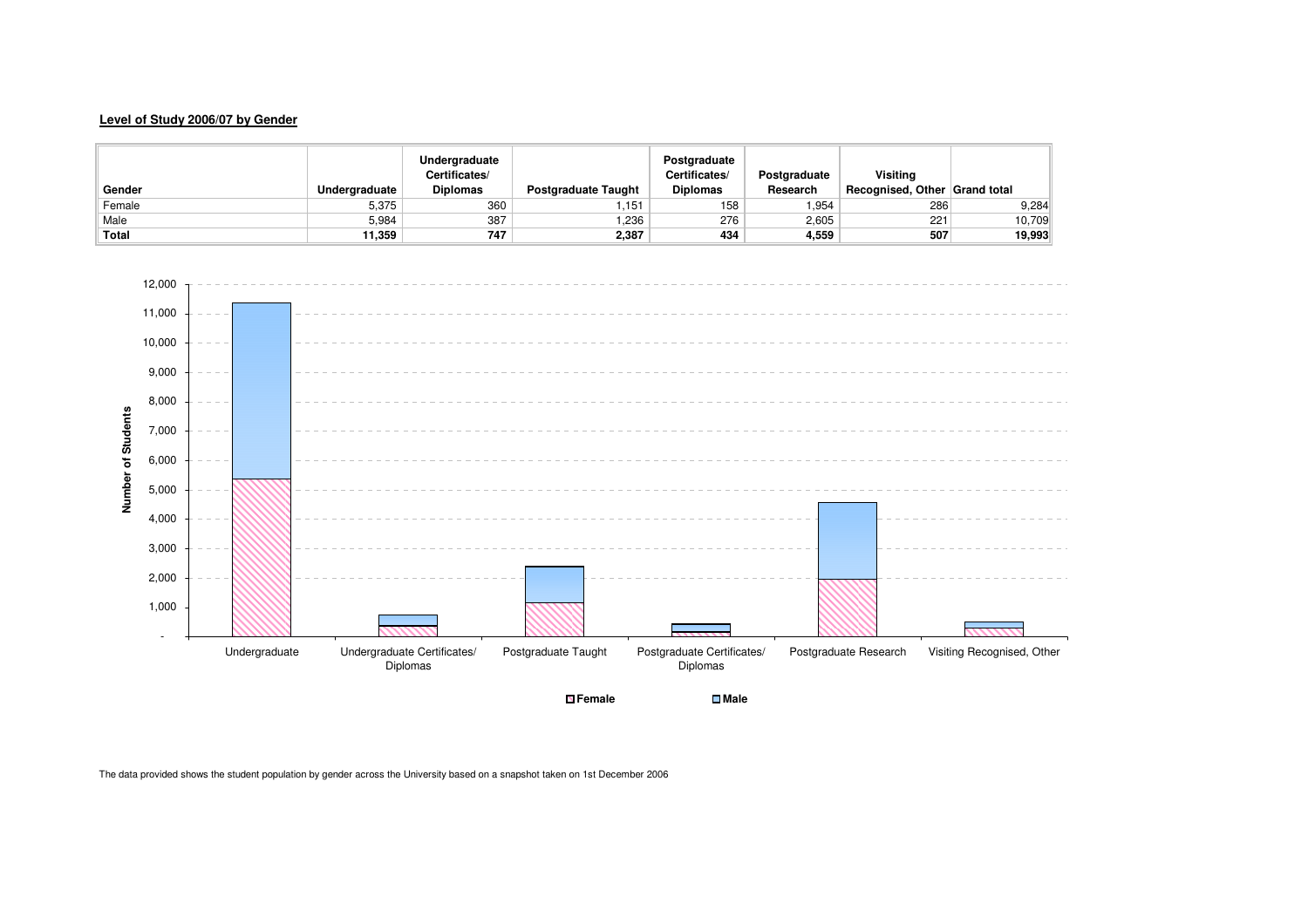# **Fee Status 2006/07**

| Level of Study              | Home   | EU    | <b>Channel Islands</b> | Overseas | <b>Grand total</b> |
|-----------------------------|--------|-------|------------------------|----------|--------------------|
| Undergraduate               | 9,972  | 497   | 27                     | 863      | 11.359             |
| Undergraduate Certs/Dips    | 610    | 79    | -                      | 58       | 747                |
| Postgraduate Taught         | 756    | 339   |                        | l.290    | 2,387              |
| Postgraduate Certs/Dips     | 231    | 78    | -                      | 125      | 434                |
| Postgraduate Research       | 1.942  | 797   |                        | 1.818    | 4,559              |
| Visiting, Recognised, Other |        | 63    | -                      | 442      | 507                |
| Total                       | 13,513 | 1,853 | 31                     | 4,596    | 19.993             |

**Undergraduate Certificates/Diplomas**

**Undergraduate**















**Visiting, Recognised, Other**



The data provided shows student fee status across the University by level of study based on a snapshot taken on 1st December 2006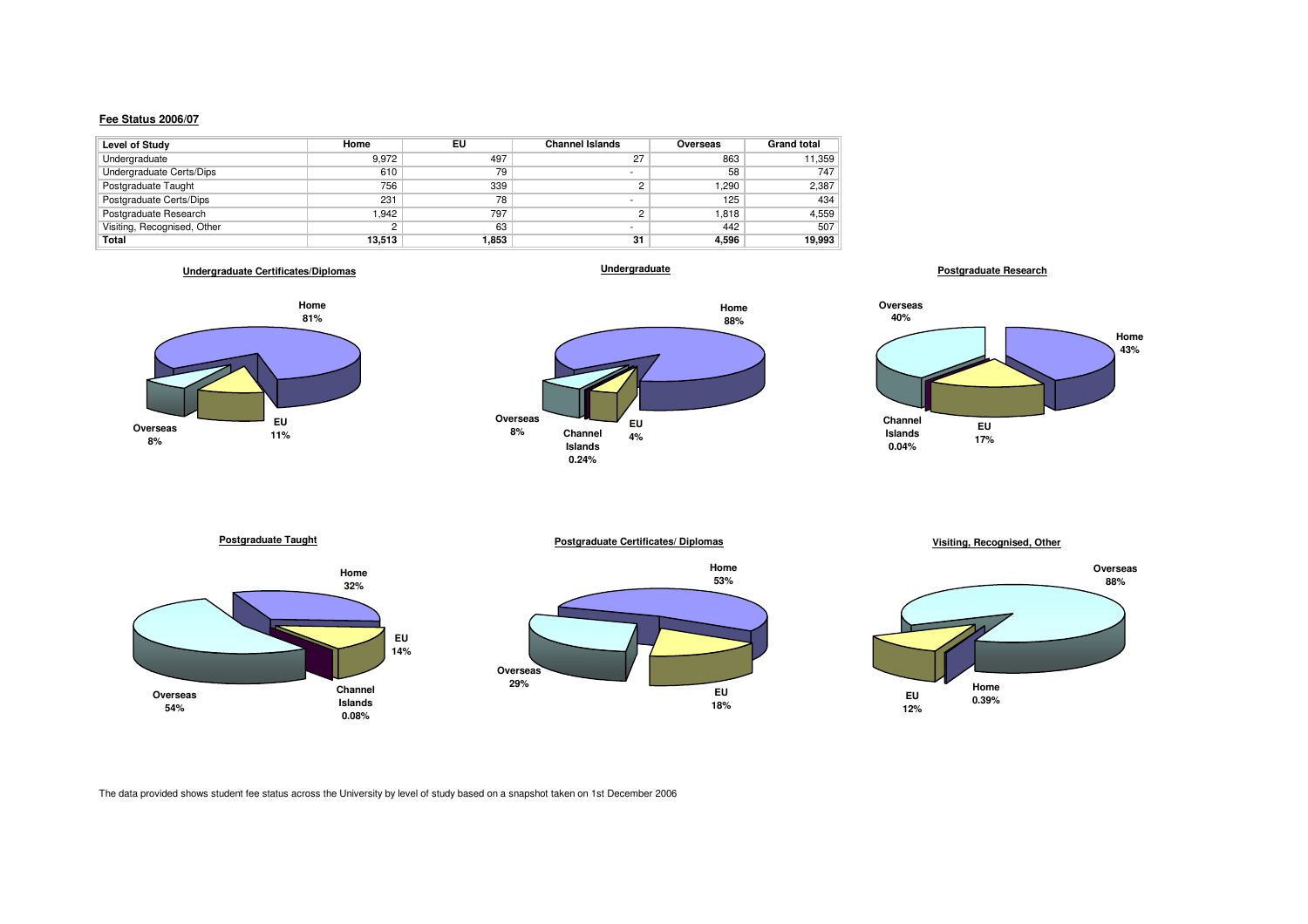# **Fee Status 2006/07 by Division**

## N.B. This dataset does not include VRO students

| <b>Division</b>                   | Home   | EU    | <b>Channel Islands</b>   | Overseas | <b>Grand total</b> |
|-----------------------------------|--------|-------|--------------------------|----------|--------------------|
| <b>Medical Sciences</b>           | .965   | 210   |                          | 486      | 2.670              |
| Social Sciences                   | 2,510  | 640   |                          | .685     | 4,838              |
| Maths, Physical and Life Sciences | 3.560  | 392   |                          | .048     | 5,007              |
| Humanities                        | 4.612  | 391   | 12                       | 745      | 5,760              |
| <b>Continuing Education</b>       | 864    | 157   | $\overline{\phantom{a}}$ | 190      | 1,211              |
| Total                             | 13,511 | 790.ا | 31                       | 4.154    | 19,486             |

**Medical Sciences**





**Home71%**



The data provided shows student fee status by division across the University based on a snapshot taken on 1st December 2006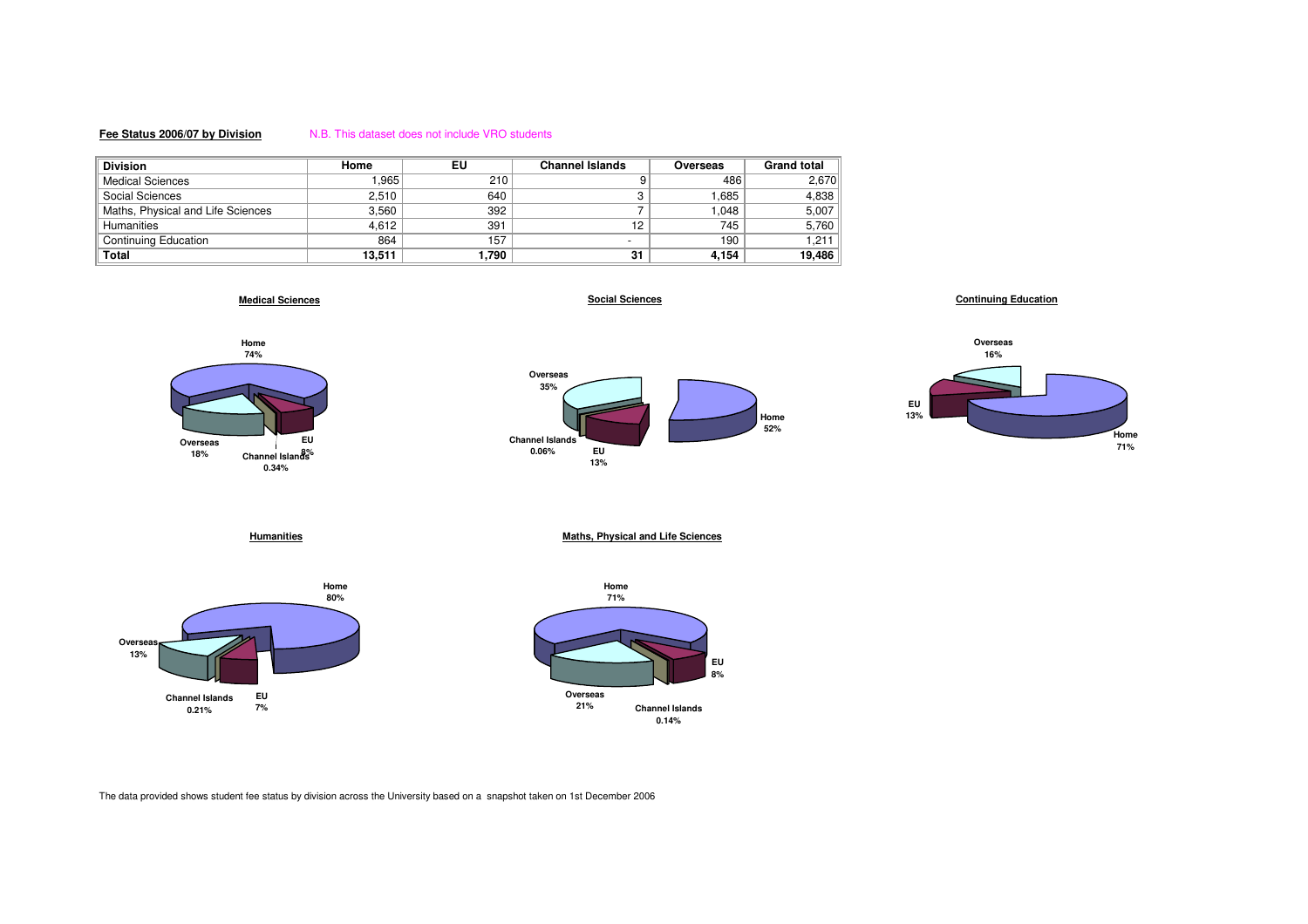# **Domicile 2006/07 by Level of Study**

|                              |               | Undergraduate   |                            | Postgraduate    |              |                          |                    |
|------------------------------|---------------|-----------------|----------------------------|-----------------|--------------|--------------------------|--------------------|
|                              |               | Certificates/   |                            | Certificates/   | Postgraduate | Visitina.                |                    |
| <b>Domicile Region</b>       | Undergraduate | <b>Diplomas</b> | <b>Postgraduate Taught</b> | <b>Diplomas</b> | Research     | <b>Recognised, Other</b> | <b>Grand total</b> |
| UK                           | 9.948         | 645             | 956                        | 276             | 2.261        |                          | 14.089             |
| <sup>'l</sup> European Union | 532           | 38              | 284                        | 63              | 658          | 61                       | ∣ 636.ا            |
| International                | 879           | 64              | 1.147                      | 95              | 1.640        | 443                      | 4,268              |
| Total                        | 11,359        | 747             | 2,387                      | 434             | 4,559        | 507                      | 19,993             |

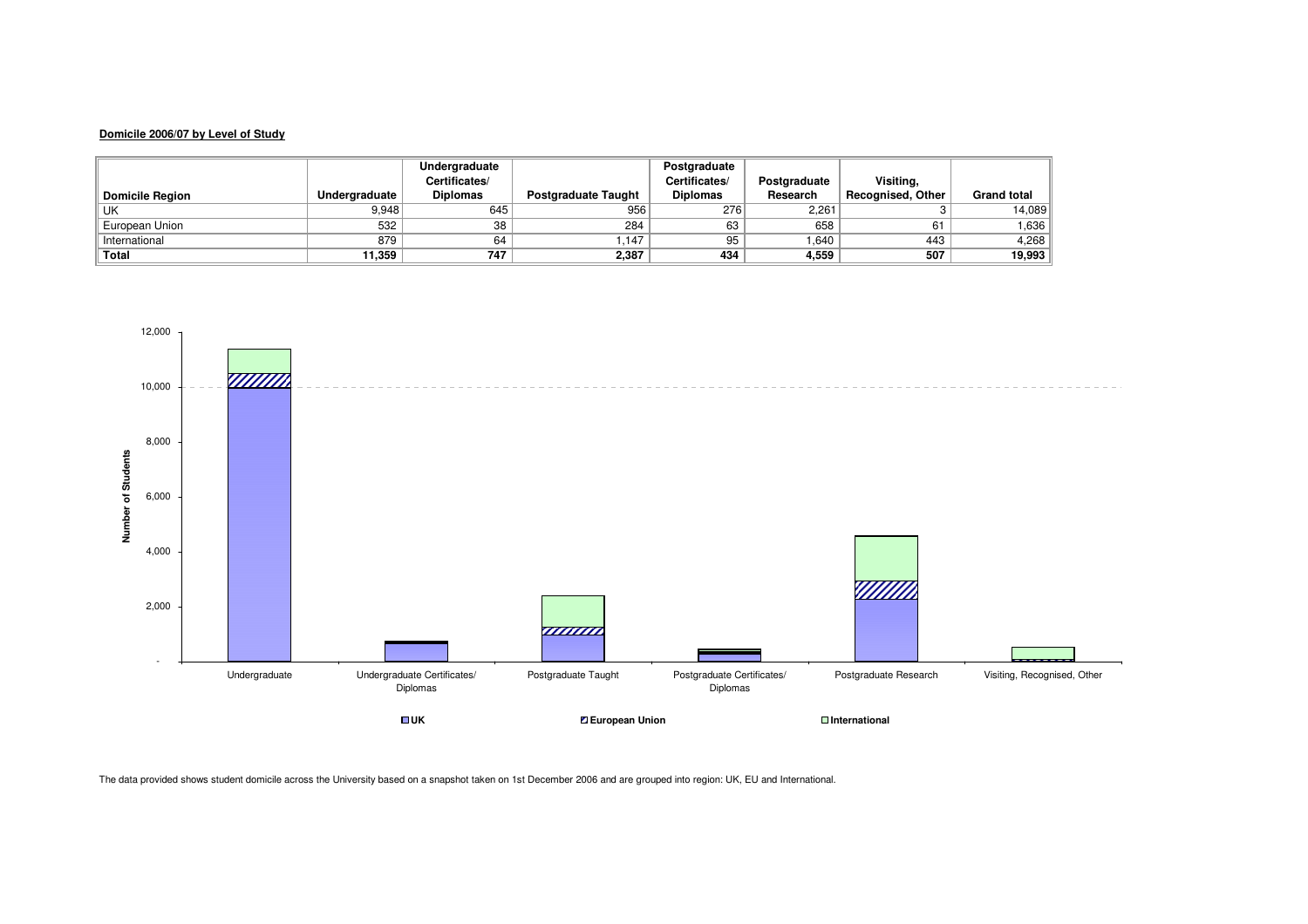# **Disability 2006/07**

| <b>Disability</b>   | Undergraduate | Postgraduate<br>Taught | <b>Postgraduate Research</b> | Visiting,<br>Recognised,<br>Other | <b>Grand total</b> |
|---------------------|---------------|------------------------|------------------------------|-----------------------------------|--------------------|
| No known disability | 11.416        | 2.718                  | 4,356                        | 483                               | 18,973             |
| Disability recorded | 690           | 103                    | 203                          | 24                                | 1.020              |
| <b>Total</b>        | 12.106        | 2.821                  | 4.559                        | 507                               | 19,993             |



The data provided shows student disability by level of study across the University based on a snapshot taken on 1st December 2006. Disabilities are further broken down by categories, as used by Higher Education Statistics Agency (HESA).